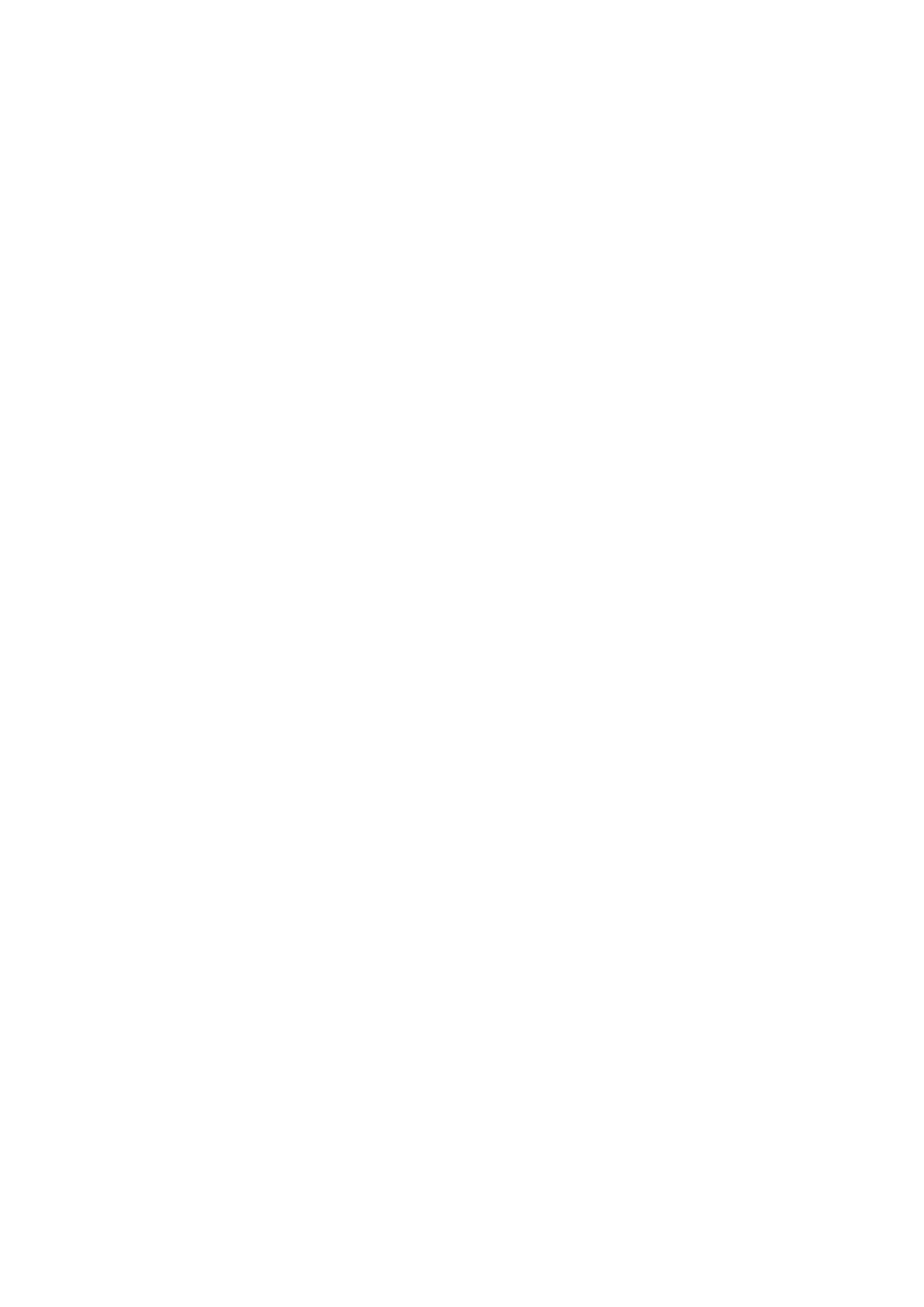# <span id="page-2-0"></span>**Contents**

Jyske Bank A/S Vestergade 8-16 DK-8600 Silkeborg Tel: +45 89 89 89 89 E-mail: jyskebank@jyskebank.dk www.jyskebank.dk Business Reg. No.: 1761 66 17 Prepress and printing: Jyske Bank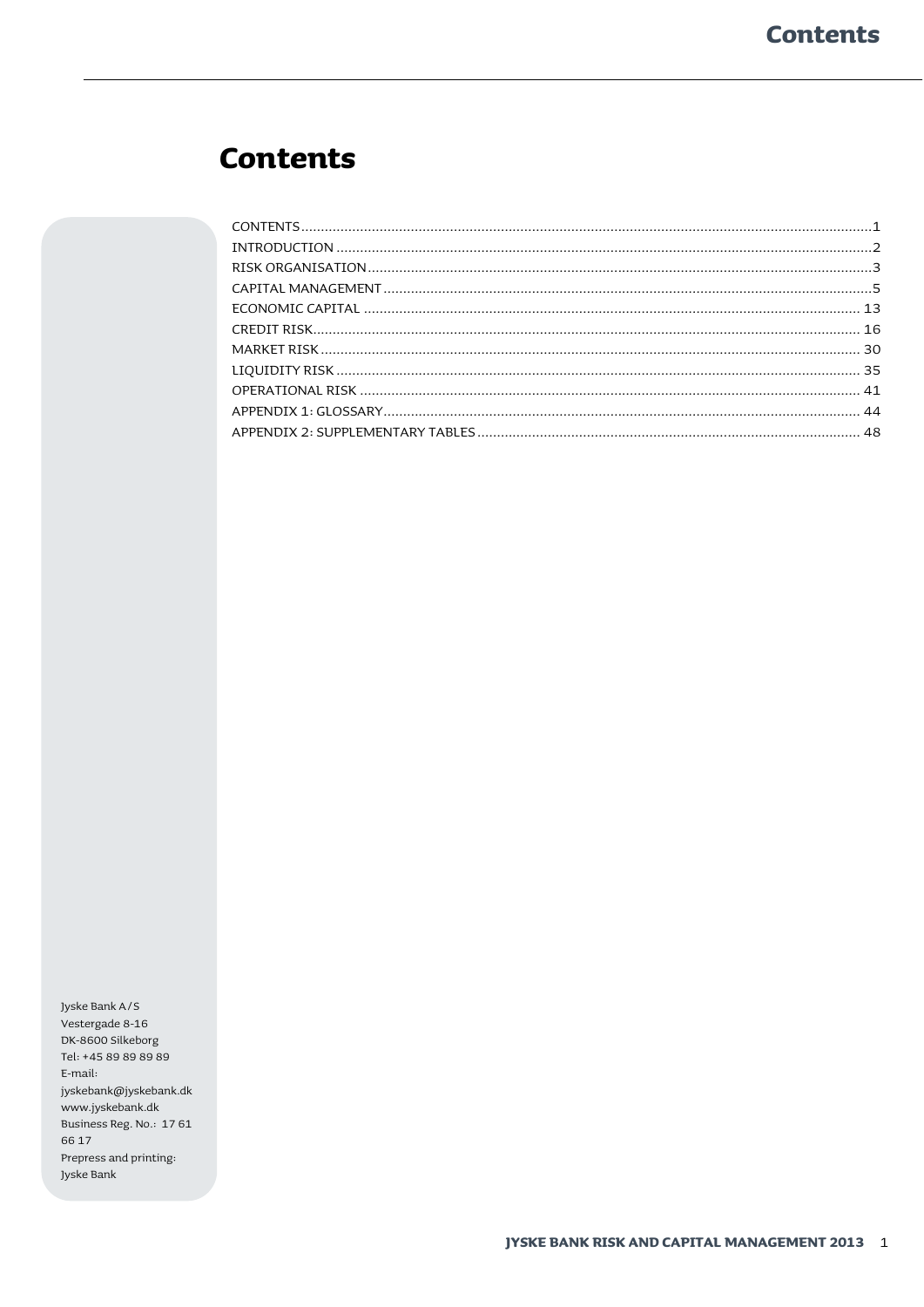# <span id="page-3-0"></span>**Introduction**

The object of the risk management report is to offer the reader insight into Jyske Bank's internal risk and capital management procedures and the regulatory capital requirements. Initially the report describes the Group's risk organisation, followed by a description of the risk and capital management procedures. The description introduces the risks to which the Group is exposed, and of these the following risks are elaborated on: credit risk, market risk, liquidity risk and operational risk.

As will be evident, advanced risk management and a strong capital base are essential to the Group, and therefore risk management is an integral part of the Group's day-to-day operations and its strategic decision-making.

# **The year 2013**

For several years, the Danish economy has been characterised by stagnation, and economic growth has been low. At this point in time, it seems that the year 2013 will turn out to be the year when the Danish economy moved out of the deadlock - even though only to a limited extent. Jyske Bank expects that 2014 will show relatively modest growth, yet nevertheless this is a situation where rising prices in the housing market in major urban areas, stabilisation of the labour market and the employment situation and also continued growth in public investments that may generate optimism leading to higher consumer spending and early growth in investments rather than strong consolidation and savings.

At end-2013, Jyske Bank's solvency ratio was at 16.0%. Throughout 2013, the solvency ratio was affected by a number of initiatives. The most important ones were the acquisition of Spar Lolland and the redemption of supplementary capital in the amount of DKK 1.1bn. Both these events had an adverse effect on the capital structure. On the other hand, the extensive strengthening of earnings and equity improved the solvency ratio throughout 2013.

The strengthening contributed to the now record high Core Tier 1 capital ratio of 15.3% at end-2013. Hence the capital structure is most robust and will be able to pass very tough stress tests. The high level of Core Tier 1 capital supports the increased legal requirements to be introduced in 2014.

Hence Jyske Bank is well prepared and still has considerable scope to pursue its acquisition strategy.

It is expected that in 2014 Jyske Bank will be designated a systemically important financial institution (SIFI). Among other things, this will require an additional capital buffer, which will - when fully phased in - amount to 1.5 percentage points. Just as the SIFI requirements are phased in gradually until 2019, a number of new capital buffers will, in connection with the new EU Capital Requirements Regulation (CRR), be introduced gradually until 2019.

At end-2013, Jyske Bank reiterated its capital target of a Core Tier 1 capital ratio of at least 12%.

In the autumn of 2013, the Danish FSA inspected Jyske Bank in order to assess its credit management, solvency requirement, impairment charges and use of AIRB models. The FSA concluded that generally Jyske Bank's credit management was good, the AIRB models functioned well and the impairment charges were sufficient. However, in the view of the FSA, a few elements should have been recognised more conservatively. Therefore the solvency requirement includes an addition of 0.2 percentage point at end-2013.

#### **Upcoming legislation**

Jyske Bank expects that on the whole CRD IV and CRR will result in practically unchanged risk-weighted assets as well as a minor increase in the capital base. Hence, the overall solvency effect will offhand be positive in the range of 0 - 0.5 percentage point. As the subordinated loan capital will mature over the coming years, this will reduce the effect on the solvency ratio and therefore the long-term effect is expected to be immaterial.

- $\bullet$ Solvency ratio: 16.0% (2012: 17.3%)
- Core Tier 1 capital ratio: 15.3% (2012: 14.2)
- $\bullet$ Capital base: DKK 17.8bn (2012: DKK 18.6bn)
- EAD: DKK 241.1bn (2012: DKK 230.4bn)
- Risk-weighted assets: DKK 111.3bn (2012: DKK 107.6bn)
- Economic capital: DKK 8.4bn (2012: DKK 8.1bn).
- Individual solvency requirement: 9.8% (2012: 10.2%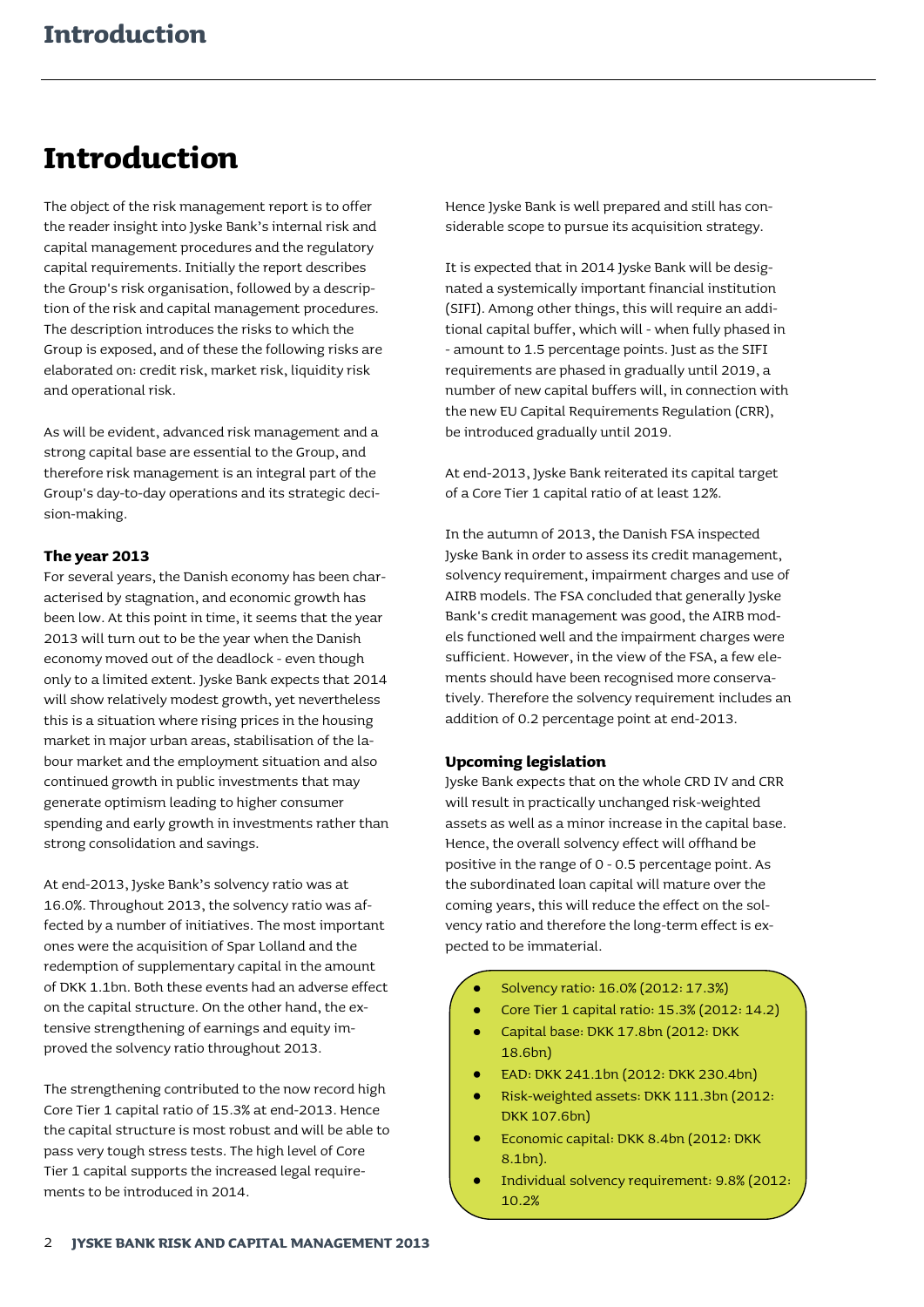# <span id="page-4-0"></span>**Risk organisation**

Based on the strategic targets, the Supervisory Board lays down risk policies and guidelines as well as principles for risk and capital management. The Executive Board is responsible for the day-to-day risk management and management of the Group.

The Supervisory Board and the Executive Board receive regular reports on the risk development and the utilisation of the allocated risk limits and can therefore monitor whether the risk limits are adhered to and whether they are still appropriate for the Group. Risk management as well as monitoring is based on the most essential risk areas for the Group:

- Credit risk, including counterparty risk
- Market risk
- Liquidity risk
- Operational risk

Finance and Risk Management is in charge of the overall risk management as well as optimisation of capital allocation, and the director of the unit has been appointed chief risk officer of Jyske Bank. The unit is responsible for:

- presentation of risk policies and riskmanagement principles to the Executive Board and the Supervisory Board
- implementation of risk-management principles and policies with a view to improving risk management and internal risk capital allocation
- quantification of the Group's risk exposure as well as monitoring and reporting to ascertain that the Group's risk exposure does not exceed the limits defined by the Supervisory Board
- recognition, measurement and financial reporting in the Group as well as the implementation of adviser-oriented financial and risk-management tools

Finance and Risk Management is independent of business-oriented activities.

Day-to-day management of credit risk is undertaken by account managers as well as the central credit department with due regard to credit policies and credit instructions. The management of market risk – including liquidity risk - is undertaken by Treasury.

Investments are in general based on macroeconomic principles and are thus of a long-term nature. The short-term operational liquidity is managed in Markets. The day-to-day management of operational risk is undertaken by the individual units of the Group.

Jyske Bank's values support a risk culture implying that, by applying common sense, employees assume risk within the established risk limits and authorisations. Through value-based management, the employees feel the importance of complying with current rules and accept that certain control measures are necessary and appropriate. Employees are encouraged to work on new ideas and constructive criticism, and errors will be handled openly with the primary focus on seeing them as learning experiences.

Several committees consider and process risk-related issues.

The Audit Committee is required by law, and the members are selected among the members of the Supervisory Board. The tasks of the Audit Committee include monitoring and assessing the efficiency of the Group's internal control and risk-management systems. These tasks are carried out, amongst other things, through written and oral reporting to the committee as well as the committee's consideration of the relevant audit reports.

The Group Risk Committee is a board committee that carries out the preliminary consideration of riskrelated issues before the final consideration by the Supervisory Board. At quarterly meetings, subjects with relation to the following are discussed:

- regulatory requirements for capital-adequacy calculation
- internal procedures for risk measurement and management
- the Group's capital base, individual solvency requirement, and capital and liquidity buffer and related contingency plans
- allocation of risk capital to business units and risk types
- material changes of the model set-up for risk management, and the annual re-estimation and validation of models.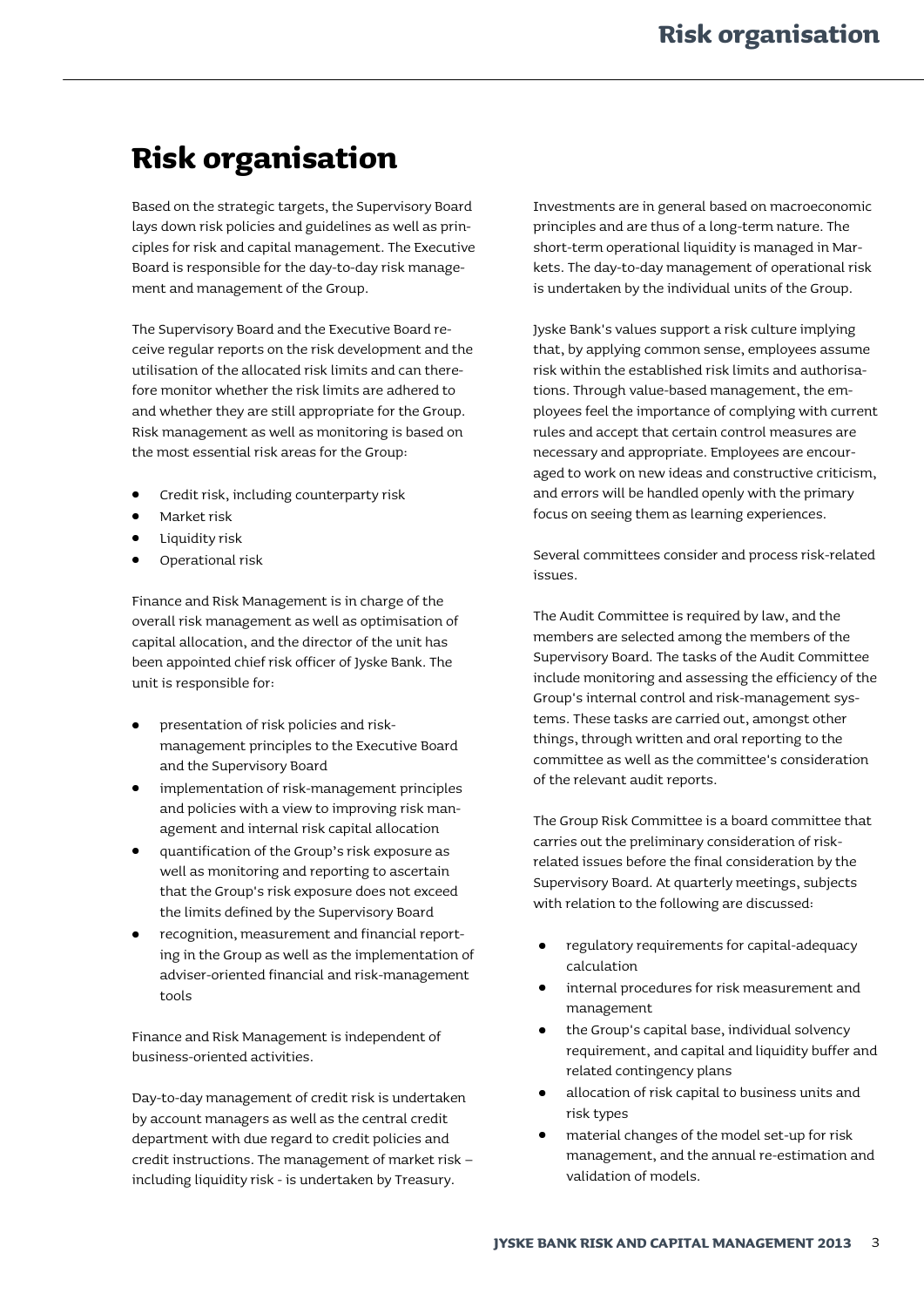

The main task of the Group Treasury Committee is to ensure that the Group's actual market risk profile is in line with the assessment of market expectations and the intended risk profile. The participants at the monthly meetings are the members of the Executive Board responsible for Jyske Markets as well as Finance and Risk Management, management in Jyske Markets and Treasury as well as risk-taking employees in Treasury.

The Group's liquidity risk profile, balance-sheet development and financial structure are assessed by the Group Balance Sheet Committee, which at its quarterly meetings ensures a continuously adequate liquidity-risk profile and balance-sheet structure according to the general guidelines. The participants at the meetings are the members of the Executive Board responsible for Jyske Markets and Retail & Commercial Banking, Denmark, the directors of Retail & Commercial Banking, Denmark, Jyske Markets and Treasury as well as other key employees at Retail & Commercial Banking, Denmark and Treasury.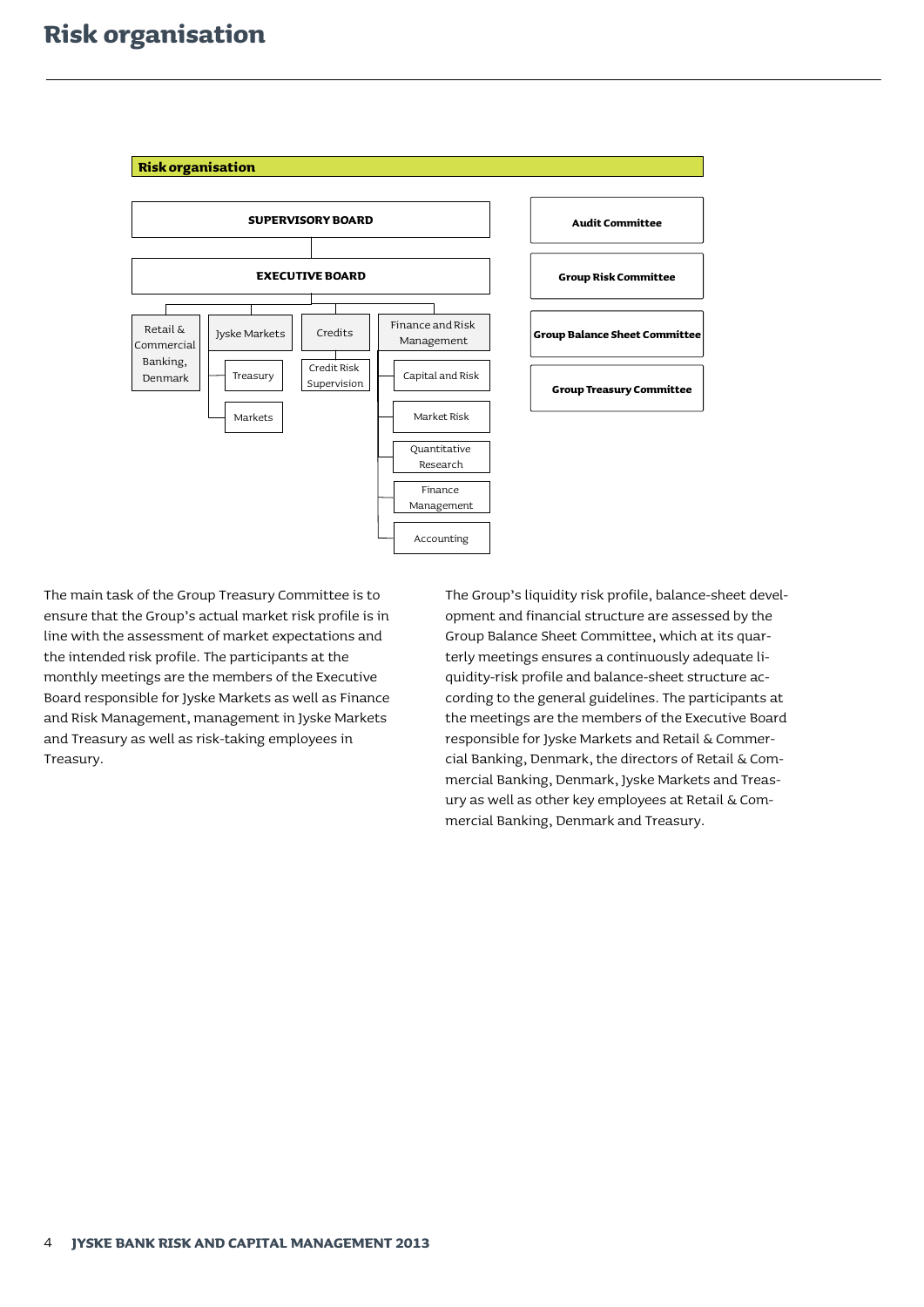# <span id="page-6-0"></span>**Capital management**

The objective of capital management is to optimise the Group's capital structure given the adopted risk profile.

# **Capital-management objective and planning**

Jyske Bank's capital-management objective as well as its risk appetite is based on its ability to reach a solvency ratio sufficient for the Group to continue its lending activities during a period of difficult business conditions. The available capital must be such that regulatory and internal capital requirements are met during such a period, and it must be possible to weather heavy unexpected losses.

The Group's capital planning aims in the long term at meeting the requirements for obtaining an AA rating. The Group regards a rating of at least the A level to be essential and focuses therefore on initiatives supporting the achievement of such a rating.

The capital planning is subject to two overall considerations:

- optimisation of the Group's risk and maximisation of earnings;
- taking advantage of the situation in the market to acquire portfolios with an acceptable risk.

It is expected that in 2014 Jyske Bank will be designated a systemically important financial institution (SIFI). Among other things, this entails a requirement of an additional capital buffer, which fully phased in in 2019 will amount to 1.5 percentage points. Just as the SIFI requirements are phased in gradually until 2019, a number of new capital buffers will, in connection with CRR, gradually be introduced until 2019.

At end-2013, Jyske Bank reiterated its capital target of a Core Tier 1 capital ratio of at least 12%.

# **Capital**

The development in the Group's solvency and Core Tier 1 capital ratios is shown in table 1. At end-2013, the solvency and Core Tier 1 capital ratios were at a very adequate level relative to Jyske Bank's objective.

The overall solvency ratio fell due to the early repayment of a subordinated loan in the amount DKK 1.1bn as well as the deduction of financial equities representing equity interests in excess of 10% (DLR).

To this must be added the positive strengthening, which was also the reason for the increase in the Core Tier 1 capital ratio.

#### **Table 1 Solvency and Core Tier 1 capital ratios**

|                                                    | 2013 | 2012 |
|----------------------------------------------------|------|------|
| Solvency ratio (%)                                 | 16 O | 173  |
| Core Tier 1 capital ratio incl. hybrid capital (%) | 159  | 153  |
| Core Tier 1 capital ratio excl. hybrid capital (%) | 153  | 14.2 |

# **Capital base**

At end-2013, the Core tier 1 capital amounted to 96% of the capital base against 82% at end-2012. The high proportion of Core Tier 1 capital in the capital base is in line with Jyske Bank's wish to achieve the highest quality possible of its capital base.

# **Table 2 Capital base** DKKm **2013 2012** Share capital 50 and 713 713 Retained earnings 16,372 14,548 Non-controlling interest 33 36 Intangible assets  $-71$  -40 **Core capital exclusive of hybrid core capital 17,047 15,257** Hybrid core capital 1,303 1,296 Diff. between expected losses and impairment charges and the set of the set of the set of the set of the set of the set of the set of the set of the set of the set of the set of the set of the set of the set of the set of the set of the set of the set of t Deduction for equity investments above 10% -550 -28 Other deductions  $-3$  -44 **Core capital 17,742 16,481** Subordinated debt (excluding hybrid core capital) 336 1,428 Revaluation reserve 361 344 Diff. between expected losses and impairment charges and the set of the set of the set of the set of the set of the set of the set of the set of the set of the set of the set of the set of the set of the set of the set of the set of the set of the set of t Deduction for equity investments above 10% -550 -28 Other deductions  $-3$  -44 **Capital base 17,831 18,603 Risk-weighted assets 111,276 107,636**

# **Minimum capital requirement**

Determination of the minimum capital requirement expresses the regulatory capital requirements and rests on the risk types credit, market and operational risk.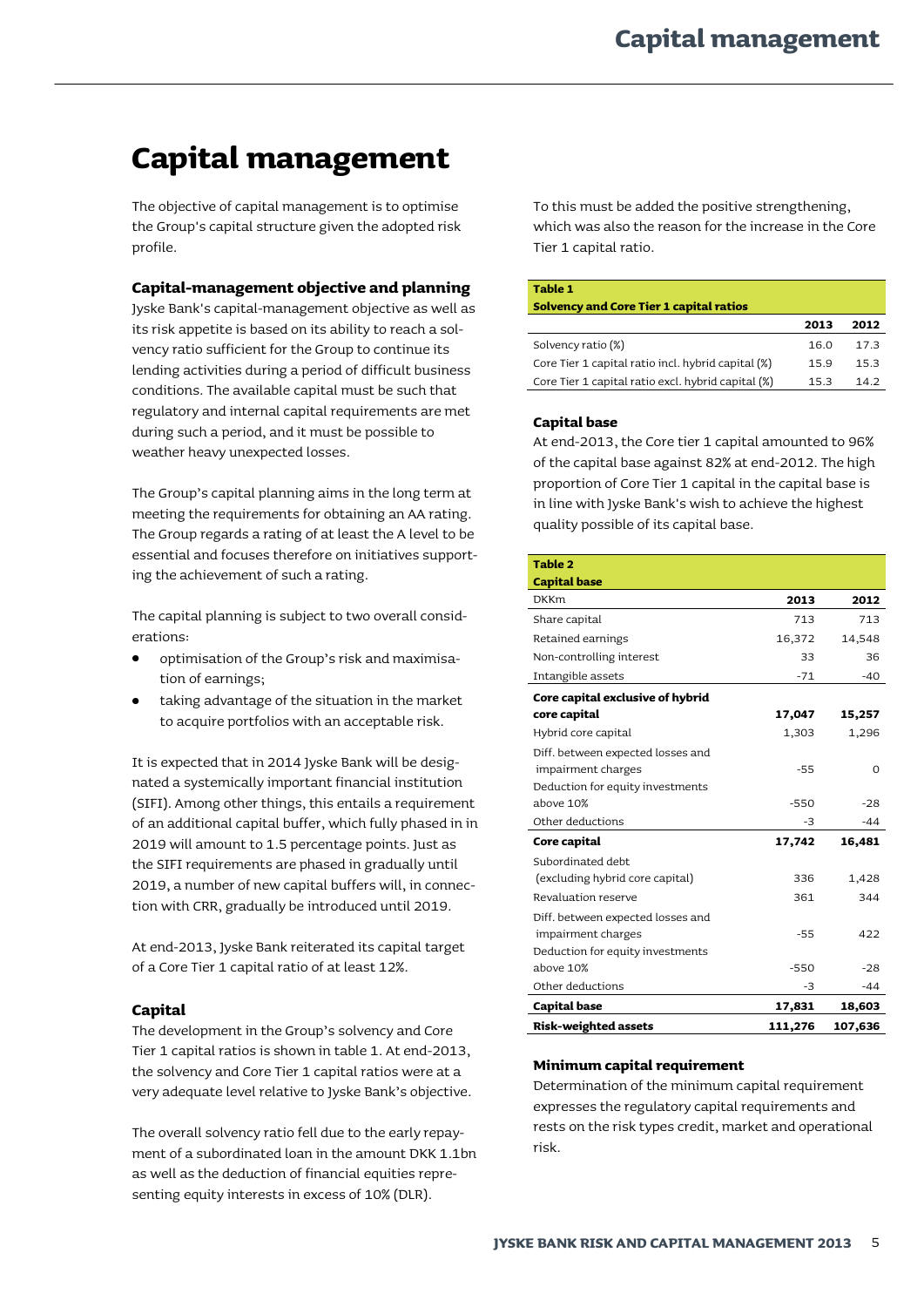Jyske Bank has been approved to apply the advanced internal rating-based approach (AIRB) to the measurement of credit risk. The approval extends to the application of advanced methods for determining the minimum capital requirement for the main part of the Group's credit portfolio.

The minimum capital for market risk is assessed according to the standard approach and operational risk according to the standard indicator approach.

| Table 3                                  |       |       |  |  |  |  |  |
|------------------------------------------|-------|-------|--|--|--|--|--|
| Minimum capital requirement by risk type |       |       |  |  |  |  |  |
| <b>DKKm</b>                              | 2013  | 2012  |  |  |  |  |  |
| Credit risk                              | 6,488 | 6,558 |  |  |  |  |  |
| Market risk                              | 1,415 | 1,079 |  |  |  |  |  |
| Operational risk                         | 999   | 974   |  |  |  |  |  |
| Minimum capital requirement,             |       |       |  |  |  |  |  |
| Tier I                                   | 8,902 | 8,611 |  |  |  |  |  |
| Capital requirement, transitional        |       |       |  |  |  |  |  |
| rules                                    | 79    | Ω     |  |  |  |  |  |
| <b>Total minimum capital</b>             |       |       |  |  |  |  |  |
| requirement                              | 8,981 | 8,611 |  |  |  |  |  |

Due to the transitional rules that are still applicable and that relate to the former capital adequacy rules, the minimum capital requirement increased modestly by DKK 79m in 2013, but in 2012 they did not give rise to any increase.

The development of the minimum capital for credit risk, market risk and operational risk is outlined in table 3 and described in the chapters on the individual risks.

### **Leverage ratio**

CRD IV introduces a leverage ratio as a non-risk sensitive target for the extent of the balance sheet leverage in a financial enterprise. The leverage ratio must be calculated on a monthly basis and be reported to the FSA every quarter. At a meeting in January 2014 at the Bank for International Settlement, it was decided that the leverage ratio must be a 'hard' capital requirement as a supplement to the current solvency rules and capital requirements as of 1 January 2018. This is subsequently to be implemented in European legislation.

It has not yet been established what the final leverage target will be, but currently a preliminary target has been set at 3%, corresponding to a maximum leverage of 33 times equity. Jyske Bank meets this target by a solid margin.

### **ICAAP and individual solvency requirement**

Jyske Bank's ICAAP (Internal Capital Adequacy Assessment Process) forms the basis of the assessment of Jyske Bank's capital structure and hence the determination of the Group's adequate capital base as well as its individual solvency requirement.

The assessment is based on the current relation between the Group's risk profile and capital structure as well as forward-looking considerations that may affect this. Stress tests are used to model the microand macroeconomic factors to which Jyske Bank is exposed.

# **Adequate capital base according to internal method**

The adequate capital base expresses Jyske Bank's own assessment of the capital requirement given the Group's risk profile. Measurement of the adequate capital base rests on Jyske Bank's internal models for measuring economic capital, which comprise the risk types for which the Group wishes to set capital aside: credit risk, market risk, operational risk and business risk. In this way, the Group's own data, experience and management is reflected.

Throughout the ICAAP, analyses are carried out for each risk type addressing qualitative as well as quantitative elements with regard to monitoring and ongoing quality assurance, including extensive evaluation of model assumptions. The analyses cover relevant risk factors $[1]$  within each risk type in accordance with the Danish Executive Order on capital adequacy.

Based on the calculation of economic capital, it is also assessed whether any considerable circumstances have not been addressed by the calculation model or for which, by way of precaution, funding is desirable. In that case, additional capital will be set aside. The additional capital addresses the uncertainty relating to specific circumstances and the model setup.

In respect of credit risk, a precautionary buffer will be added in connection with weak exposures. This buffer is calculated on the basis of an extra cautious assessment of elements forming part of the measurement of these exposures.

 $\left[^{11}\right]$  An outline of the mapping of the 17 regulatory items relating to Jyske Bank's risk categories is shown in Appendix 2.

 $\overline{a}$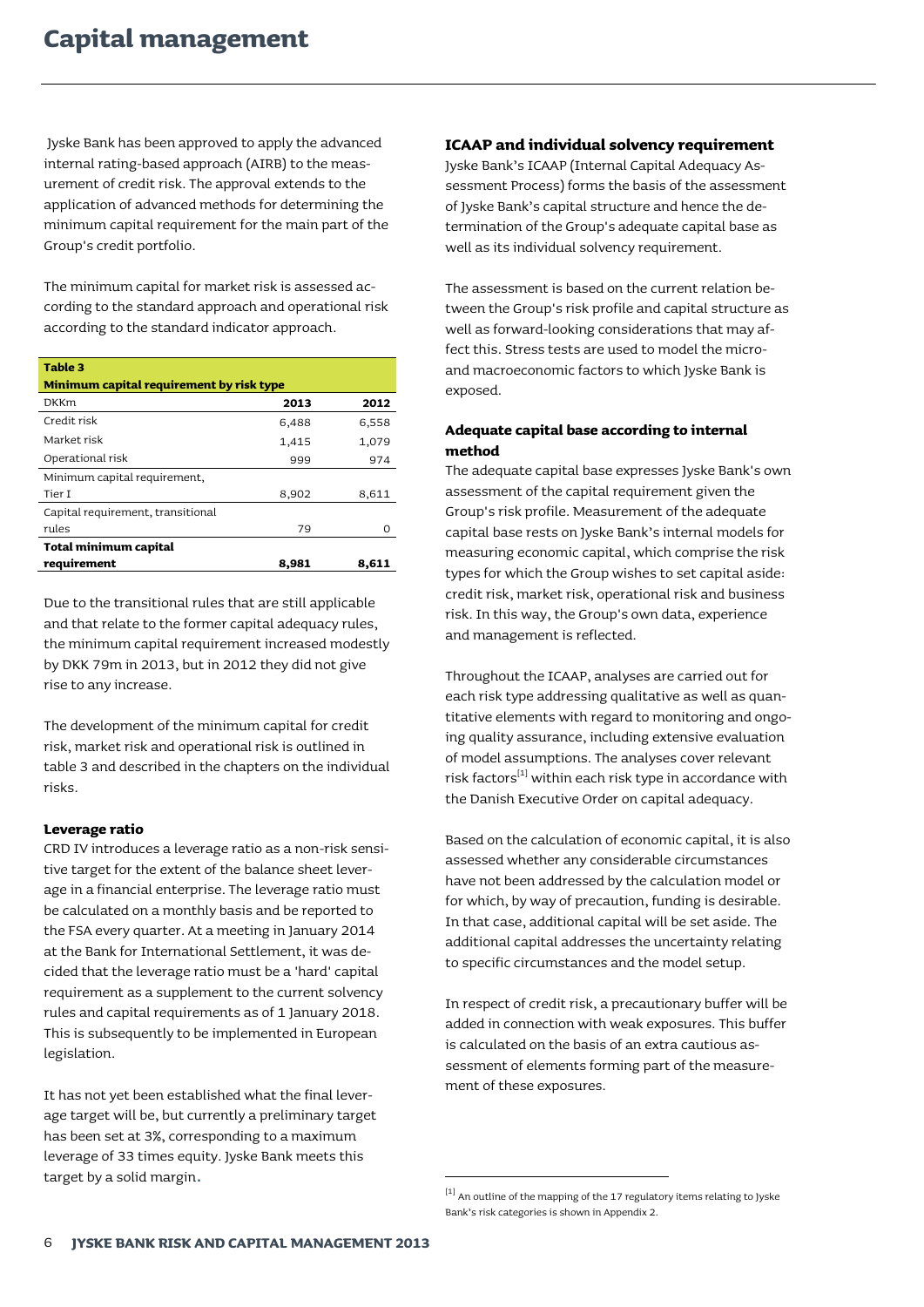The FSA's inspection of the AIRB area in autumn 2013 resulted in an increase in the adequate capital base, primarily due to uncertainty in respect of determination of maturity for corporate clients with poor credit quality that were included in the Group's solvency requirement from the third quarter of 2013.

The additional capital for market risk relates to circumstances which are not addressed by the applicable model.

Additional capital due to other circumstances relates to issues specific to Jyske Bank and issues which generally apply to the banking sector, such as a countercyclical buffer. Counter-cyclical buffers are accumulated in good times and are applied in bad times.

Moreover, additional capital was included for Spar Lolland, which will migrate to the Bankdata platform in 2014 and is therefore not yet included in economic capital.

Finally, Jyske Bank's ability to generate a profit is also considered when assessing the adequate capital base. On the whole, this means that the adequate capital base mirrors the negative retained earnings/profit in a most extreme situation.

#### **Adequate capital base according to 8+ approach**

The FSA assesses an institution's adequate capital base on the basis of the so-called 8+ approach. This approach is based on assumption that the minimum requirement of 8% of risk-weighted assets will cover the institute's ordinary risks. In a number of respects, benchmarks are defined for the assessment of whether additional capital in excess of 8% is necessary, and also in some respects methods are stated for the calculation of the additional capital.

With a view to assessing Jyske Bank's adequate capital base calculated on the basis of Jyske Bank's models, Jyske Bank calculates the capital base using the 8+ approach.

At end-2013, the approach prompted additional capital in respect of the credit risk on major clients with financial problems as well as minor additions relating to the concentration of credits relating to individual accounts, market risk as well as liquidity risk.

# **Individual solvency requirement and capital buffer**

The individual solvency requirement for Jyske Bank is determined as the higher one of the requirements based on Jyske Bank's internal method, the FSA's 8+ approach as well as statutory limits. In addition to the minimum capital requirement, the individual solvency requirement is subject to the transitional rules pertaining to AIRB institutions. At end-2013, the Group calculated an individual solvency requirement of 9.8%.

Table 4 shows the contribution from the individual types of risk to the adequate capital base and the individual solvency requirement.

| Table 4                                          |        |          |        |          |  |  |
|--------------------------------------------------|--------|----------|--------|----------|--|--|
| Determination of individual solvency requirement |        |          |        |          |  |  |
| <b>DKKm</b>                                      | 2013   | % of RWA | 2012   | % of RWA |  |  |
| Credit risk                                      | 8,894  | 8.0      | 8,404  | 7.8      |  |  |
| Market risk                                      | 770    | 0.7      | 735    | 0.7      |  |  |
| Operational risk                                 | 506    | 04       | 554    | 0.5      |  |  |
| Other collateral                                 | 783    | 0.7      | 1,273  | 1.2      |  |  |
| Total                                            | 10.953 | 9.8      | 10,966 | 10.2     |  |  |

The capital buffer plus earnings from operations denote the maximum sustainable loss without additional capital. Jyske Bank's large proportion of core capital (excluding hybrid core capital) cements the quality of the total capital.

| <b>Table 5</b>                                     |        |            |        |            |  |  |  |
|----------------------------------------------------|--------|------------|--------|------------|--|--|--|
| Individual solvency requirement and capital buffer |        |            |        |            |  |  |  |
| <b>DKKm</b>                                        | 2013   | % of       | 2012   | % of       |  |  |  |
|                                                    |        | <b>RWA</b> |        | <b>RWA</b> |  |  |  |
| Capital base                                       | 17,831 | 16.0       | 18,603 | 17.3       |  |  |  |
| a) Core capital (Tier 1)                           | 17,742 | 15.9       | 16,481 | 15.3       |  |  |  |
| - of which hybrid capital                          | 1,303  | 1.2        | 1,296  | 1.2        |  |  |  |
| - of which hybrid capital                          |        |            |        |            |  |  |  |
| after deductions                                   | 695    | 0.6        | 1,224  | 1.1        |  |  |  |
| b) Tier 2 capital                                  | 89     | 0.1        | 2,122  | 2.0        |  |  |  |
| Adequate                                           |        |            |        |            |  |  |  |
| capital base                                       | 10,953 | 9.8        | 10,966 | 10.2       |  |  |  |
| <b>Capital buffer</b>                              | 6,878  | 6.2        | 7.637  | 7.1        |  |  |  |

#### **Solvency requirement, Jyske Bank A/S**

The adequate capital base of the parent company, Jyske Bank A/S, is conservatively set to be identical to that of the Group if the parent company is liable for all the risks of the subsidiaries. Calculations made to determine any requirement of additional economic capital revealed that there was no need for additional capital for the subsidiaries.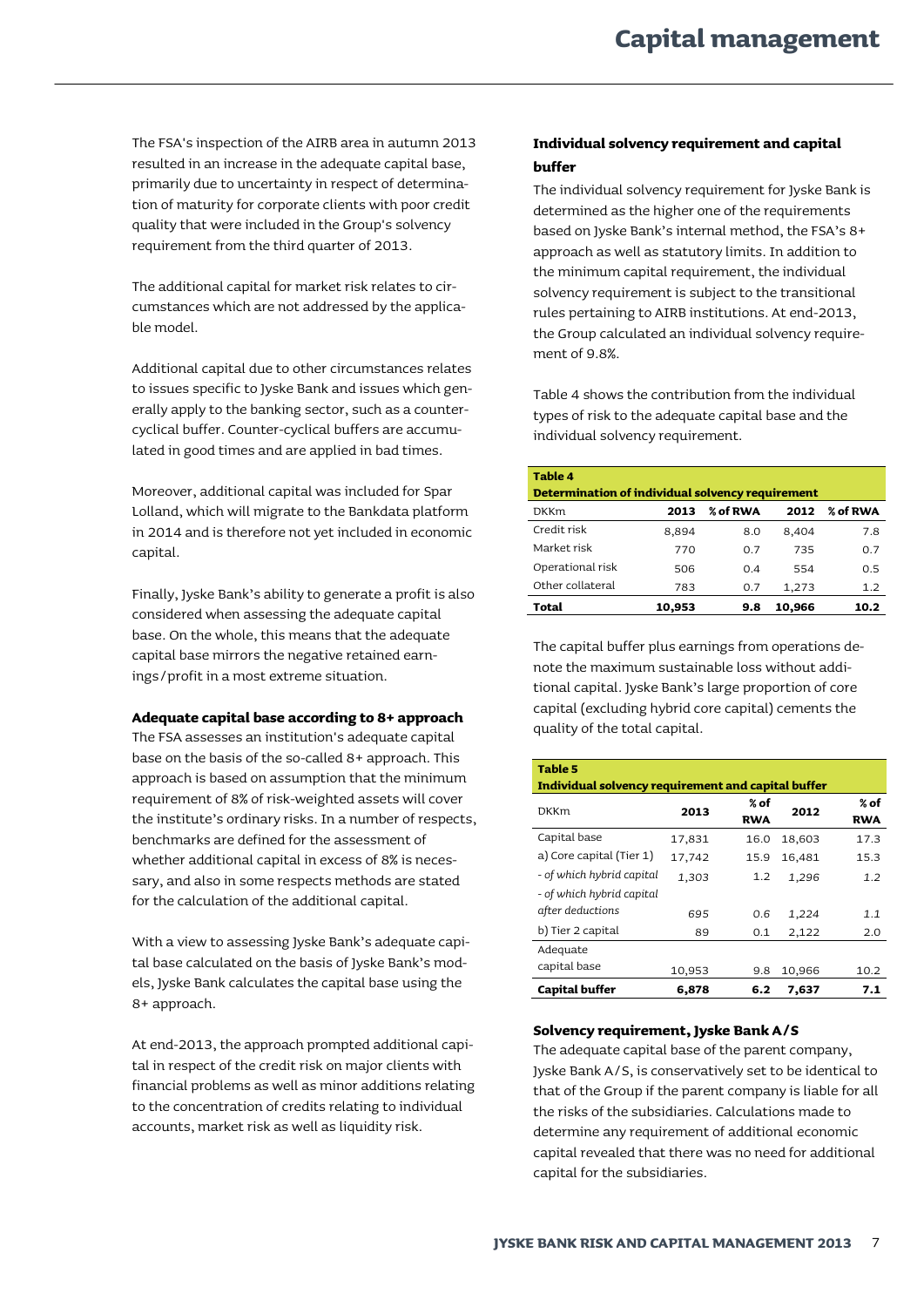The measurement of risk-weighted assets under CRD showed these items to be 0.1 percentage point higher for Jyske Bank A/S than for the Group.

The solvency requirement for the parent company is determined by scaling the Group's adequate capital base according to the ratio of the risk-weighted assets in the parent company and in the Group. Hence the solvency requirement of the parent company becomes identical to that of the Group, i.e. 9.8%.

# **Stress test**

Stress testing is an important element in Jyske Bank's approach to projecting the adequate capital base and individual solvency requirement. Moreover, stress tests are suitable to assess the Group's capitalmanagement objective in a future perspective.

Stress testing is used in a number of respects. Stress testing characterised as sensitivity analyses of the impact on the risk measurement from various parameters is applied as is extensive scenario-based stress-testing of the importance of cyclical changes. Furthermore, reverse stress testing is carried out with a view to testing the Group's capacity for loss.

An objective of the stress-test analyses is to gauge whether the future risk level of a certain scenario can be covered by capital, given the Group's earnings, capital policy and management objective as well as its risk measurement. The results of the stress-test analyses are also used, for instance, to assess whether the capital level and the quality of the capital suffice and consequently whether it is necessary to implement the Group's capital contingency plan. It is therefore crucial to determine the circumstances against which the Group wishes to hold capital. Another objective is to estimate the individual solvency requirement. In accordance with regulation, the estimate must at the least be made following stress tests based on a mild recession scenario.

#### **Scenarios**

The stress-test analyses rest on various macroeconomic scenarios. These include a scenario of the expected development as well as scenarios of various stages of recession in the Danish economy. The definition of recession scenarios rests on assessments of the areas deemed to be most at risk and on the circumstances that are of the highest importance for the Group's exposure to risk at the time. Examples of scenarios applied appear from table 6 and 7.

| Table 6                  |                                                                                                 |
|--------------------------|-------------------------------------------------------------------------------------------------|
| <b>Applied scenarios</b> | $2014 - 2016$                                                                                   |
| Expected scenario        | The expected scenario is a gradual return to the long-term GDP growth level in the Danish econ- |
|                          | omy. The scenario implies slow growth in consumer spending, a stable unemployment rate as       |
|                          | well as slight increases in house prices and interest rates.                                    |
| Stress scenario          | The stress scenario implies that the economy slides into a deep recession. The parameters are   |
|                          | generally affected by falling GDP and steeply increasing unemployment. The interest rate levels |
|                          | are assumed to be unchanged from the expected scenario.                                         |

#### **Table 7**

#### **Change in key macroeconomic variables (Denmark)**

|                                          | <b>Expected scenario</b> |      |      | <b>Stress scenario</b> |          |      |
|------------------------------------------|--------------------------|------|------|------------------------|----------|------|
|                                          | 2014                     | 2015 | 2016 | 2014                   | 2015     | 2016 |
| GDP                                      | 1.4%                     | 1.6% | 1.8% | $-4.4%$                | $-0.8%$  | 1.9% |
| Private consumption                      | 0.6%                     | 1.4% | 1.6% | $-3.8%$                | $-0.6%$  | 1.4% |
| Unemployment rate (gross)                | 5.1%                     | 5.0% | 4.8% | 7.1%                   | 9.8%     | 9.8% |
| House prices                             | 1.5%                     | 2.5% | 2.0% | $-10.9%$               | $-10.0%$ | 3.0% |
| Money-market rate (average for the year) | 0.3%                     | 0.8% | 1.3% | 0.3%                   | 0.8%     | 1.3% |
| Bond yield (average for the year)        | 2.3%                     | 2.8% | 3.0% | 2.3%                   | 2.8%     | 3.0% |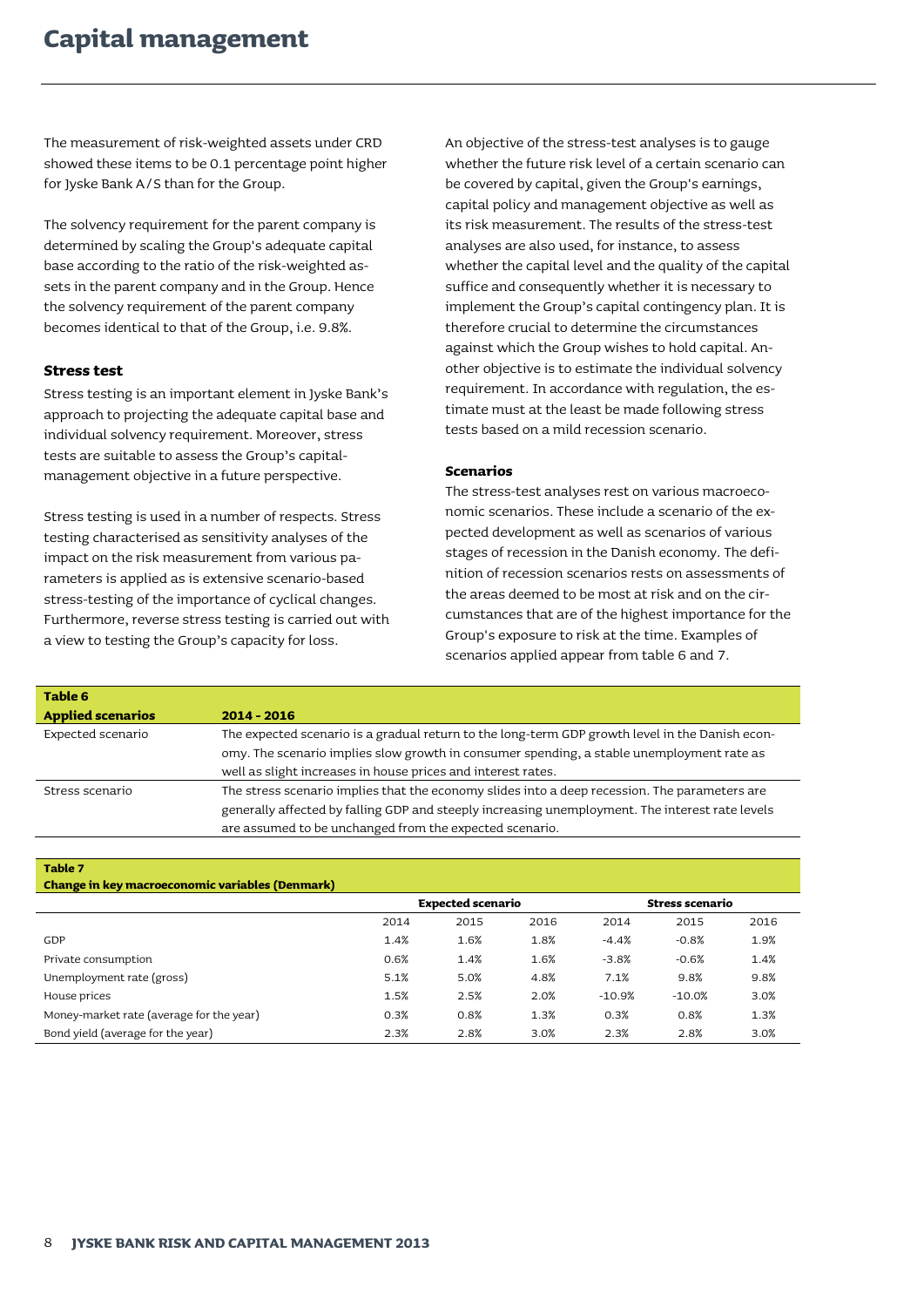#### **Processes and models**

The scenarios play a key role in the projection of the consolidated profit, balance sheet and capital structure. The scenario projections are based on modelbased calculations as well as expert assessments. Hence interaction of the methods is ensured, as past experience from the model-based approach is combined with considerations about Jyske Bank's current business structure and risk profile. The scenario projections offer a broader overview of the Group's sensitivity to the economic development.

Contrary to regular stress tests, reverse stress testing is not based on a scenario; instead it assesses how strong an economic downturn the Group can withstand, in respect of its solvency. Hence, reverse stress testing puts regular stress testing into perspective.

#### **Processing of results**

The stress scenario results in deterioration of the earnings capacity and in a higher level of risk. Either of these elements reduces the gap between the actual and the adequate capital base in relation to the expected scenario.

In spite of recent years'crisis, core earnings, and particularly the interest income, showed robust development and were able to absorb large loan impairment charges and provisions for guarantees. This also applies in future. Hence one of the results of the analyses of the stress scenario is that the increased level of impairment charges can be offset by core earnings, and therefore it will not be necessary to draw on the Group's capital. The stress scenario defined indicates a small positive profit, even in the worst year. Also, the stress-test analyses show that the Group's capital structure and capital level will remain satisfactory even in the event of a lengthy recession.

In addition to the scenario-based stress testing, partial sensitivity analyses are performed of the impact on the capital level from extraordinary, negative events. Even under the stress scenario, the capital buffer will suffice to absorb extraordinary events, which goes to emphasise the Group's strong capital position.

#### **External stress testing**

Stress testing of banks is used to an increasing degree, both nationally as well as internationally. In addition to the stress testing applied internally, Jyske Bank also participates in stress testing facilitated by the FSA, and the European Banking Authority (EBA) and the International Monetary Fund. The most recent European testing was a follow-up to the capital test in 2011; this follow-up took place in June 2012. Once again Jyske Bank's position among the best capitalised banks in the test was confirmed. The EBA expects to conduct the next stress test in autumn 2014.

In addition, Jyske Bank participates regularly in a number of further surveys conducted by the EBA: reports about consistency of risk-weighting, publication of capital and risk-related circumstances to expedite market transparency (EBA Transparency Exercise) as well as capital preservation exercises addressing solvency conditions under the new CRD IV rules. The results achieved by Jyske Bank in the market transparency exercise were published on the EBA's and the FSA' websites on 16 December 2013.

#### **Changes to financial regulation**

The new CRR rules took effect as of 1 January 2014, and currently the CRD IV directive is being implemented into Danish legislation so that is should take full effect as of 31 March 2014. Moreover, the legislation on the so-called SIFI (systemically important financial institutions) is also being implemented in Denmark. CRD IV and in particular the CRR legislation will entail a large number of changes applying to banks in Europe, hence also Jyske Bank. It applies to all the rules that they are to reduce the risk of another financial crisis.

The Core Tier 1 requirements of the banks are raised from 2% to 4.5%. To this must be added a number of buffer requirements (capital conservation buffer, counter-cyclical capital buffer and a systemic-risk buffer for SIFIs so the total capital requirement comes to 14.5% if the counter-cyclical buffer is set at 2.5%. To this must also be added any individual additions under Pillar II. Today Jyske Bank's Core Tier 1 capital ratio amounts to 15.3% and the total solvency ratio to 16.0%.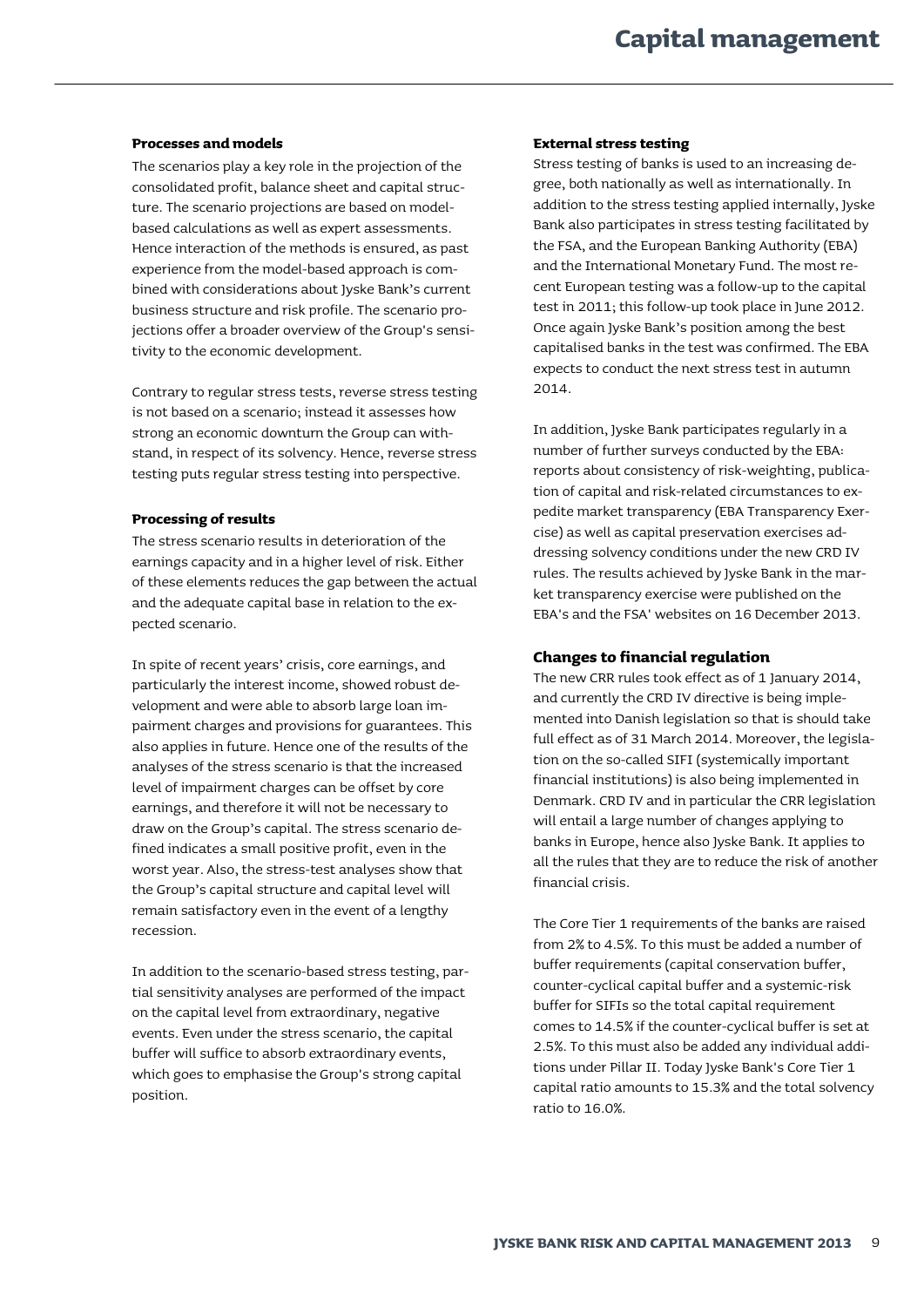During the implementation of the new rules, a large number of transitional provisions will apply and therefore the full implementation of CRD IV and CRR will not be completed until 2023. Provided that the counter-cyclical buffer has not been implemented, Jyske Bank already now meets all known future capital requirements.

Specifically, the new rules imply that when calculating the capital, an additional value adjustment is used for assets recognised at fair value. Moreover, a number of changes will take place in respect of the solvency-related implications of Jyske Bank's investments in other financial enterprises. For Jyske Bank these changes will mean an increase in the Group's capital base and a minor increase in the risk-weighted assets.

On the asset side, an addition to the risk-weighted assets will be introduced for the so-called CVA risk relating to Jyske Bank's derivatives portfolio with financial counterparties. Moreover, the rules governing exposures to other financial institutions will be tightened so the creditworthiness of the individual financial institution will be decisive when calculating the risk-weighted assets. This will imply an increase in the Group's risk-weighted assets. Finally, CRD IV and CRR now include a capital relief for small and medium-sized enterprises.

Jyske Bank expects that on the whole CRD IV and CRR will result in practically unchanged risk-weighted assets as well as a minor increase in the capital base. Hence, the overall solvency effect will offhand be positive in the range of 0 - 0.5 percentage point.

The most important changes and the expected consequences for Jyske Bank are elaborated on in the following and illustrated in the chart, yet without taking transitional provisions into consideration.



#### **Jyske Bank's solvency ratio and effect of CRR / CRD IV**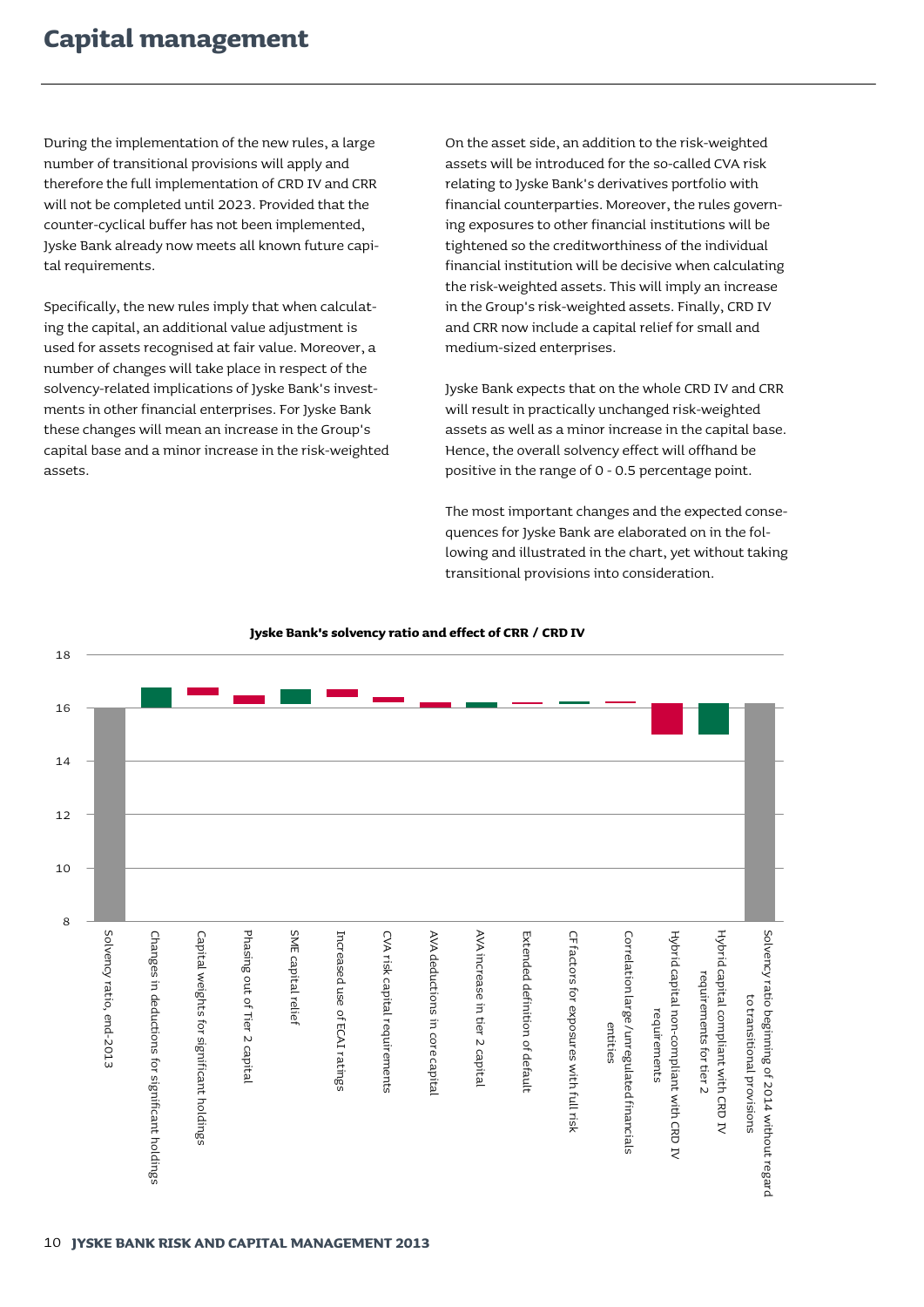- The most important change for Jyske Bank will be the introduction of a threshold for deductions in Common Equity Tier 1 in connection with the Group's significant holdings of CET1 capital in other financial institutions (CRR art. 48 (2) and CRR art. 470). This entails an improvement of the Group's solvency ratio by just above 0.7 percentage point.
- Also the new threshold entails that the Group's significant holdings of core capital in other financial institutions should be riskweighted at 250% instead of being deducted. This entails a fall in the solvency ratio of 0.3 percentage point (CRR art. 178).
- Currently Jyske Bank has issued supplementary capital (Tier 2) in the nominal amount of DKK 336m, which is not in conformity with CRD IV, and consequently this capital must be phased out over a 10-year period. This entails a fall in the solvency ratio of 0.3 percentage point.
- In connection with the implementation of CRD IV, the EU wishes to support bank lending to small and medium-sized enterprises (SME). The risk weights for these loans are to be multiplied by a factor of 0.7619. As a result of this, the solvency ratio improves by just above 0.5 percentage point (CRR art. 501).
- New rules have been introduced for the use of so-called ECAI ratings (External Credit Assessment Institutions' Ratings). The new rules will primarily affect Jyske Bank's exposures to other financial institutions, where the institutions own ratings are primarily to be used in connection with the determination of risk-weighted assets. On the whole, this entails a fall in the solvency ratio of 0.3 percentage point (CRR art. 119 - 121).
- The CRD IV introduces a capital requirement for CVA risk (CRR art. 381 - 384). The CVA risk exposures arise from the derivatives portfolio with financial counterparties and result in higher risk-weighted assets, which reduce the solvency ratio by 0.2 percentage point.
- An additional value adjustment (AVA) is used for assets measured at fair value when calculating core capital (CRR art. 34 and 105). The adjustment entails a fall in the solvency ratio of 0.2 percentage point.
- The above additional value adjustment is included in the calculation of impairment charges from which the expected losses are to be deducted. The positive difference is added to the Tier 2 capital, which results in an increase in the solvency ratio of 0.2 percentage point (CRR art. 159).
- The CRR includes an extended definition of default entailing that the number of defaulted clients increases. This entails a fall in the solvency ratio of 0.1 percentage point (CRR art. 178).
- The CRR allows the use of own estimates for conversion factors for products classified as carrying full risk (CRR art. 151 (8)). This entails an improvement by 0.1 percentage point of the solvency ratio.
- Higher correlations are introduced for large financial institutions and so-called unregulated financial sector entities. This entails a fall in the solvency ratio of 0.04 percentage point.
- Currently Jyske Bank has issued hybrid capital (AT1) in the nominal amount of DKK 1,303m. These issues are not in conformity with CRD IV for AT1 capital (CRR art. 52). Seen in isolation, this will over a 10-year period lead to a fall in the solvency ratio of 1.2 percentage points.
- The hybrid capital issued by Jyske Bank, on the other hand, meets the CRD IV requirements of Tier 2 capital, and over a 10-year period the issues will change their status from AT1 to Tier 2 (CRR art. 63) and will, seen in isolation, increase the solvency ratio by 1.2 percentage points.

Therefore, on the whole, the implementation of CRD IV and CRR is expected to lead to an improvement of the solvency ratio by almost 0.2 percentage point when fully phased in. At the date of entry into force when a number of transitional provisions are in effect, an increase by 0.5 percentage point of the solvency ratio rate is expected.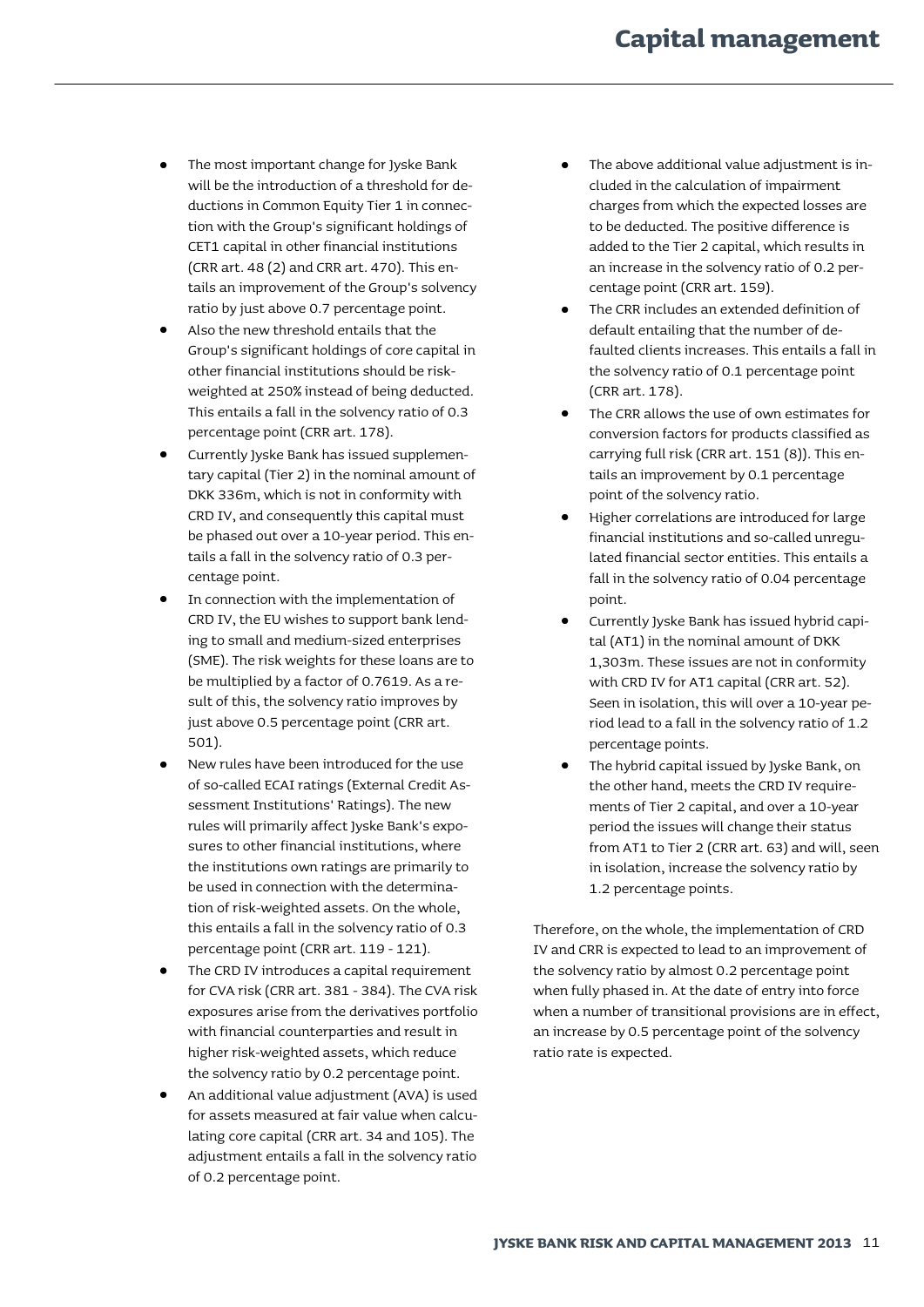In connection with the implementation of CRD IV and CRR, the EBA has been commissioned to prepare a number of technical standards specifying methods for calculation and determination. Some of these technical standards have not yet been published or have only been published in draft versions. Therefore minor changes in regard to determination of solvency under CRD IV and CRR may still take place. Jyske Bank has determined the consequences in relation to solvency with due regard to all published technical standards.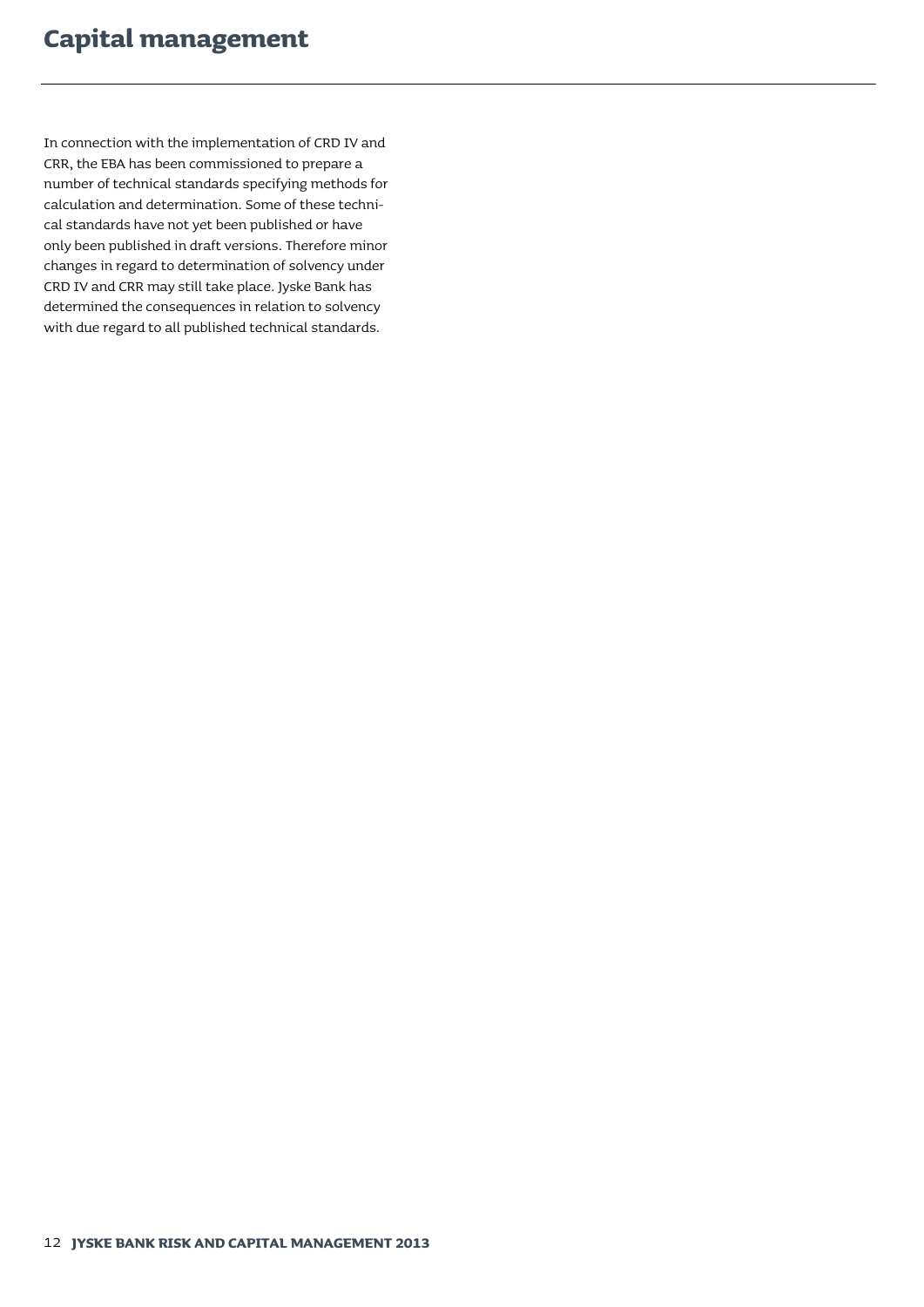# <span id="page-14-0"></span>**Economic Capital**

- In 2013 the economic capital rose by 3% to DKK 8.4bn as compared to the 4% reduction in 2012.
- The credit risk increased by almost 3% in 2013 in step with the increased exposure.
- Market risk increased by 17% due to the increased risk associated with the interest rate portfolio as well as changes in the portfolio of equities from the financial sector.
- Operational risks are practically unchanged (-1%).
- Business risk fell by almost 3%. The volatility in earnings has been reduced as it is to a lesser degree sensitive to fluctuations in the lending margin and the falling trading activity.

Economic capital is a key element in the management of the Group's risk and capital structure as well as in the day-to-day financial management. Economic capital is the capital required to cover the Group's unexpected loss one year into the future. One of the benefits of economic capital is the fact that it comes up with an aggregate figure for all risk types, products and business units. It thus produces one unified risk measurement expressed in a single unit of value, and the capital will reflect the Group's risk for the next year.

For the calculation of economic capital, a number of internal models are applied. The models are based on a VaR setup over a 1-year horizon for those risk types to which the Group wishes to apply quantitative modelling: credit risk, market risk, operational risk and business risk. It is continuously considered whether other risks should be quantified in the economic capital. The risks already included in the capital are tested and validated to ensure that risk is at all times reflected accurately.

Each main type comprises various other risk types. Credit risk includes concentration risk, migration risk as well as counterparty risk, among other things, and market risk covers interest-rate, currency, commodity and equity risk.

Under operational risk, model and control risks are dealt with, and in addition to business and strategic risks, the business risk covers reputational risk.

For internal management purposes, a confidence level of 99.97% is applied, while for the calculation of the adequate capital base a confidence level of 99.9% is applied in accordance with the regulatory requirements. Internal management also incorporates correlation effects between the risk types.

# **RAROC**

RAROC is the Group's main management tool for measuring risk-adjusted financial performance. RAROC calculations give an overview of the risk and profitability of the various activities of the Group. Developments in the general credit quality of the portfolio, concentration risk, collateral values etc. are included in the assessment.

Calculation of economic capital and RAROC at division and business unit level forms an integral part of the reporting to the managements of business units, who determine activities for follow-up and any initiatives to reduce risk.

RAROC is also applied at client and product level to measure results, to assess profitability as well as for pricing new loans. It is therefore essential that the Group is able to calculate economic capital at client and product level. RAROC calculations and the facilities for pricing are made available in profitability systems where employees and managers have access to current risk-adjusted profitability calculations at various levels.

The profitability systems take into account the composition of the Group's credit portfolio, which means that concentration effects and diversification effects are reflected directly in the profitability calculations of new loans. If the Group grants loans to clients in sectors which are already strongly represented in the Group's credit portfolio, a higher economic capital and therefore lower profitability will, other things being equal, be assigned. Moreover, the systems incorporate fixed and variable costs as well as funding costs.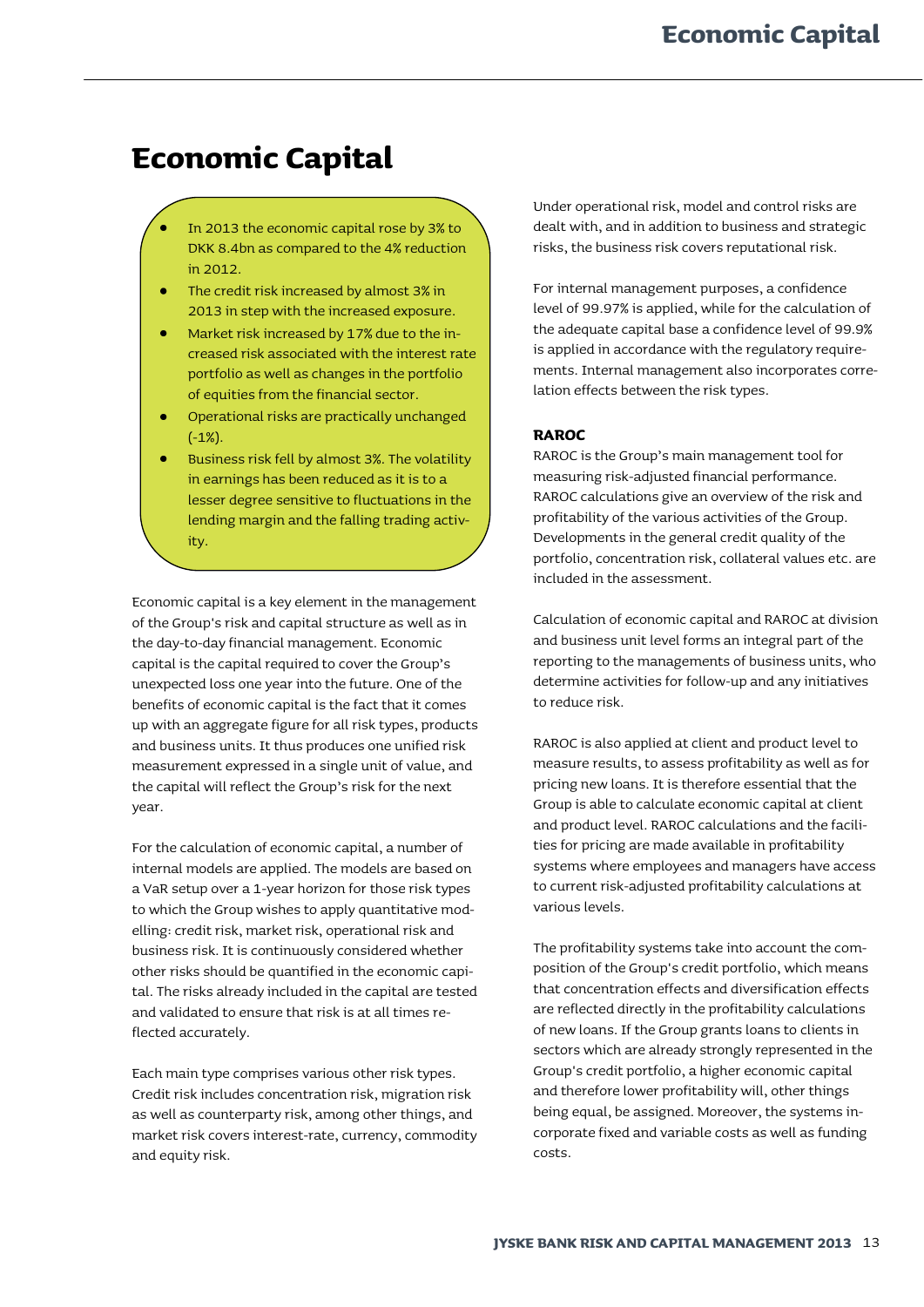Following the migration to Bankdata, the profitability system for the measurement of results is being redesigned and will be re-implemented in the first quarter of 2014.

# **Development in economic capital**

Economic capital for the Group rose by 3% over the past year - from DKK 8.1bn at end-2012 to DKK 8.4bn at end-2013

| <b>Table 8</b>                                         |             |     |             |                |  |  |
|--------------------------------------------------------|-------------|-----|-------------|----------------|--|--|
| Economic capital by risk type (99.9%, non-diversified) |             |     |             |                |  |  |
|                                                        | 2013        |     | 2012        |                |  |  |
|                                                        | <b>DKKm</b> | (%) | <b>DKKm</b> | (%)            |  |  |
| Credit risk                                            | 6,257       | 75  | 6,101       | 75             |  |  |
| Market risk                                            | 826         | 10  | 706         | 9              |  |  |
| Operational risk                                       | 556         | 7   | 562         | $\overline{7}$ |  |  |
| <b>Business risk</b>                                   | 751         | 9   | 772         | 9              |  |  |
| Total                                                  | 8,390       | 100 | 8.141       | 100            |  |  |

Credit risk for the Group rose by almost 3% in 2013.

- Exposure to domestic clients was practically unchanged over the past year. Towards the end of the year, the business volume relating to private clients rose, partially due to mortgage products. Fjordbank Mors is now included in the calculation of economic capital. The opposite effect is seen from the fact that exposure to interest-rate swaps has been reduced as interest rates rose throughout 2013. The value of the collateral has increased in step with the exposure, yet with a shift towards clients with ratings in the better range of the credit rating scale. The credit quality in terms of default probability has improved over the period. On the whole a slight reduction in economic capital for domestic clients has taken place.
- In respect of the own securities portfolio, credit risk has been reduced throughout 2013 as a result of the fact that at end-2013 the portfolio consisted of papers with a better rating than at end-2012.
- In respect of Jyske Finans, the increased business volume was reflected in an increase in economic capital.
- Economic capital for Private Banking was practically unchanged over the year. The business volume of the Private Banking units was reduced further throughout 2013, while at the same time the quality of the part of the portfolio that relates to property financing in Southern Europe deteriorated.
- Economic capital for Jyske Bank's exposure to The Guarantee Fund for Depositors and Investors rose after the take-over of Spar Lolland.
- Economic capital for the trading portfolio of Jyske Markets rose as the exposure had increased at end-2013 compared to the previous year.

Market risk increased in 2013. The increased risk relating to the interest rate portfolio due to adjustments of this portfolio accounts for half of the increase. The rest of the increase can be attributed to acquisitions and revaluation of the portfolio of equities from the financial sector.

Operational risks stabilised in 2013 after the decline in 2012. The employees have gradually grown accustomed to the new IT systems and work procedures.

The business risk was reduced by almost 3% in 2013; this reduction was caused by two factors:

- Now a minor part of the net fee income is generated in the form of market-related fees, which have historically proven to be most sensitive to falling trade values and falling market activity.
- Due to a minor decline in corporate loans, Jyske Bank is less sensitive to unexpected declines in the lending margin.

The calculation of economic capital does not take into account the effects from the acquisition of Spar Lolland. Instead, an addition to the adequate capital base was made.

# **Modelling of risk in economic capital**

The various risks covered by economic capital make varied demands on the technical portfolio risk modelling. Various sub-models are used that are specifically designed to reflect the characteristics of individual risk types.

# **Credit risk**

To support the Group's objective of managing Group credit risk at portfolio level and of pricing at client level, Jyske Bank uses an advanced credit portfolio model across all business units and client segments.

The applied credit portfolio model, CreditRisk+, was originally developed by Credit Suisse to calculate economic capital for credit risk.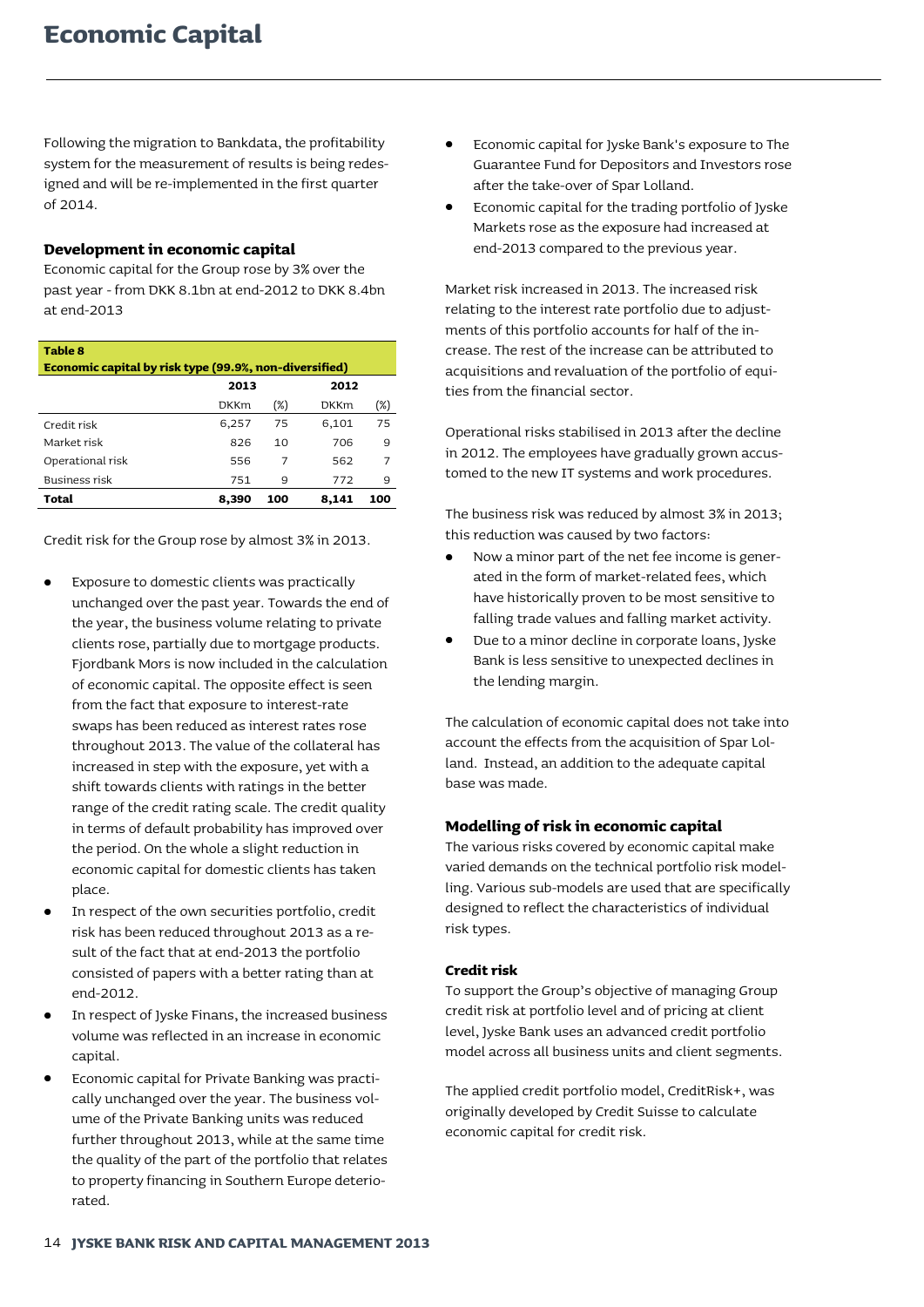The model is based on a portfolio approach for the measurement of credit risk that allows for the size of the exposure, the granularity of the portfolio, the client's credit quality, the uncertainty related to the client's standing as well as the client's systematic risk. The term and repayment profile of the individual exposures are also included in Jyske Bank's model yet outside the CreditRisk+ model, in a set-up that is derived from the CRD rules.

The CreditRisk+ model is based on assumptions of correlations similar to the factor models that are used by the other credit-risk models in the sector. Moreover, PD volatilities are used as important input parameters in the model. Because of the use of PD volatilities, the model explicitly allows for the uncertainty that will always exist in connection with a PD estimate for a given client.

All the credit exposure of the Group is included straight into the model's calculations, including guarantees, bonds and derivatives.

#### **Market risk**

To determine and monitor the economic capital in Jyske Bank's market-risk positions, a Value-at-Risk (VaR) approach is used. VaR expresses the maximum loss that Jyske Bank is able to sustain over a given period at a certain level of probability. The model is a parametric VaR based on an enhanced Risk Metrics model.

In addition to its trading portfolio, Jyske Bank holds a number of equity portfolios primarily relating to financial-sector shares within mortgage credit, financial infrastructure and payment services. The economic capital for these positions is calculated according to a method analogue to the PD/LGD method, known from the AIRB capital requirement rules.

#### **Operational risk**

Operational risk is monitored and managed, and capital is provided for it, on the basis of a scenario approach with focus on large exposures of material importance to the Group.

A portfolio model is used, which is based on Monte Carlo simulation, and the calculations use data from the scenario analyses in the form of assessments of frequency and severity of loss for each scenario. The model calculates the amount of economic capital to be held for each risk scenario. Capital is allocated to the business units according to an internallydeveloped allocation model.

#### **Business risk**

Jyske Bank applies an own-developed model for calculation of economic capital for business risk. The model is based on Jyske Bank's past earnings capacity and provides a picture of risk on the basis of the environment that Jyske Bank operates in at the given time. The model involves risk factors that are presumed to affect the general business conditions in the sector and at the same time it allows for the possibility that the Group's position in the market may change.

The model calculates the capital requirement on the basis of negative deviations in the business earnings. A number of specific events are described that may affect the various items, for instance a fall in the balance of loans and advances. The model simulates the probability of the events taking place as well as the magnitude of the 'blow' they will have on the item. The correlation between the events is based on underlying scenarios that may be of an internal as well as an external nature. Examples of scenarios are deteriorating economic trends, higher funding costs or unexpected interest-rate changes.

The specification and topicality of the scenarios are continuously being assessed through expert assessments and analyses.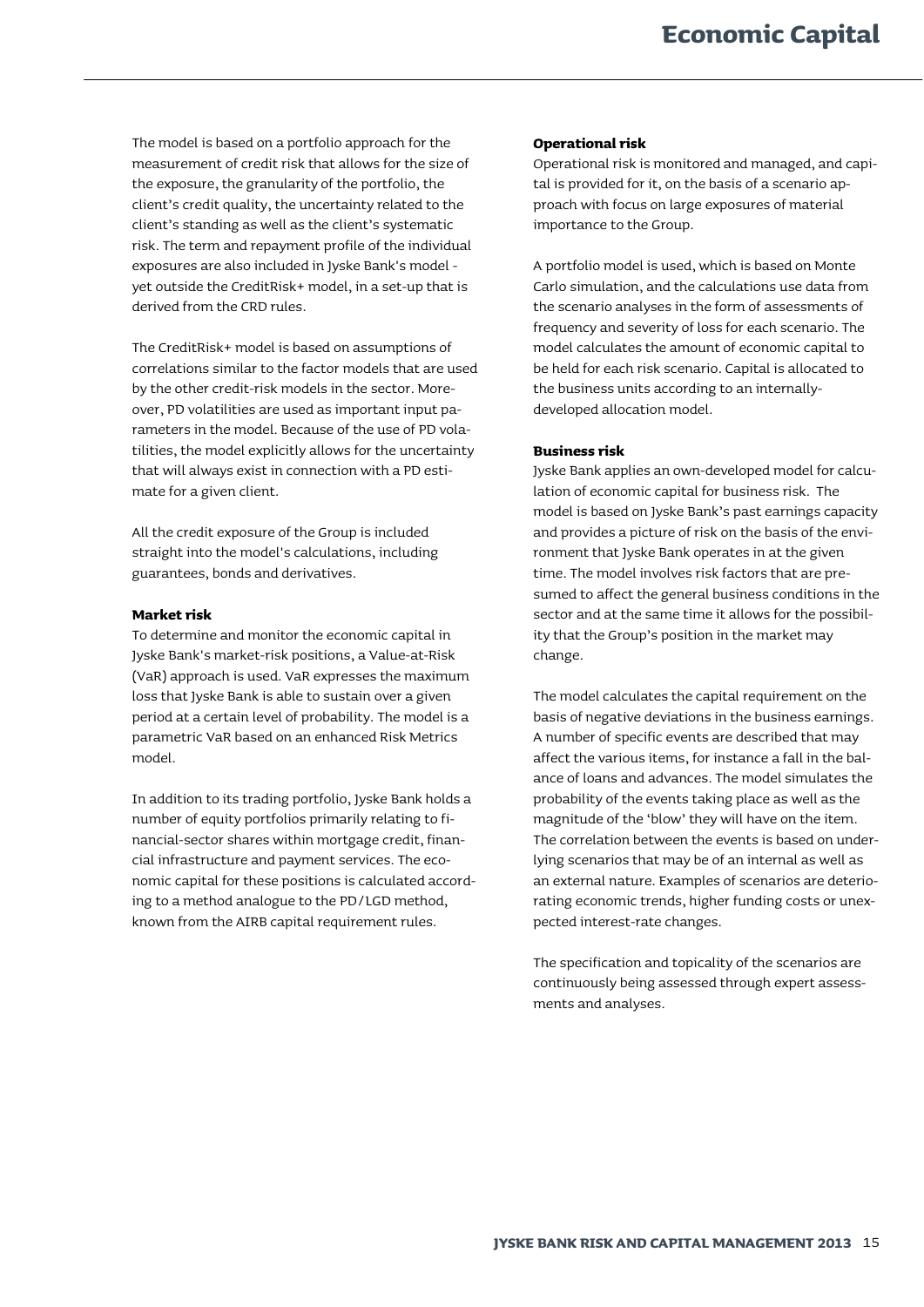# <span id="page-17-0"></span>**Credit Risk**

- The credit quality stabilised in 2013 and showed slightly positive indications.
- The overall exposure rose by almost 5% after the acquisition of Spar Lolland and due to increased exposure in the form of repo transactions and certificates of deposit. The value of the collateral provided increased a tad.
- The minimum capital for credit risk was reduced by a little more than 1% in 2013.

Credit risk is managed on the basis of the Group's credit risk models which include PD, LGD and EAD modelling. The models are used for various purposes, for instance in connection with the advisory services offered to Jyske Bank's clients, and in management reporting.

# **Credit policy and responsibility**

Jyske Bank's Supervisory Board lays down the overall guidelines for credit granting within the Group, and the largest exposures are presented to the Supervisory Board for approval. The Supervisory Board delegates limits to the members of the Executive Board.

Credit risk is managed through Jyske Bank's credit policy, of which the objective is to keep Group risk at an acceptable level in relation to the capital base and business volume of the Group, given the general trend in the Danish economy. Client transactions with the Group must generate a satisfactory long-term return according to RAROC principles.

Specific credit policies have been formulated for all areas in which the Group assumes credit risk, and credit risk levels and undesirable types of business have been identified. The policies are regularly adjusted to meet current requirements and adapted to the management tools available to account managers and the monitoring functions.

# **Authorisation and monitoring of credit risk**

Jyske Bank attaches great importance to its decentralised credit-authorisation process. Limits are delegated to account managers individually on the basis of perceived competence and need. Decisions about applications over and above the limits delegated to account managers are made by the Credit Division.

A central element in the assessment of the creditworthiness of corporate clients is their ability to service debt out of cash flows from operations in combination with their financial strength. In respect of private clients, debt servicing ability and debt repayment ability are decisive.

All the Group's credit risk positions are monitored by two departments, Capital and Risk as well as Credit Risk Supervision. Both of these are departments separate from client-oriented functions. The exposure of the Group by size, sector and geographical area is constantly monitored and analysed with a view to reducing the risk associated with specific high-risk sectors and geographical areas and ensuring satisfactory diversification of the portfolio.

Monitoring is executed by means of quantitative models: the credit quality of each department is monitored, and selected large commitments are reviewed. Moreover, risk monitoring includes qualitative as well as quantitative control of data used in risk and RAROC calculations.

#### **Large exposures**

Large exposures are monitored on a regular basis in accordance with the Executive Order on Large Exposures, including exposures larger than 10% of Group capital base. At end-2013, the Group had one exposure amounting to more than 10% of the capital base. This was an exposure to one large Danish financial group and amounted to 10.1%. Four exposures amounted to between 5% and 7.5% and one exposure between 7.5% and 10% of the capital base.



**Sum of exposures in excess of 10 % of the capital base**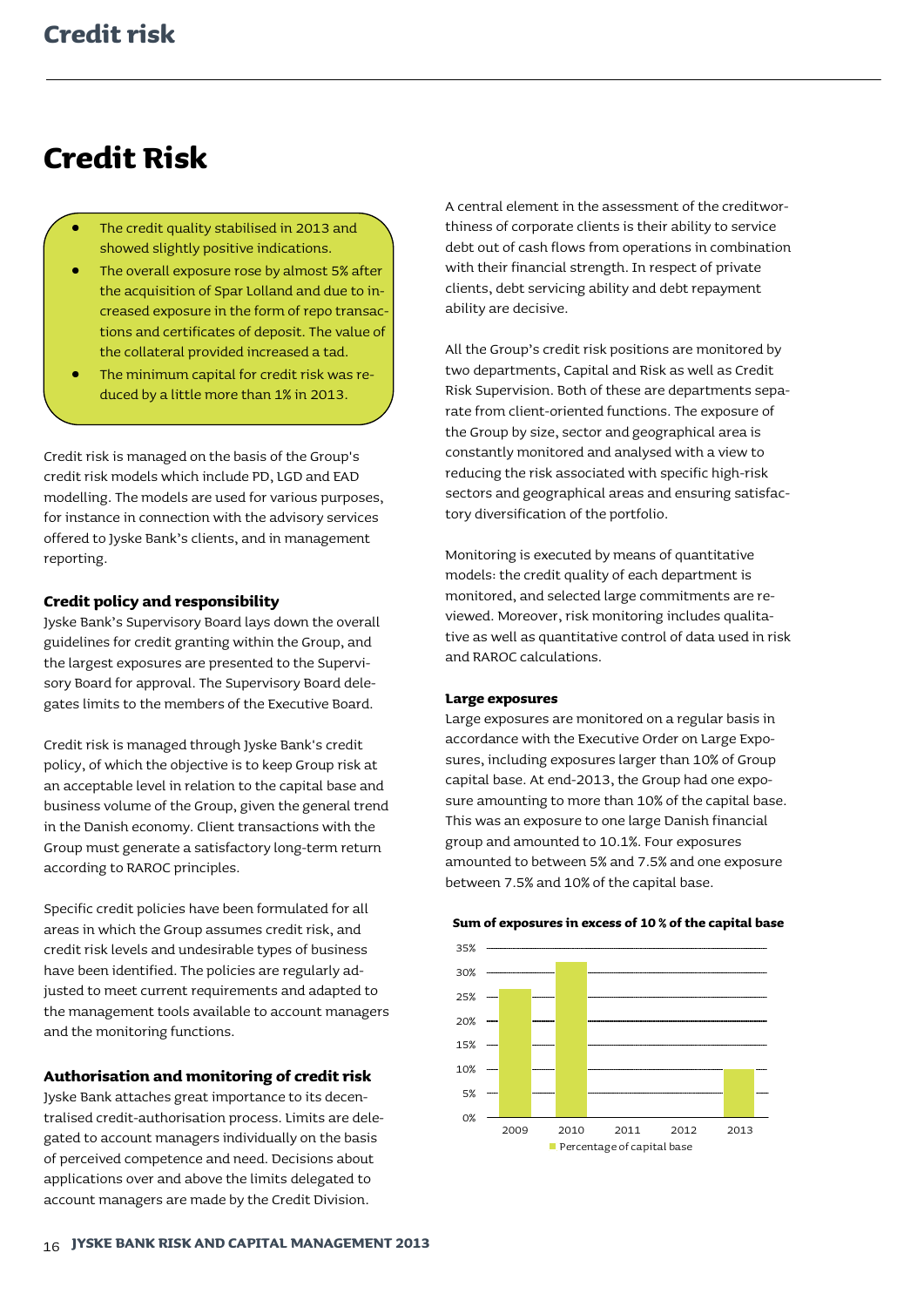### **The credit-rating process**

Credit procedures are adjusted to match the level of risk on individual exposures. The key element is the client's credit quality, referred to as credit rating, as this expresses the probability of the client defaulting over the coming year (PD). 'Default' occurs when an obligor is considered unlikely to meet his obligations to the Group. By far the most clients are awarded a PD on the basis of statistical credit scoring models developed internally in the Group. Very large enterprises and enterprises within special sectors are, however, awarded a PD on the basis of an assessment by an independent expert. Examples are real property companies, financing companies, financial institutions and central governments. In those cases, external ratings, if available, will primarily form the basis in the internal credit rating of the client.

Many factors are relevant for the calculation of a client's PD. Specific factors relating to the client are considered, but factors relating to the situation of the client are also taken into account. The calculation of PD therefore takes into account financial data, changes in transaction data, management and market circumstances, industrial assessments, etc. Also included are specific danger signals in relation to the client's credit quality, payment profile and loss history.

In order to reach the best possible overview of client credit quality, PD is mapped into internal credit ratings. Jyske Bank's credit ratings are on a scale from 1 to 14, 1 being the highest credit quality (the lowest PD) and 14 the lowest credit quality (the highest PD). The scale is constant over time so that clients migrate up or down depending on their PD. PD is basically calibrated to the long-term level of default rates measured back to the mid-eighties before the beginning of the latest major recession. Moreover, adjustments relative to the actual development of the default rate are made quarterly.

The relationship between credit ratings, PD and external ratings at end-2013 is shown in table 9.

| Table 9        |                                                      |                             |
|----------------|------------------------------------------------------|-----------------------------|
|                | <b>Credit ratings, PD bands and external ratings</b> |                             |
| Rating         | PD band (%)                                          | External rating equivalence |
| 1              | $0.00 - 0.10$                                        | Aaa-A3                      |
| 2              | $0.10 - 0.15$                                        | Baa1                        |
| 3              | $0.15 - 0.22$                                        | Baa2                        |
| 4              | $0.22 - 0.33$                                        | Baa3                        |
| 5              | $0.33 - 0.48$                                        | Ba1                         |
| 6              | $0.48 - 0.70$                                        | Ba2                         |
| $\overline{7}$ | $0.70 - 1.02$                                        | Ba3                         |
| 8              | $1.02 - 1.48$                                        | <b>B1</b>                   |
| 9              | $1.48 - 2.15$                                        | <b>B1-B2</b>                |
| 10             | $2.15 - 3.13$                                        | <b>B2</b>                   |
| 11             | $3.13 - 4.59$                                        | B <sub>3</sub>              |
| 12             | $4.59 - 6.79$                                        | Caa1                        |
| 13             | $6.79 - 10.21$                                       | Caa <sub>2</sub>            |
| 14             | $10.21 - 20.0$                                       | Ca / C                      |

The Group's internal credit ratings aim to assess the credit risk in a one-year perspective, while external ratings (Aaa - C) aim to assess the credit risk in a longer perspective. The mapping between the internal credit ratings and the external credit ratings is based on the currently observed default frequency for companies rated by Moody's. Therefore the mapping between the internal and the external credit ratings is dynamic, which is only natural, given the difference in rating systems. Observations are made on a monthly basis to determine whether changes are to be made in the mapping.

If the credit rating calculated by the model is considered to be inadequate, independent credit experts may review the credit rating at the request of the relevant account manager.

#### **Credit exposure**

Credit exposures are quantified by means of EAD. EAD reflects the exposure at default in the event of the client defaulting in the course of the next twelve months. A client's overall EAD depends on clientspecific factors and the specific products held by the client. For most product types, EAD is calculated on the basis of statistical models, while a few product types are based on expert models.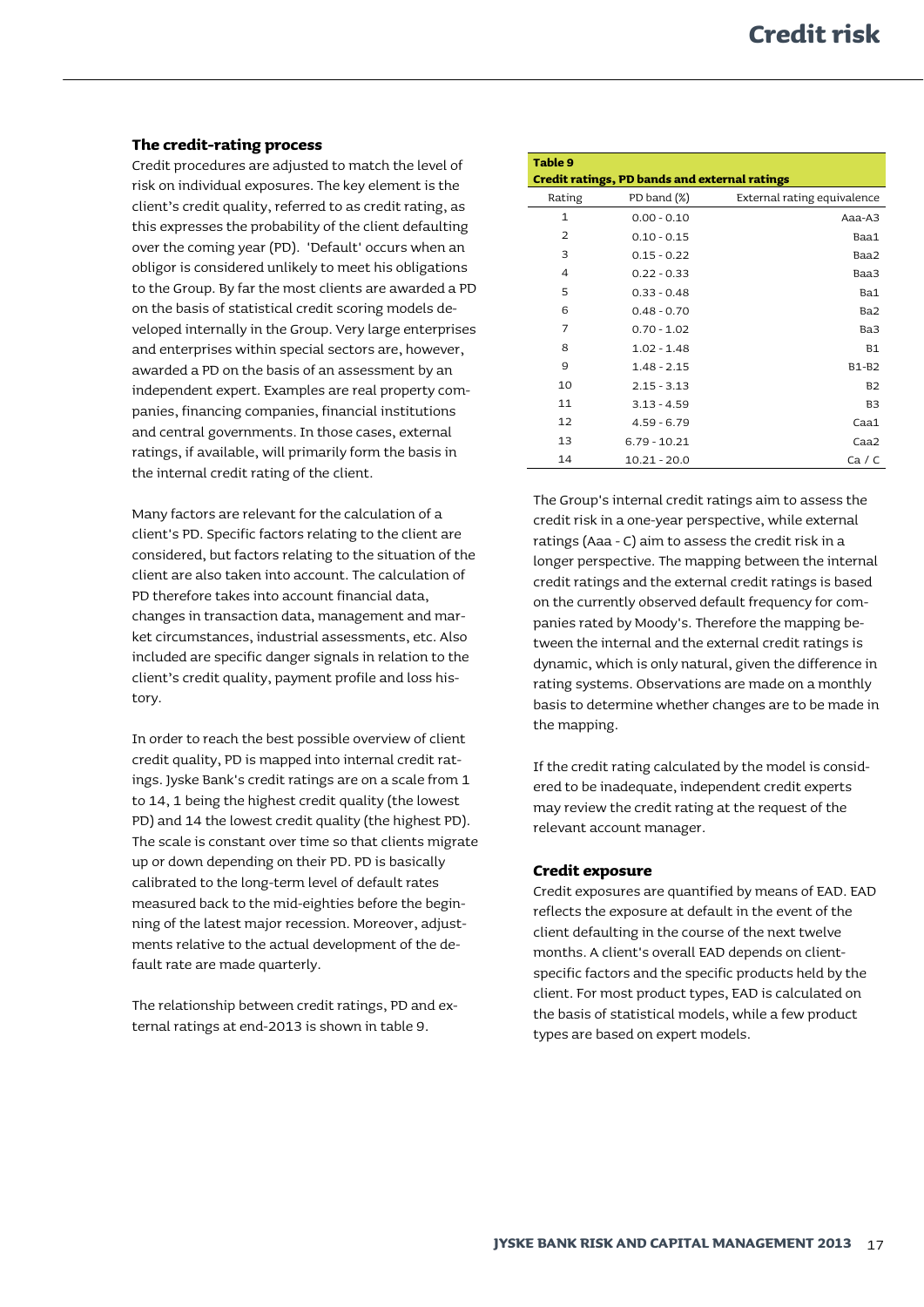For fixed-term loans the only element of uncertainty is the time until possible default. Uncertainty is higher, however, for credit facilities under which the client may draw up to a maximum. In those cases the amount drawn by the client at the time of loss is decisive. This can be modelled by means of client-specific factors and the circumstances surrounding the exposure.

Guarantees and credit commitments are special products inasmuch as a certain event must take place before they are utilised. It is therefore material to assess the probability and the extent of utilisation of the product in the event of the client defaulting within the next twelve months. In this regard, the EAD parameters are based mainly on expert assessments: the Group has recorded very few default events over time, so the available data are too meagre for statistical modelling as such. In respect of guarantees, there is a sufficient body of data for statistical modelling.

In respect of financial instruments, EAD is measured according to the market-value method for regulatory calculation, while for internal management purposes, the more advanced EPE method is used - for further details about both methods, please see the section on counterparty risk.

#### **Development in credit exposure**

In the following is shown Jyske Bank's credit exposure, minimum capital, etc. broken down on a number of characteristics.

On the whole, the Group's risk-weighted assets for credit risk fell by a little more than 1% in 2013. At the same time, total exposures increased by almost 5%. The increased level of exposure can primarily be attributed to the increased volume of repo transactions (+16%) as well as the acquisition of Spar Lolland (DKK +6.5bn). To this must be added a considerable increase in the volume of certificates of deposit (DKK +5.2bn). Risk-weighted assets did not increase as much as the exposure as repo transactions took place on a covered basis, and certificates of deposits do not have an adverse effect on the solvency ratio.

| Table 10<br>Change in EAD and RWA with credit risk |         |         |
|----------------------------------------------------|---------|---------|
| <b>DKKm</b>                                        | 2013    | 2012    |
| <b>FAD</b>                                         | 241,092 | 230,383 |
| RWA                                                | 81,105  | 81,976  |
|                                                    |         |         |

In respect of the solvency ratio, the year 2013 was affected by various circumstances, the first of which was the acquisition of Spar Lolland. At end-2013, riskweighted assets in Spar Lolland amounted to DKK 4.4bn. At end-2013, the exposure was measured according to the standard approach, but it is expected that the AIRB approach will be applied as of mid-2014 when a migration to Bankdata's IT platform will take place.

# **Table 11 Minimum capital by exposure category** DKKm **2013 2012** Exposure category  $Central$  governments  $\qquad \qquad 0 \qquad \qquad 1$ Institutions 320 278 Corporate clients 4,104 4,209 Retail, total 1,609 1,539 1) Real property, personal 167 203 2) Real property, SMEs 219 254 3) Revolving credits 82 88 4) Other retail exposure, private clients 722 558 5) Other retail exposure, SMEs 419 436 Equities 2012 130 Securitisations 46 70 Assets without counterparties 312 331 **Total 6,488 6,558**

Following the capital increase and the acquisition of Spar Lolland, Jyske Bank has financial equities representing equity interests of more than 10%, which has the result that both direct and indirect equity interests must be deducted from the capital base. On the other hand, this development reduced the amount of equities outside the trading portfolio, which has an adverse effect on risk-weighted assets. Due to the coming into force of CRR and CRD IV, Jyske Bank's current equity interest in DLR will no longer be deducted from the capital base, but instead it will be included in the exposure category 'equities'. This will in 2014 lead to an improvement of the solvency ratio.

In the course of 2013, clients with Fjordbank Mors, which was acquired in 2012, were migrated to Bankdata's IT platform. Therefore data of clients with exposures totalling DKK 2.3bn can be processed on the basis of Jyske Bank's advanced credit setup, which improves Jyske Bank's risk management and solvency ratio.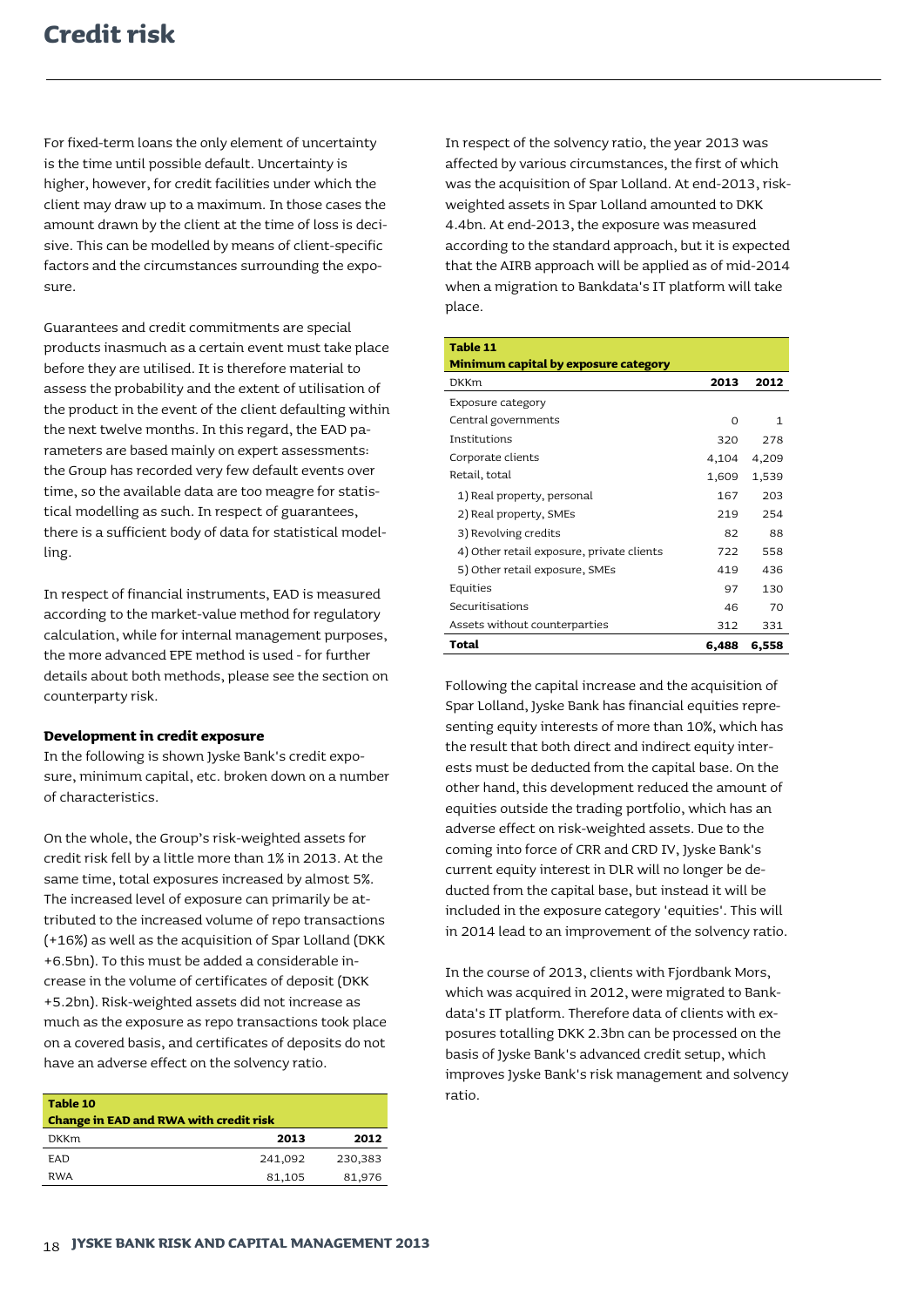Jyske Bank's exposure by determination method is shown in table 12. The proportion of the Group's exposures measured according to the AIRB approach fell in 2013 from 74% to 69%. This decline could primarily be attributed to the development of the exposure to repo transactions. As appears from tables 13 and 14, the exposure to repo transactions increased considerably on the standard approach (DKK +8.0bn) while, on the other hand, it falls on the AIRB approach (DKK - 2.0bn). To this must be added the acquired banks, which represent a relative overweight on the standard approach (Spar Lolland) rather than the AIRB approach (Fjordbank Mors).

The development in the standard approach was also affected by the increased volume of certificates of deposit (DKK +5.2bn.).

#### **Table 12**

#### **Exposure by determination method**

|                                    |             | 2013    |             |                | 2012           |          |  |
|------------------------------------|-------------|---------|-------------|----------------|----------------|----------|--|
| Exposure category                  | <b>AIRB</b> |         |             | Standard       |                | Standard |  |
|                                    | <b>DKKm</b> | $(\%)$  | <b>DKKm</b> | (%)            | $(\%)$         | $(\%)$   |  |
| Central governments                | $\circ$     | $\circ$ | 17,869      | 24             | $\circ$        | 22       |  |
| Institutions                       | $\circ$     | $\circ$ | 39,180      | 53             | 0              | 54       |  |
| Corporate clients                  | 106,340     | 64      | 6,151       | 8              | 65             | 10       |  |
| Retail, total                      | 55,780      | 33      | 9,403       | 13             | 32             | 11       |  |
| 1) Real property, personal         | 16,408      | 10      | 0           | O              | 9              | $\circ$  |  |
| 2) Real property, SMEs             | 6,861       | 4       | $\Omega$    | $\circ$        | 4              | $\circ$  |  |
| 3) Revolving credits               | 8,814       | 5       | 0           | $\circ$        | 5              | $\circ$  |  |
| 4) Other retail exposure, personal | 13,780      | 8       | 8,999       | 12             | 8              | 10       |  |
| 5) Other retail exposure, SMEs     | 9,917       | 6       | 404         | $\mathbf{1}$   | 6              | 1        |  |
| Equities                           | $\Omega$    | $\circ$ | 1,212       | $\overline{2}$ | $\Omega$       | 3        |  |
| Securitisations                    | 1,259       | 1       | 0           | $\circ$        | 1              | $\circ$  |  |
| Assets without counterparties      | 3,898       | 2       | 0           | O              | $\overline{2}$ | $\circ$  |  |
| <b>Total</b>                       | 167,277     | 100     | 73,815      | 100            | 100            | 100      |  |

**Table 13**

| <b>Exposures to repo loans</b> |             |              |                 |            |  |
|--------------------------------|-------------|--------------|-----------------|------------|--|
|                                | <b>AIRB</b> |              | <b>Standard</b> |            |  |
| <b>DKKm</b>                    | EAD         | Collateral   |                 | Collateral |  |
| Exposure category              |             |              |                 |            |  |
| Central governments            | $\circ$     | $\mathsf{O}$ | 2,458           | 2,439      |  |
| Institutions                   | $\circ$     | 0            | 923             | 917        |  |
| Corporate clients              | 17,805      | 17,646       | $\circ$         | $\circ$    |  |
| Retail                         | 0           | $\mathsf{O}$ | $\circ$         | $\circ$    |  |
| <b>Total 2013</b>              | 17,805      | 17,646       | 3,381           | 3,356      |  |
| Total 2012                     | 11,717      | 11,686       | 1,761           | 1,742      |  |

**Table 14**

| <b>Exposures to repo deposits</b> |             |            |         |                 |  |  |
|-----------------------------------|-------------|------------|---------|-----------------|--|--|
|                                   | <b>AIRB</b> |            |         | <b>Standard</b> |  |  |
| <b>DKKm</b>                       | EAD         | Collateral | EAD     | Collateral      |  |  |
| Exposure category                 |             |            |         |                 |  |  |
| Central governments               | $\circ$     | $\circ$    | 206     | 202             |  |  |
| Institutions                      | $\circ$     | 0          | 12,266  | 12,060          |  |  |
| Corporate clients                 | 9,879       | 9,867      | $\circ$ | $\circ$         |  |  |
| Retail                            | 106         | 106        | $\circ$ | $\circ$         |  |  |
| <b>Total 2013</b>                 | 9,985       | 9,973      | 12,472  | 12,262          |  |  |
| <b>Total 2012</b>                 | 18,039      | 17,948     | 6,112   | 6,004           |  |  |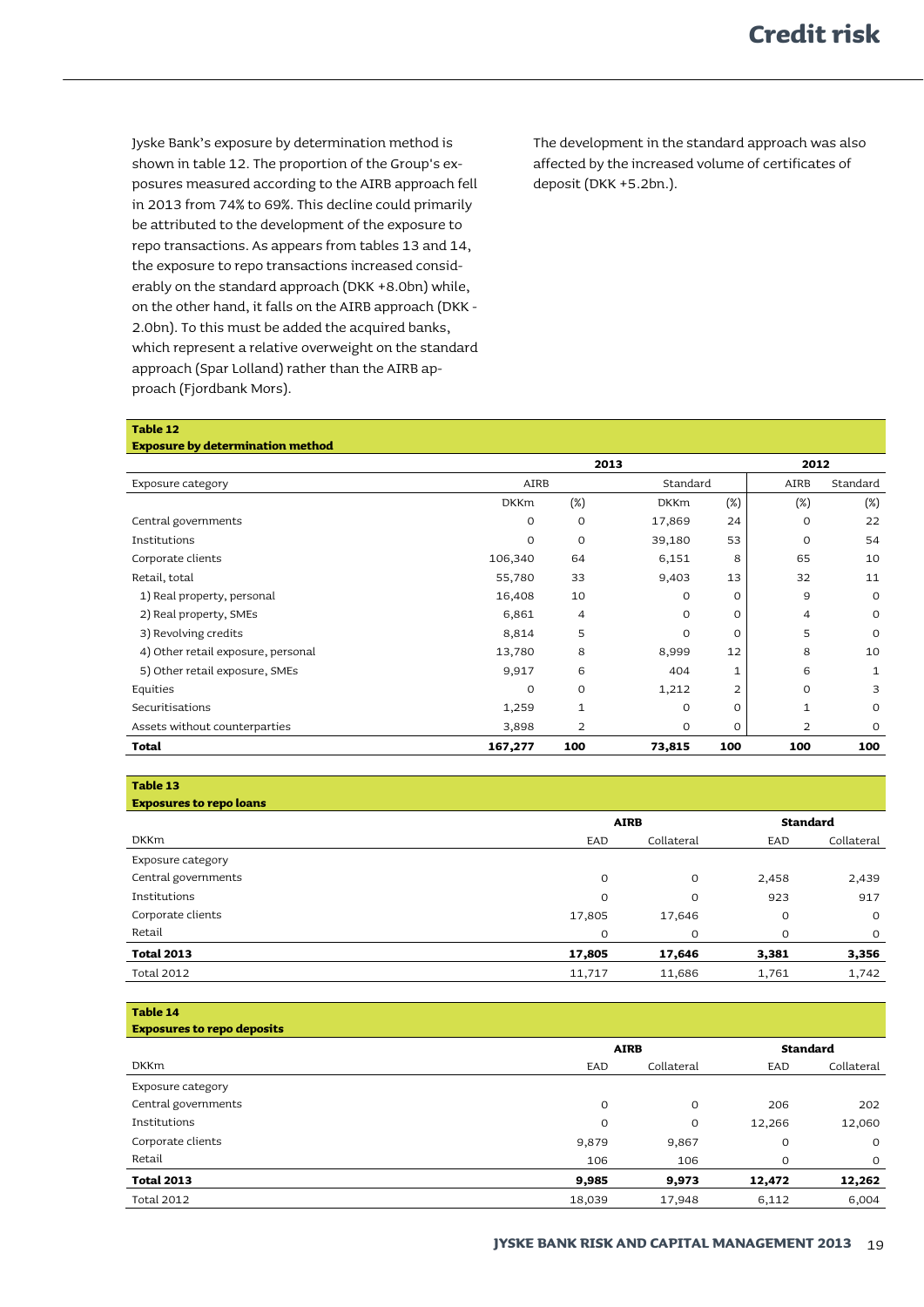In the autumn of 2013, the Danish FSA inspected Jyske Bank in order to assess its credit management, solvency requirement, impairment charges and use of AIRB models. The FSA concluded that generally Jyske Bank's credit management was good and the AIRB models functioned well. However, in the view of the FSA, a few elements should have been recognised more conservatively. In line with the general announcement from the FSA to the Danish banking sector in respect of processing of clients for which objective evidence of impairment (OEI) had been established, Jyske Bank must rank its clients with OEI in the lowest rating category (so-called STY 14) or in the group of clients in default.

The majority of Jyske Bank's clients for which OEI had been established were already ranked in the poorest category or in the group of clients in default. The remaining clients had their credit rating adjusted; in respect of clients with their ratings determined by experts, the adjustment took place in the fourth quarter of 2013, and in respect of clients with statistically determined ratings, the adjustment took place in January 2014. The effect was strongest on the exposure category AIRB Corporate Clients.

The charts show exposures by credit rating.

In respect of corporate clients, it applied within a few credit-rating categories that a fairly low number of large accounts involving repo transactions changed the breakdown. The proportion of exposures in the poorest credit rating category increased as a consequence of the classification of the clients for which OEI had been established in the poorest credit rating category, which moved some exposures from other low-rated categories to the lowest category (STY 14).

### **Corporate-client exposure by credit rating**



The breakdown of clients according to credit rating shows that over the year more clients have obtained a better profile than vice versa. Due to the decline in the number of exposures in the best credit rating category, the exposure-weighted rating average rises marginally relative to the previous year.

The proportion of exposures in the best credit rating categories (1-5) amounted to 51% (2012: 52%), and the decline can be attributed to the circumstances described above. The majority of new clients in 2013 are ranked in the middle credit rating categories, while only a small part is ranked in the poorest profiles. New clients are not ranked in the best credit rating categories due to the relatively limited knowledge of new clients compared to the knowledge of existing clients.

In respect of retail clients (private clients and SMEs), a positive migration has taken place in the portfolio towards better credit ratings. This trend can very much be attributed to the economic development. By far, the majority of the portfolio is of a satisfactory quality as 55% of the exposures have a credit rating between 1 and 5 (2012: 52%). This figure covers new clients, including clients from Fjordbank Mors, who as expected - did not have quite as good a distribution on the credit rating scale. New clients were chiefly ranked in the middle credit rating categories, and also in respect of retail, only a minor part of the new clients was ranged in the poorest credit rating categories.

#### **Retail-client exposure by credit rating**

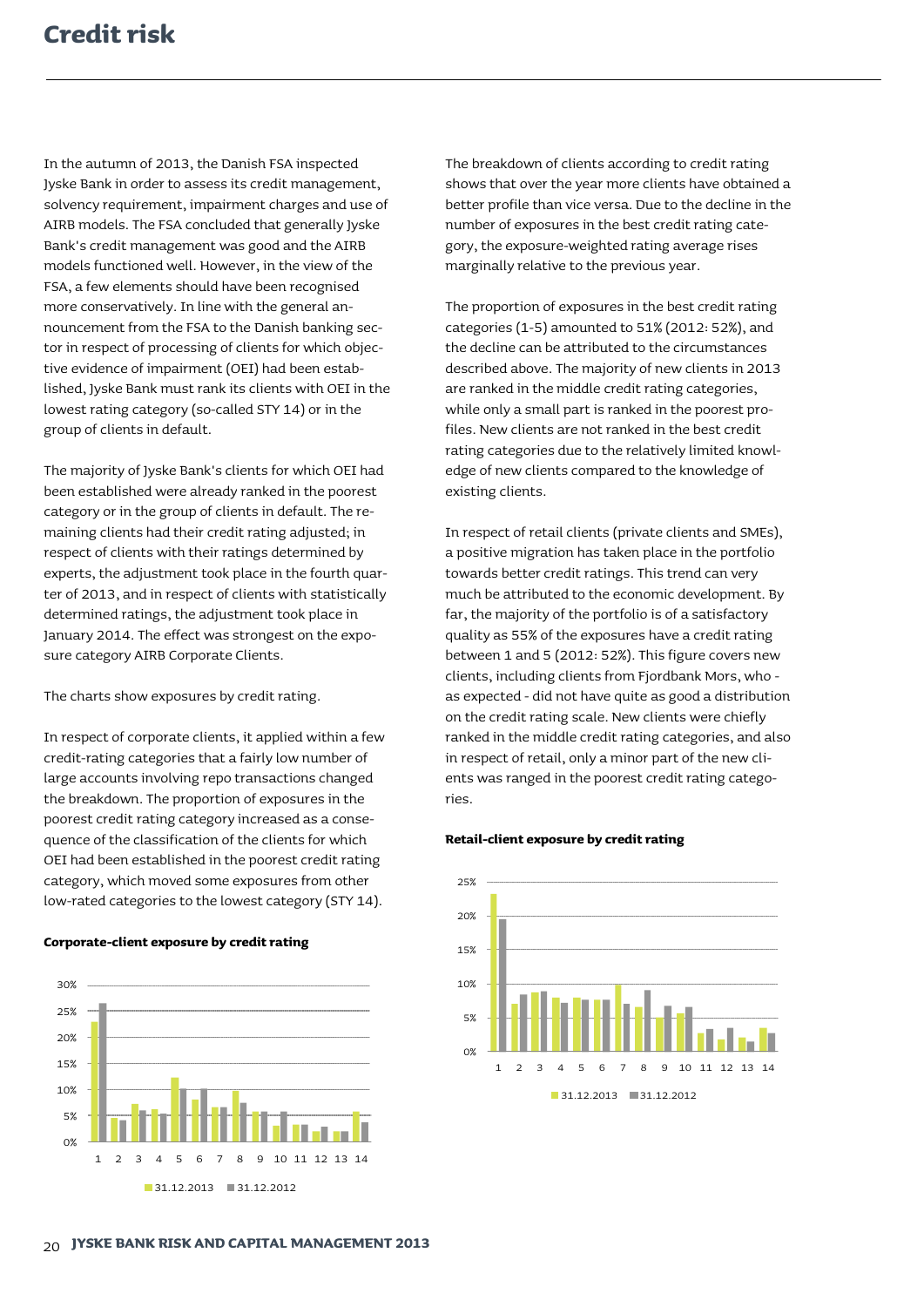Both charts comprise the units and companies in the Group for which Jyske Bank has been approved to apply advanced models. The charts are exclusive of exposures to defaulted clients. Exposure to those clients accounted for 6.0% (2012: 5.5%) of Jyske Bank's aggregate AIRB exposure.

The proportion of exposures with a time to maturity of less than one year increased in 2013 and account for 69% against 65% in 2012, which is to be viewed in connection with the repo development.

The increase in the total exposures of 5% covers increase in respect of both corporate clients and retail clients. Overall, exposure to all non-retail clients increased by almost 4% (DKK 6.7bn). This development only related to a few sectors: banks, public authorities, governments as well as finance and insurance. On the whole, the exposure in the other sectors only increased modestly. In respect of the first-mentioned sectors, repo transactions and financial products fuelled the development.

The total exposures to retail clients increased by 6.6% (DKK 4.0bn). At sector level, mainly retail clients accounted for this development. A contributing factor to this development was the acquisition of Spar Lolland. In addition to this, minor adjustments took place in the remaining sectors.

Appendix 2 sets out supplementary tables of credit risk broken down in various respects.

| Table 15                            |          |              |           |              |
|-------------------------------------|----------|--------------|-----------|--------------|
| <b>Exposure by time to maturity</b> |          |              |           |              |
| <b>DKKm</b>                         | < 1 year | 1-5 years    | > 5 years | <b>Total</b> |
| Exposure category                   |          |              |           |              |
| Central governments                 | 17,025   | 821          | 23        | 17,869       |
| Institutions                        | 35,148   | 3,832        | 200       | 39,180       |
| Corporate clients                   | 90,150   | 16,633       | 5,708     | 112,491      |
| Retail                              | 23,101   | 21,959       | 20,123    | 65,183       |
| Equities                            | $\circ$  | $\circ$      | 1,212     | 1,212        |
| Securitisations                     | 11       | $\circ$      | 1,248     | 1,259        |
| Assets without counterparties       | 0        | $\mathsf{O}$ | 3,898     | 3,898        |
| <b>Total 2013</b>                   | 165,435  | 43,245       | 32,412    | 241,092      |
| <b>Total 2012</b>                   | 149,009  | 44,299       | 37,075    | 230,383      |
| <b>Breakdown 2013</b>               | 69%      | 18%          | 13%       | 100%         |
| Breakdown 2012                      | 65%      | 19%          | 16%       | 100%         |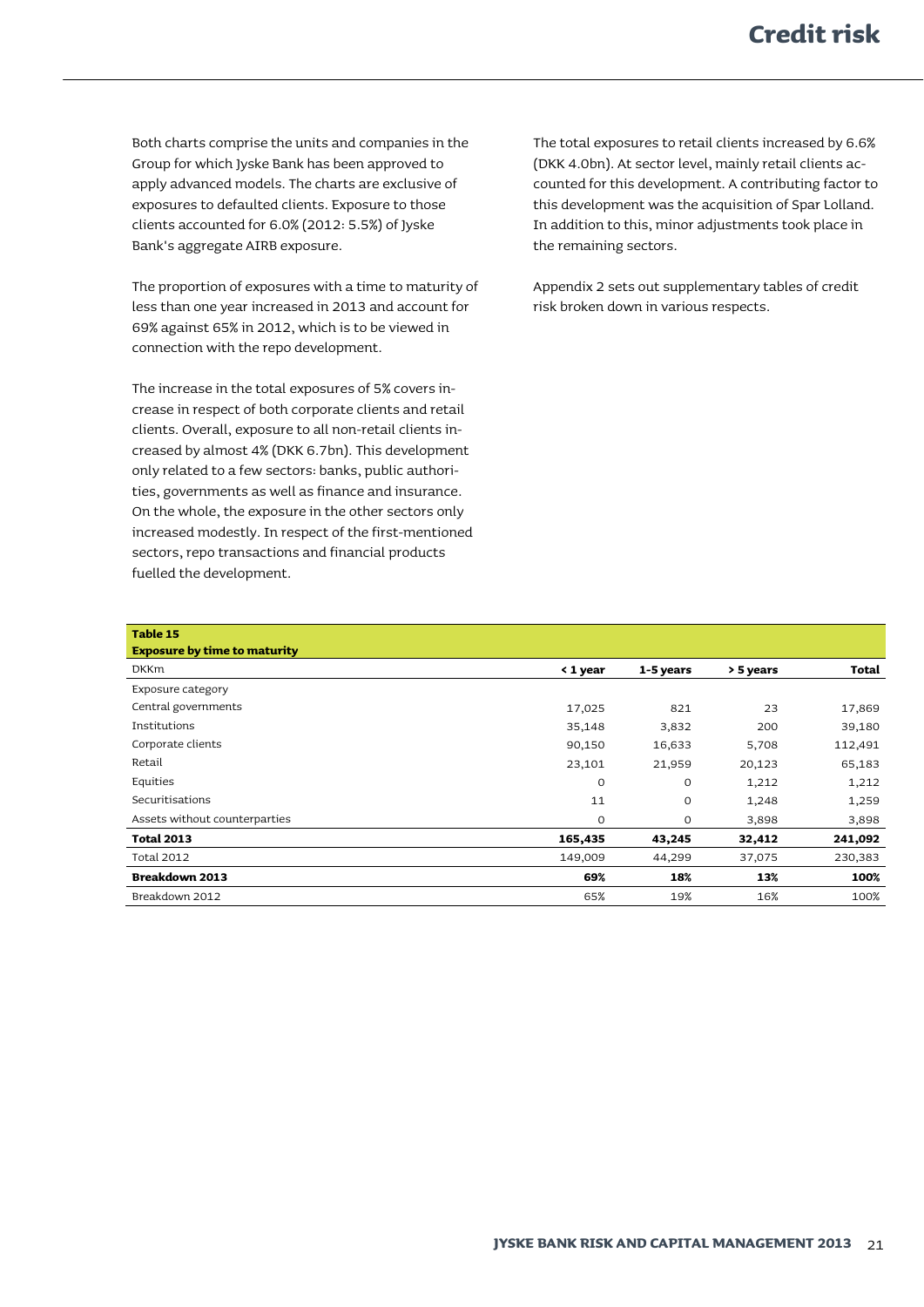| Table 16                                           |                                          |                   |                      |                 |                                                 |                      |                   |                      |
|----------------------------------------------------|------------------------------------------|-------------------|----------------------|-----------------|-------------------------------------------------|----------------------|-------------------|----------------------|
| Exposure broken down by sector exclusive of retail |                                          |                   |                      |                 |                                                 |                      |                   |                      |
| <b>DKKm</b>                                        | Governments<br>and public<br>authorities | Institu-<br>tions | Corporate<br>clients | <b>Equities</b> | <b>Assets</b><br>without<br>counterpar-<br>ties | Securiti-<br>sations | <b>Total 2013</b> | <b>Total</b><br>2012 |
| Governments                                        | 7,210                                    | $\circ$           | $\Omega$             | $\mathbf 0$     | $\circ$                                         | $\mathbf 0$          | 7,210             | 7,048                |
| Public authorities                                 | 9,869                                    | $\mathbf 0$       | 507                  | 0               | 0                                               | $\mathbf 0$          | 10,376            | 8,818                |
| Banks                                              | O                                        | 38,856            | $\Omega$             | $\circ$         | 0                                               | 70                   | 38,926            | 31,807               |
| Agriculture, hunting, forestry,                    |                                          |                   |                      |                 |                                                 |                      |                   |                      |
| fishing                                            | $\mathsf{O}$                             | $\mathsf O$       | 8,717                | $\mathsf O$     | O                                               | $\mathsf{O}$         | 8,717             | 8,286                |
| Manufacturing, etc.                                | $\mathsf{O}$                             | $\circ$           | 11,474               | 0               | O                                               | $\mathbf{O}$         | 11,474            | 11,128               |
| Energy supply                                      | $\circ$                                  | $\circ$           | 5,631                | $\mathbf 0$     | O                                               | $\mathbf 0$          | 5,631             | 3,336                |
| Construction                                       | $\mathsf{O}$                             | $\mathbf 0$       | 3,104                | O               | O                                               | $\mathbf 0$          | 3,104             | 2,788                |
| Commerce                                           | O                                        | $\mathbf 0$       | 11,228               | O               | 0                                               | $\mathbf 0$          | 11,228            | 10,651               |
| Transport, hotels and restau-                      |                                          |                   |                      |                 |                                                 |                      |                   |                      |
| rants                                              | 15                                       | $\mathsf O$       | 4,823                | $\mathsf O$     | O                                               | $\mathsf O$          | 4,838             | 4,453                |
| Information and communica-                         |                                          |                   |                      |                 |                                                 |                      |                   |                      |
| tion                                               | $\circ$                                  | $\circ$           | 796                  | 0               | O                                               | $\mathbf{O}$         | 796               | 761                  |
| Finance and insurance                              | 613                                      | 324               | 43,671               | $\mathbf 0$     | 0                                               | 1,178                | 45,786            | 49,919               |
| Real property                                      | $\mathsf{O}$                             | $\circ$           | 12,583               | O               | $\Omega$                                        | $\mathbf 0$          | 12,583            | 13,383               |
| Other sectors                                      | 162                                      | $\circ$           | 9,957                | 1,212           | 3,898                                           | 11                   | 15,240            | 16,868               |
| <b>Total 2013</b>                                  | 17,869                                   | 39,180            | 112,491              | 1,212           | 3,898                                           | 1,259                | 175,909           | 169,24<br>6          |
| <b>Total 2012</b>                                  | 13,039                                   | 31,773            | 116,547              | 1,624           | 4,140                                           | 2,123                | 169,246           |                      |

i.

# **Table 17**

| <b>Exposure broken down by sector, retail</b> |                               |                                  |                      |                    |                       |               |                   |
|-----------------------------------------------|-------------------------------|----------------------------------|----------------------|--------------------|-----------------------|---------------|-------------------|
| <b>DKKm</b>                                   | Real<br>property,<br>personal | Real<br>property,<br><b>SMEs</b> | Revolving<br>credits | Other.<br>personal | Other,<br><b>SMEs</b> | Total<br>2013 | <b>Total 2012</b> |
| Agriculture, hunting, forestry, fishing       | $\overline{2}$                | 1,303                            | 5                    | $\mathbf{1}$       | 2,692                 | 4,003         | 4,092             |
| Manufacturing, etc.                           | 0                             | 82                               | 0                    | $\circ$            | 363                   | 445           | 435               |
| Energy supply                                 | $\circ$                       | 234                              | $\circ$              | $\circ$            | 280                   | 514           | 276               |
| Construction                                  | $\circ$                       | 155                              | 1                    | 4                  | 715                   | 875           | 832               |
| Commerce                                      | $\mathbf{1}$                  | 353                              | $\overline{2}$       | 4                  | 848                   | 1,208         | 1,254             |
| Transport, hotels and restaurants             | 0                             | 140                              | 1                    | 0                  | 753                   | 894           | 943               |
| Information and communication                 | 0                             | 12                               | 1                    | $\circ$            | 53                    | 66            | 59                |
| Finance and insurance                         | O                             | $\circ$                          | $\circ$              | 2                  | 256                   | 258           | 224               |
| Real property                                 | 2                             | 405                              | $\overline{2}$       | 3                  | 411                   | 823           | 838               |
| Other sectors                                 | $\circ$                       | 197                              | 3                    | 832                | 837                   | 1,869         | 2,434             |
| Private clients                               | 16,403                        | 3,980                            | 8,799                | 21,933             | 3,113                 | 54,228        | 49,750            |
| <b>Total 2013</b>                             | 16,408                        | 6,861                            | 8,814                | 22,779             | 10,321                | 65,183        | 61,137            |
| <b>Total 2012</b>                             | 16,124                        | 6,788                            | 8,619                | 19,215             | 10,391                | 61,137        |                   |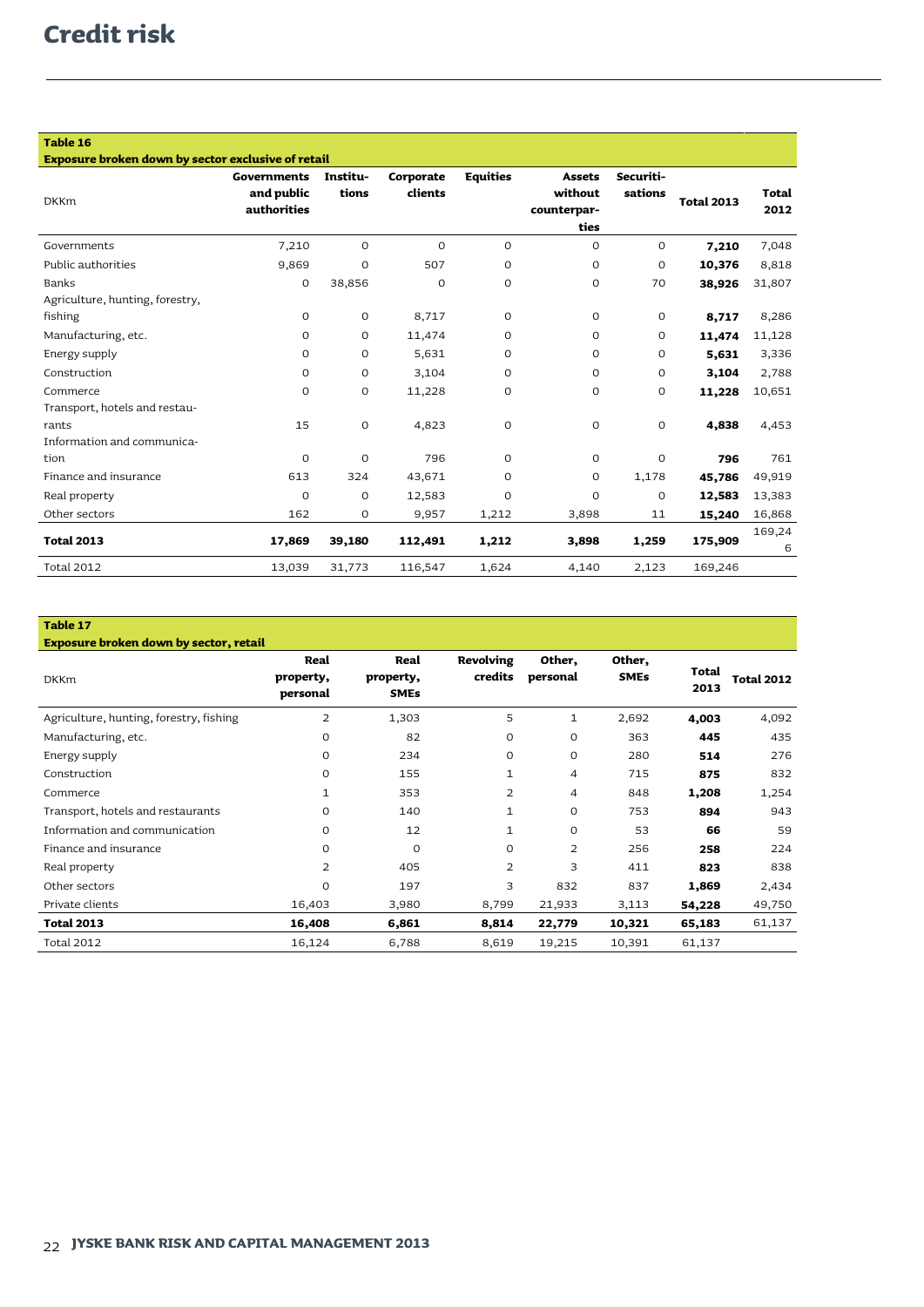# **Collateral**

With the objective of limiting credit risk, the need to demand collateral will be considered for each exposure on its merits. As a main rule, clients are required to provide full or partial collateral for their exposures. Collateral received is therefore a main element of the Group's assessment of Loss Given Default (LGD). LGD is the part of the Group's total exposure to a client which the Group expects to lose in the event of the client defaulting within the next twelve months. A client's LGD depends on specific factors concerning the client, but also on the commitment and the collateral provided. Overall, LGD also depends on Jyske Bank's ability to collect receivables and liquidate collateral.

The modelling of LGD at Jyske Bank is divided into two main areas: The part of the account that is secured by collateral and the unsecured part. With unsecured debt, the proportion of a client's unsecured debt which the Group will be able to collect is estimated. Client-specific circumstances and other circumstances with regard to the commitment are decisive for LGD. For the secured debt, the expected proceeds from liquidation of collateral are estimated. Here the type of collateral held by Jyske Bank is decisive as well as the liquidity of the assets. With comparatively rare assets Jyske Bank obtains an expert estimate of the proceeds, whereas statistical estimates are used for more frequent asset classes such as vehicles, real property and securities.

The models relating to real property and vehicles include on-going updating of the collateral value, taking into account, among other things, marketrelated changes in value, and wear and tear. Listed securities are measured daily.

In the calculation of the minimum capital requirement, LGD estimates are used which reflect the expected loss rates of the Group in the event of an economic slowdown. LGD estimates are based on the value of the collateral provided. The value of the collateral which reduces credit risk is set out in table 18.

The values in the table express the expected realisation value less costs of collection and costs of selling the relevant assets. The value of the collateral provided rose by 8.1% (DKK +8.4bn). The largest increase was seen in respect of securities, cash balances, etc. due to an increase in repo transactions (DKK +6bn) and a reduction in securities in Private Banking (DKK - 1bn).

Collateral in the form of real property rose by 8.1%, corresponding to almost DKK 2.5bn, which could primarily be attributed to new clients following the acquisition of Spar Lolland and secondarily to the development of real property prices. The opposite effect was, however, seen from the negative development of real property prices in Southern Europe that were provided as collateral in Private Banking.

Collateral in the form of personal property rose by 13.5%, corresponding to DKK 1.5bn after the increase in collateral provided to Jyske Finans (DKK +1bn) and in the form of fishing vessels (DKK +0.3bn) and general claims on all assets (DKK +0.1bn).

The decline in the collateral value for guarantees could be attributed to a change in the calculation methods. Hence the effect was measured at end-2013 on the basis of a substitution approach through which the exposure was transferred to the guaranteeproviding counterparty. Compared to the previously applied collateral /LGD approach, this only had a minor effect on risk-weighted assets.

| Table 18                                                          |         |         |
|-------------------------------------------------------------------|---------|---------|
| <b>Collateral by type</b>                                         |         |         |
| <b>DKKm</b>                                                       | 2013    | 2012    |
| Securities, cash balance, etc.                                    | 59,379  | 54,640  |
| Real property                                                     | 32,583  | 30,132  |
| Personal property                                                 | 12,739  | 11,222  |
| Securities, cash balances, etc, with other financial institutions | 20      | 20      |
| Guarantees (financial institutions)                               | 3,131   | 3,152   |
| Other guarantees                                                  | 3,661   | 4,179   |
| Other collateral                                                  | 808     | 559     |
| <b>Total</b>                                                      | 112,321 | 103,906 |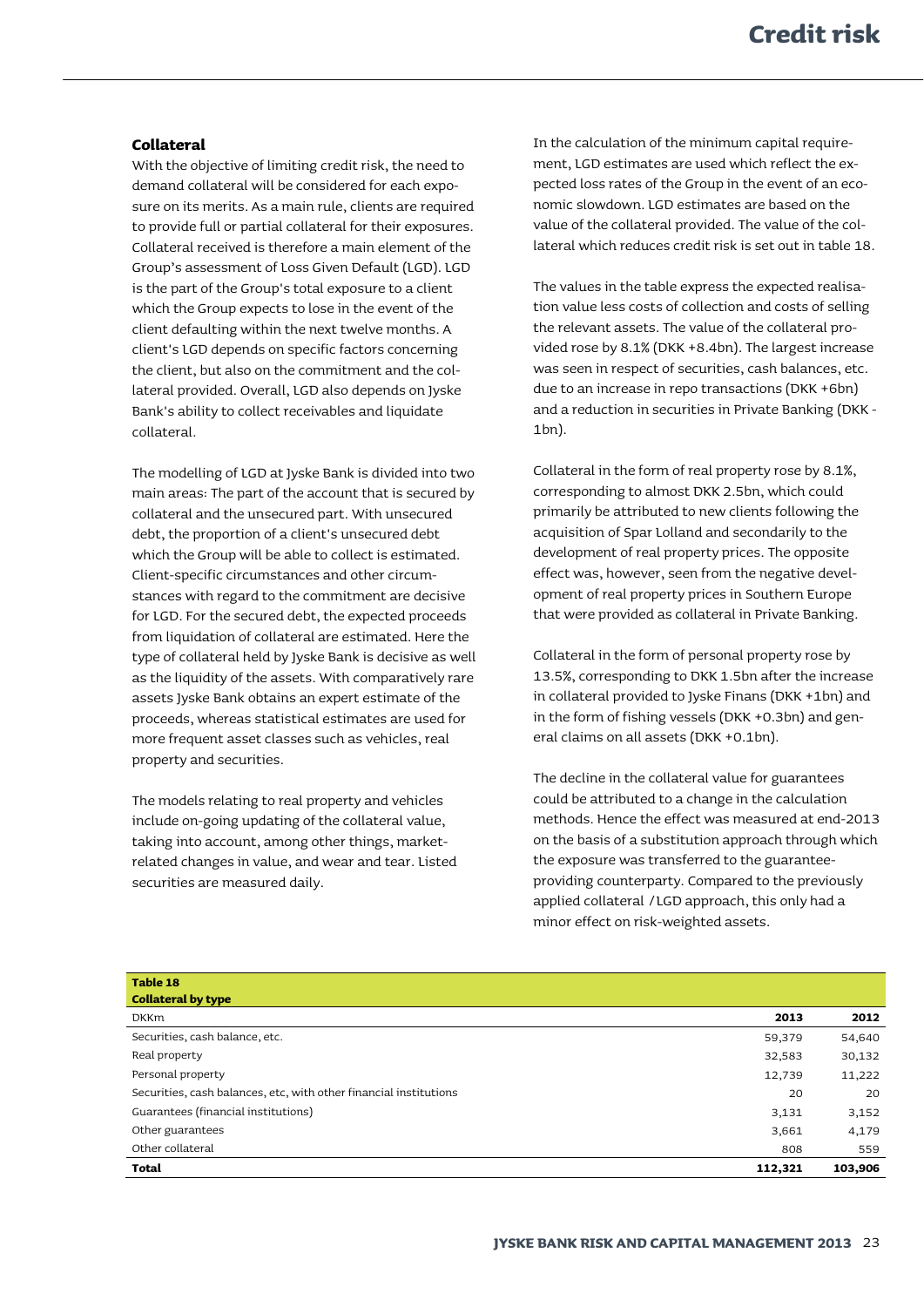# **Loan impairment charges and provisions for guarantees**

Jyske Banks recognises impairment of loans and advances where events indicate objective evidence of impairment which will affect the size of anticipated future payments.

On an ongoing basis - and at least quarterly - account managers assess whether objective evidence of impairment charges relating to the Group's clients have emerged.

### **Risk categories**

Jyske Bank's risk exposures are broken down into three categories: low-, high- and full-risk exposures. The two last-mentioned risk categories represent defaulted clients who are no longer deemed capable of fully meeting their payment obligations towards the Group. The risk categories are used in the Group's process for assessing impairment.

#### **Loan impairment charges - individual exposures**

Jyske Bank divides individual loan impairment into two: impairment of significant and of non-significant loans and advances.

If the borrower cannot or only to a limited extent is able to make payments on the loan independently of the assets that have been provided as collateral for the loan, the impairment charge is recognised as the difference between the carrying amount of the loan and the fair value of the collateral less all expenses.

In respect of other clients, impairment is recognised as the difference between the carrying amount before impairment and the present value of anticipated future payments. The estimated future cash flow for significant loans and advances is based on an assessment of the likely outcome.

#### **Loan impairment charges – collective recognition**

Collective loan impairment is calculated in a ratingbased impairment set-up, where all clients not treated individually are grouped for collective impairment on the basis of their credit ratings and the risk categories they belong to. Jyske Bank's models for calculating collective impairment use adjusted loss parameters developed for use in the Group's economic-capital model. For the purpose of calculating impairment, the parameters have been adjusted in a number of respects to comply with IFRS.

In connection with exposures, for which indications of objective evidence of impairment have been established, the calculation of impairment is based on the experience from the individually calculated impairment.

For other exposures, the calculation of impairment is based on the net deterioration of the credit quality at portfolio level since the time of establishment of the relevant commitments. The net increase is used in the calculation of collective impairment at Jyske Bank, and for each impairment group, impairment is calculated on the basis of the net decrease in future cash flows since establishment.

Objective evidence of collective impairment is deemed present when data are observed for a segment which indicates a decrease in the future payments from that segment. In those cases, collective impairment is calculated as the discounted expected net loss on that segment.

#### **Provisions for guarantees and other liabilities**

A provision is made when it is deemed likely that a commitment will cause a drain on the Group's resources, and the liability can be measured reliably.

Jyske Bank's provisions for guarantees and other liabilities include guarantees in favour of business partners or provided at the request of clients of the Group, derivatives, and undrawn credit commitments.

On the basis of historical loss experience, the Group makes an estimate of the costs involved in meeting claims under guarantees or costs caused by clients defaulting on their obligations under transactions involving derivatives. The estimate includes an assessment of the risk associated with relevant types of guarantees and the current risk of loss on uniform segments of clients.

Provisions equal the estimated loss.

# **New guidelines on impairment charges and provisions**

In December 2013, the FSA submitted for consultation new guidelines for Appendix 10 of the Danish Executive Order on the Presentation of Financial Statements. It is assessed that the new guidelines will not have any financial consequences for Jyske Bank as, in essence, the Group already meets the new guidelines in all important respects.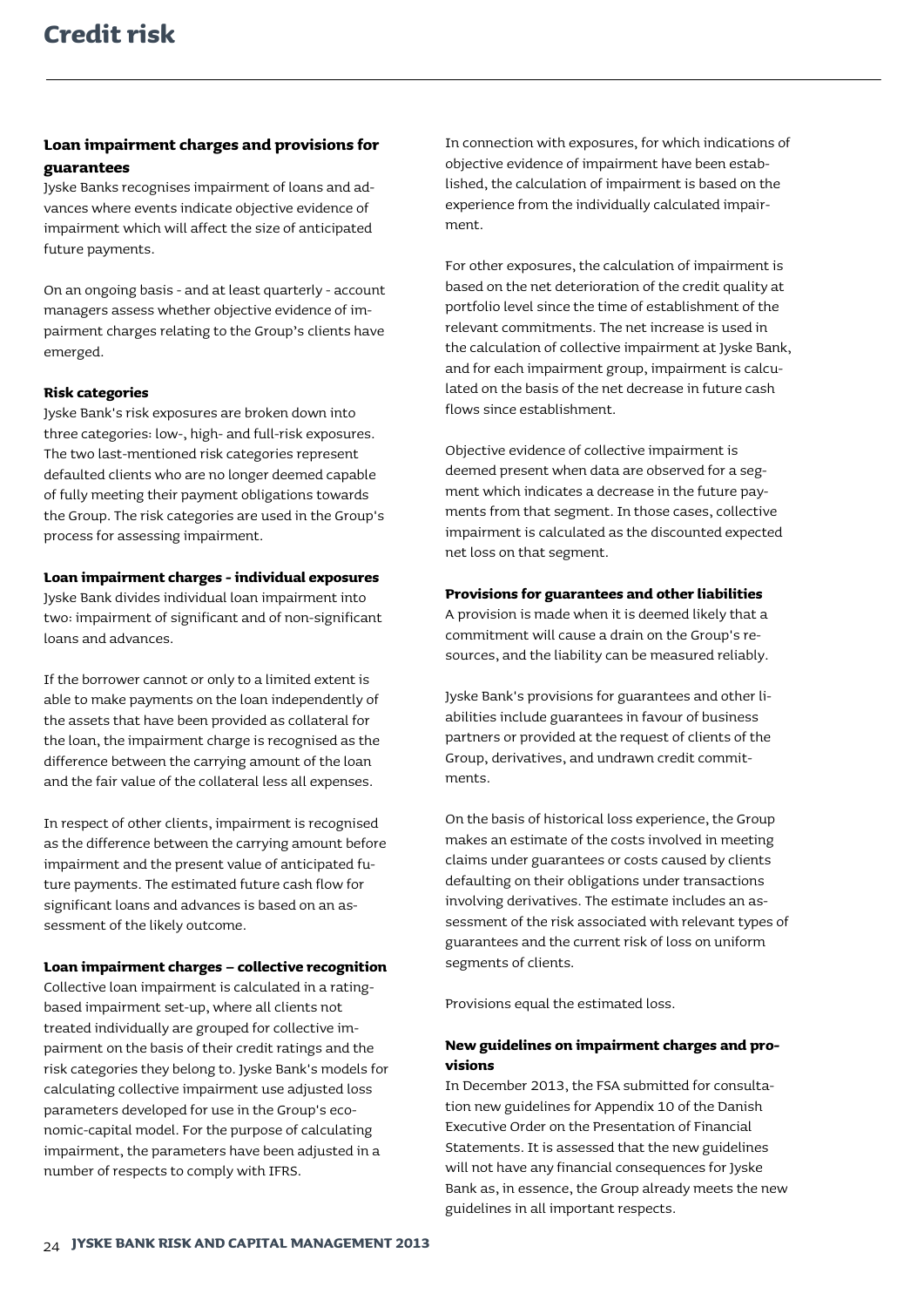In the autumn of 2013, the Danish FSA inspected Jyske Bank in order to assess Jyske Bank's impairment charges. The FSA concluded that the Group's impairment charges were sufficient and made in accordance with the rules.

# **Trend in loan impairment charges and provisions for guarantees**

When a loss is deemed unavoidable, the estimated loss is written off.

The total balance of loan impairment charges and provisions for guarantees stood at DKK 4.7bn at end-2013 (2012: DKK 4.7bn). The breakdown of the loan impairment charges by individually and collectively assessed loans appears from Table 19. For past due and defaulted exposures, the balance of loan impairment charges and provisions for guarantees amounted to DKK 3.6bn at end-2013 (2012: DKK 3.3bn). Hence, in 2013, impairment charges and provisions for defaulted exposures accounted for a larger proportion of the total balance than in 2012.

| Table 19                                                  |       |       |
|-----------------------------------------------------------|-------|-------|
| Loan impairment charges and provisions for guarantees and |       |       |
| losses                                                    |       |       |
| <b>DKKm</b>                                               | 2013  | 2012  |
| Loan impairment charges for individually-                 |       |       |
| assessed loans and advances                               | 3,386 | 3.181 |
| Of which significant loans and advances                   | 2,691 | 2,493 |
| Of which non-significant loans and advances               | 695   | 688   |
| Loan impairment charges for collectively                  |       |       |
| assessed loans and advances                               | 863   | 943   |
| Provisions for guarantees and liabilities                 | 444   | 537   |
| Loan impairment charges and provisions                    |       |       |
| for guarantees, total                                     | 4.693 | 4.661 |

In 2013, an amount of DKK 1,493m was charged as write-offs, loan impairment charges and provisions for guarantees on defaulted and past due exposures, which amount was at level with 2012. For 2013, the operating item for the Group's other loan impairment charges and provisions came to negative DKK 115m, while amounts received under recoveries and interest-rate adjustment reduce the impact by DKK 128m and 103m, respectively. Hence the total effect on the income statement came to DKK 1,147m in 2013 against DKK 1,840m in 2012 as illustrated in table 20.

| Table 20                                     |        |        |
|----------------------------------------------|--------|--------|
| <b>Effect on income statement</b>            |        |        |
| <b>DKKm</b>                                  | 2013   | 2012   |
| Change in balance of loan impairment charges | 47     | 790    |
| Loss on loans, advances, guarantees and      |        |        |
| liabilities, etc.                            | 1,331  | 1,227  |
| Recoveries                                   | $-128$ | -60    |
| Interest-rate adjustment                     | $-103$ | $-117$ |
| Net effect on income statement               | 1,147  | 1,840  |
|                                              |        |        |

**Table 21**

| The Group's total EAD, loan impairment charges and provisions on defaulted and past due exposures |         |                                                     |         |                                                     |  |  |
|---------------------------------------------------------------------------------------------------|---------|-----------------------------------------------------|---------|-----------------------------------------------------|--|--|
| <b>DKKm</b>                                                                                       |         | 2013                                                |         | 2012                                                |  |  |
| Exposure category                                                                                 | EAD     | Impairment charges<br>and provisions for guarantees | EAD     | Impairment charges<br>and provisions for guarantees |  |  |
| Central governments                                                                               | 17,869  | $\circ$                                             | 13,039  | $\circ$                                             |  |  |
| Institutions                                                                                      | 39,180  | 0                                                   | 31,773  | $\circ$                                             |  |  |
| Corporate clients                                                                                 | 112,491 | 2,983                                               | 116,546 | 2,652                                               |  |  |
| Retail                                                                                            | 65,183  | 637                                                 | 61,138  | 696                                                 |  |  |
| Equities                                                                                          | 1,212   | $\circ$                                             | 1,624   | $\circ$                                             |  |  |
| Securitisations                                                                                   | 1,259   | 0                                                   | 2,123   | $\circ$                                             |  |  |
| Assets without counterparties                                                                     | 3,898   | $\circ$                                             | 4,140   | $\mathsf{O}$                                        |  |  |
| <b>Total</b>                                                                                      | 241,092 | 3,620                                               | 230,383 | 3,348                                               |  |  |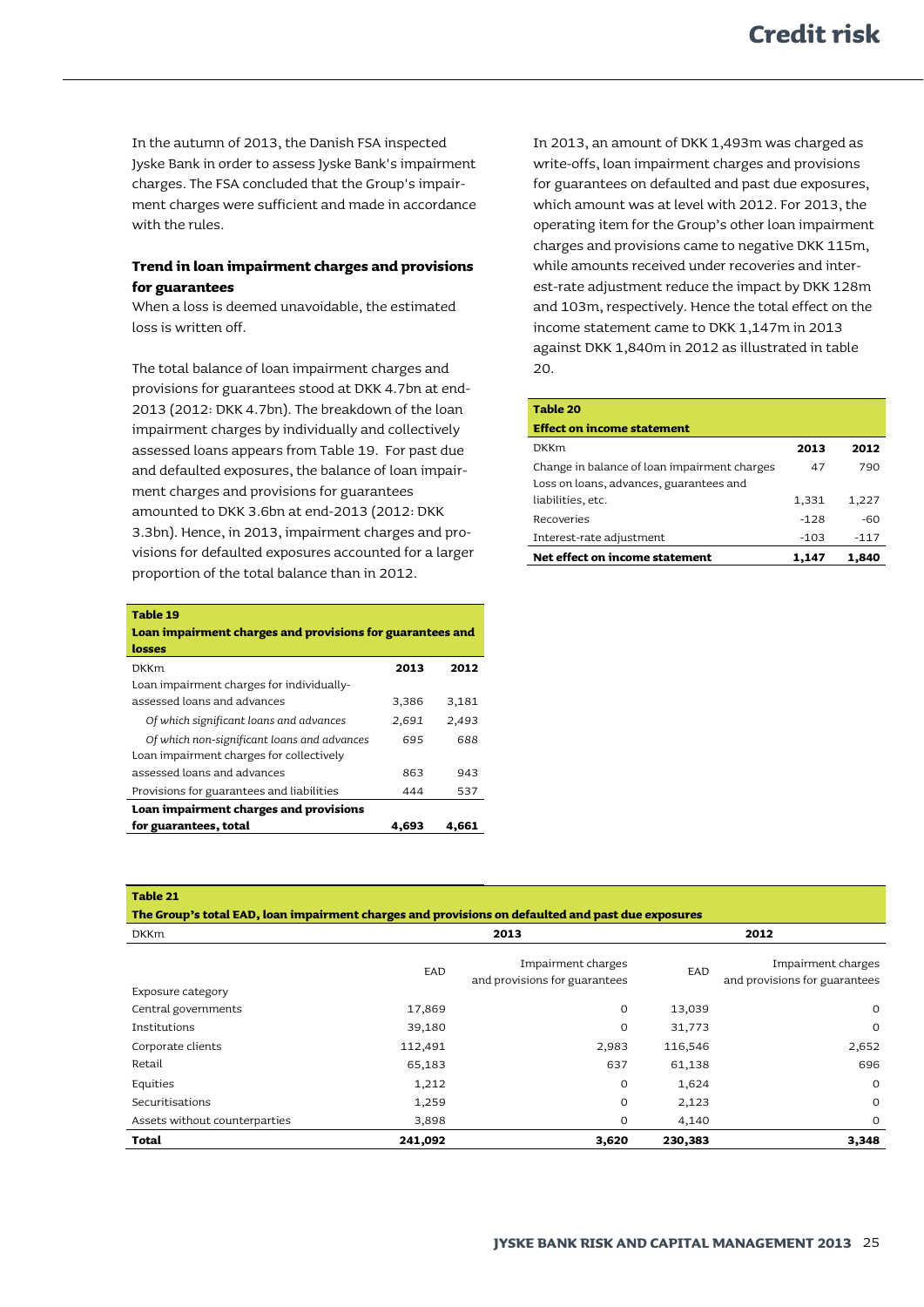High-risk sectors are (impairment ratio stated in brackets): real property (7.9%), agriculture, hunting, forestry and fishing industry (5.4%) as well as building and construction (2.4%). Under agriculture, hunting, forestry, fishing industry, the impairment charges' proportion of the exposure was distributed by 7.2% for agriculture, hunting and forestry, while the proportion was 0.0% for fishing industry.

Impairment charges are still low for private clients (1% of exposure). Defaulted exposures for private clients were unchanged in the course of 2013.

In 2013, defaulted exposures in the sectors transport, real property and agriculture, etc. rose by 22%, 20% and 7%, respectively as compared to 2012. On the other hand, there were improvements within commerce (-25%) as well as building and construction (-8%). In 2013, the economic development still posed challenges to the branches real property and agriculture.

In 2013, 85% (2012: 82%) of the balance of impairment charges recognised for defaulted and past due exposures related to corporate clients, while 15% referred to private clients (2012: 17%).

The improvement in respect of actual losses from 2012 to 2013 relates primarily to (improvement in DKKm): manufacturing (DKK 74m), private clients (DKK 71m) and real property (DKK 37m). Relative to the exposure, the highest losses were seen in these sectors: agriculture, etc. (2.0%), real property (1.5%) as well as information and communication (1.4%).

The geographical distribution as well as information about undrawn commitments, etc. for defaulted exposures appear from Appendix 2.

#### **Table 22**

| Sector breakdown of defaulted and past due exposures |                                                      |                                                               |                                                    |                        |  |
|------------------------------------------------------|------------------------------------------------------|---------------------------------------------------------------|----------------------------------------------------|------------------------|--|
| <b>DKKm</b>                                          | <b>EAD on defaulted</b><br>and past due<br>exposures | Loan impairment<br>charges and provi-<br>sions for guarantees | Operating item for the<br>year inclusive of losses | <b>Losses recorded</b> |  |
| Exposure category                                    |                                                      |                                                               |                                                    |                        |  |
| Agriculture, hunting, forestry, fishing              | 1,505                                                | 691                                                           | 209                                                | 259                    |  |
| Manufacturing, etc.                                  | 412                                                  | 128                                                           | 84                                                 | 121                    |  |
| Energy supply                                        | 68                                                   | 22                                                            | 11                                                 | $\Omega$               |  |
| Construction                                         | 252                                                  | 96                                                            | 46                                                 | 47                     |  |
| Commerce                                             | 564                                                  | 206                                                           | 93                                                 | 164                    |  |
| Transport, hotels and restaurants                    | 194                                                  | 73                                                            | 71                                                 | 37                     |  |
| Information and communication                        | 33                                                   | 14                                                            | 19                                                 | 12                     |  |
| Finance and insurance                                | 1,451                                                | 680                                                           | 287                                                | 135                    |  |
| Real property                                        | 2,404                                                | 1,064                                                         | 434                                                | 204                    |  |
| Other sectors                                        | 438                                                  | 101                                                           | 47                                                 | 71                     |  |
| Private clients                                      | 2,536                                                | 545                                                           | 192                                                | 237                    |  |
| <b>Total 2013</b>                                    | 9,857                                                | 3,620                                                         | 1,493                                              | 1,287                  |  |
| <b>Total 2012</b>                                    | 9,357                                                | 3,348                                                         | 1,503                                              | 1,081                  |  |

NB: The operating item over the year by sector refers to exposures subject to individual impairment in accordance with IFRS and is considered defaulted in the calculation of the Group's capital requirements.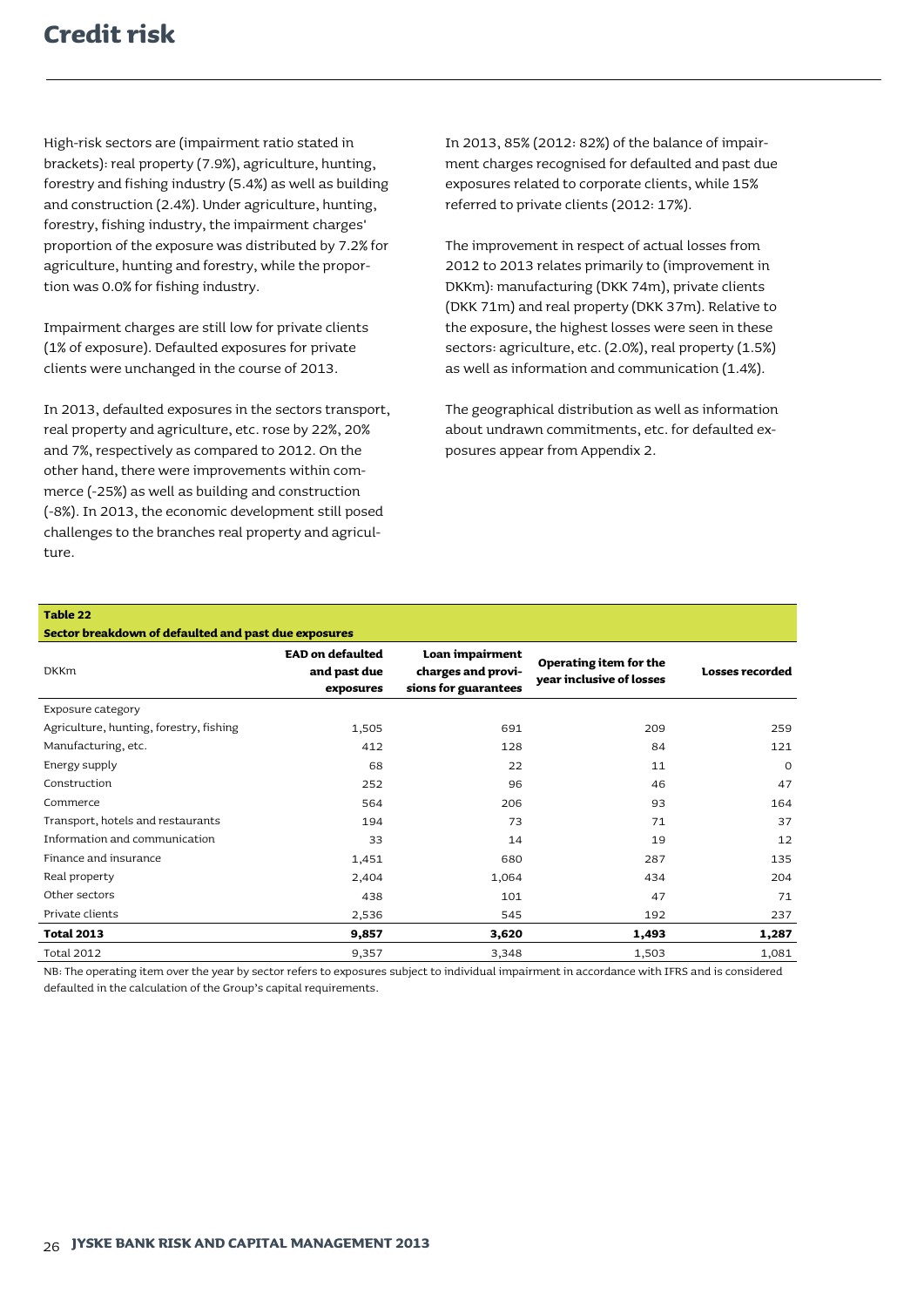# **Re-estimation and validation of credit-risk models**

Whether based on statistical models or on expert opinions, the models behind the calculations of PD, LGD and EAD are as a minimum re-estimated and validated annually. The re-estimation ensures that the models will continue to reflect the latest changes in data so that they yield as exact and updated information as possible. The validation includes stability testing, back-testing and benchmarking, and its objective is to reveal any areas which require special attention.

The purpose of stability testing is to monitor whether the estimated parameters of the models are stable over time. The identification of structural breaks and systematic parameter changes is an important aspect when the models are applied to such long-time horizons as are involved in credit risk.

The purpose of back-testing is to compare a model's predictions with what actually happened.

External models are used for benchmarking. Alternatively, internally-developed benchmarks are used for testing and monitoring the models.

The AIRB parameters used for the calculation of minimum capital are compared below to the corresponding realised figures. These various measurements are conceptually different and cannot be compared directly. For instance, the AIRB parameter for LGD is based on recession estimates, which explains that the realised LGD levels are lower than corresponding estimates.

| Table 23<br>P <sub>D</sub> |                          |                                          |                                                   |                           |              |
|----------------------------|--------------------------|------------------------------------------|---------------------------------------------------|---------------------------|--------------|
|                            | <b>Corporate clients</b> | Qualified, revolving retail<br>exposures | Retail exposures secured<br>against real property | Other retail<br>exposures | <b>Total</b> |
| 2013                       |                          |                                          |                                                   |                           |              |
| Realised                   | 3.05%                    | 0.43%                                    | 0.65%                                             | 0.92%                     | 0.75%        |
| Estimated                  | 2.89%                    | 0.72%                                    | 0.86%                                             | 1.46%                     | 1.06%        |
| 2012                       |                          |                                          |                                                   |                           |              |
| Realised                   | 3.28%                    | 0.54%                                    | 0.72%                                             | 0.94%                     | 0.86%        |
| Estimated                  | 3.13%                    | 0.71%                                    | 0.87%                                             | 1.42%                     | 1.08%        |
| 2011                       |                          |                                          |                                                   |                           |              |
| Realised                   | 3.66%                    | 0.60%                                    | 0.84%                                             | 1.21%                     | 0.99%        |
| Estimated                  | 3.08%                    | 0.72%                                    | 0.94%                                             | 1.49%                     | 1.10%        |

**Table 24**

**Expected losses**

|           | <b>Corporate clients</b> | Qualified, revolving retail<br>exposures | Retail exposures secured<br>against real property | Other retail<br>exposures | <b>Total</b> |
|-----------|--------------------------|------------------------------------------|---------------------------------------------------|---------------------------|--------------|
| 2013      |                          |                                          |                                                   |                           |              |
| Realised  | 0.63%                    | 0.17%                                    | 0.22%                                             | 0.40%                     | 0.52%        |
| Estimated | 0.58%                    | 0.37%                                    | 0.34%                                             | 0.79%                     | 0.54%        |
| 2012      |                          |                                          |                                                   |                           |              |
| Realised  | 0.60%                    | 0.24%                                    | 0.25%                                             | 0.56%                     | 0.52%        |
| Estimated | 0.57%                    | 0.35%                                    | 0.30%                                             | 0.71%                     | 0.53%        |
| 2011      |                          |                                          |                                                   |                           |              |
| Realised  | 0.80%                    | 0.27%                                    | 0.31%                                             | 0.61%                     | 0.65%        |
| Estimated | 0.79%                    | 0.39%                                    | 0.38%                                             | 0.73%                     | 0.67%        |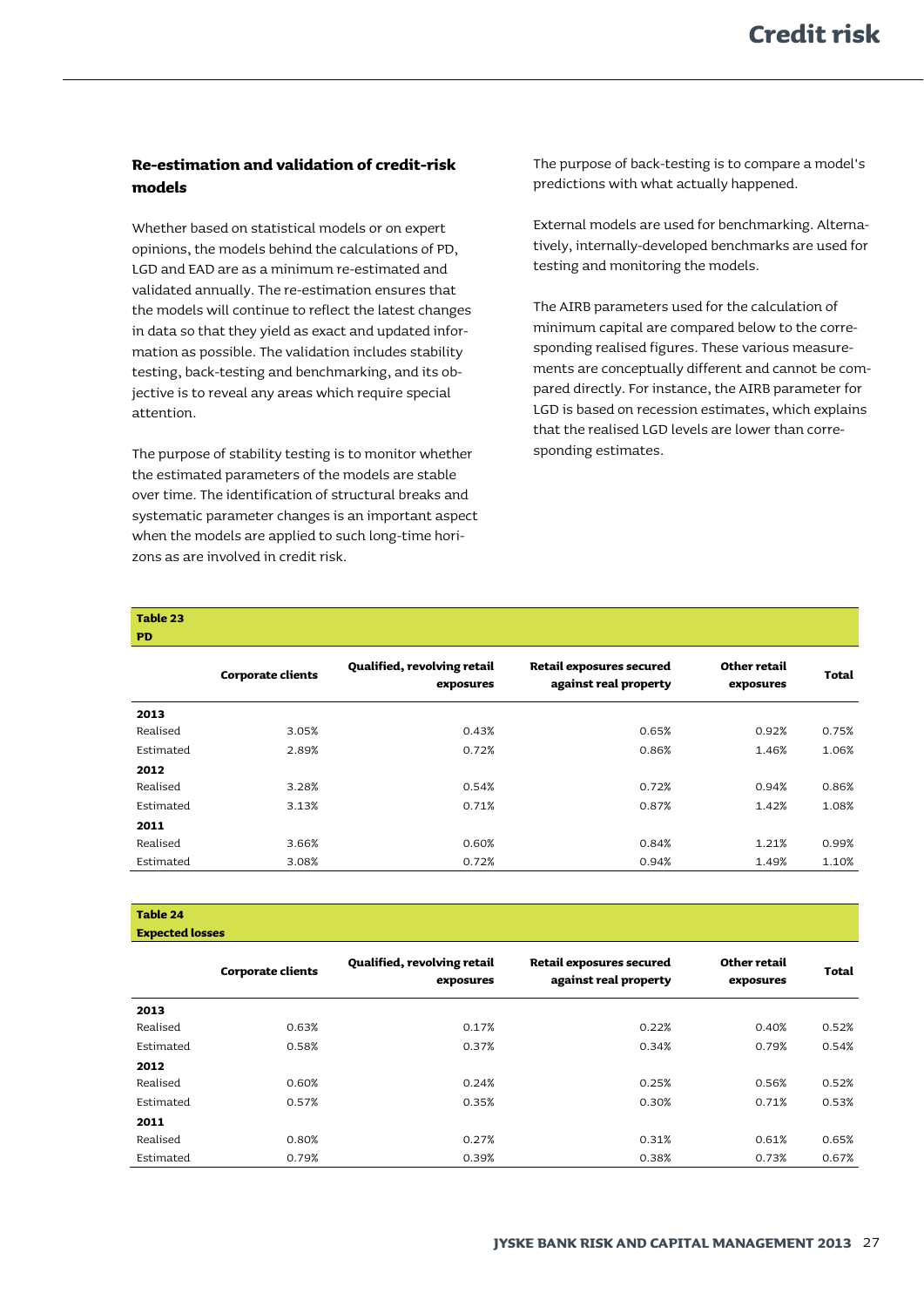# **Credit risk**

| Table 25 |  |
|----------|--|
|          |  |

| $\cdots$   |                          |                                          |                                                          |                           |              |
|------------|--------------------------|------------------------------------------|----------------------------------------------------------|---------------------------|--------------|
| <b>LGD</b> |                          |                                          |                                                          |                           |              |
|            | <b>Corporate clients</b> | Qualified, revolving retail<br>exposures | <b>Retail exposures secured</b><br>against real property | Other retail<br>exposures | <b>Total</b> |
| 2013       |                          |                                          |                                                          |                           |              |
| Realised   | 27%                      | 58%                                      | 15%                                                      | 37%                       | 37%          |
| Estimated  | 37%                      | 59%                                      | 25%                                                      | 49%                       | 43%          |
| 2012       |                          |                                          |                                                          |                           |              |
| Realised   | 30%                      | 54%                                      | 19%                                                      | 36%                       | 37%          |
| Estimated  | 39%                      | 58%                                      | 25%                                                      | 49%                       | 43%          |
| 2011       |                          |                                          |                                                          |                           |              |
| Realised   | 35%                      | 51%                                      | 19%                                                      | 36%                       | 38%          |
| Estimated  | 40%                      | 60%                                      | 26%                                                      | 47%                       | 44%          |

NB: The figures concern AIRB clients with Jyske Bank A/S not defaulted at the beginning of the year. In this connection, the currently expected loss is applied as realised in respect of the defaulted clients who are not settled as a loss. This is consistent with the methods specified in the future reporting framework COREP. Expected losses have been calculated as a proportion of EAD. PD and LGD are averages based on the number of clients.

# **Counterparty risk**

Counterparty risk is the risk of loss due to a counterparty failing to fulfil his obligations. Counterparty risk is generated when the Group trades derivatives with clients.

Jyske Bank's policy for managing counterparty risk distinguishes between small and large counterparties. The latter group includes financial institutions. The basic principles for measuring risk for the two client types are identical, yet the management of risk on large counterparties has been extended with additional management parameters.

Counterparty risk is calculated as the sum of the market value and the market risk on derivatives traded between the Group and the counterparty. Market risk on the Group's counterparties is measured for the risk types interest-rate, equity, currency and commodity risk. The principles for these are described in the section about market risk.

To manage and monitor large counterparty exposures, the Group also calculates settlement risk. To reduce settlement risk, all transactions will to the extent possible take place through CLS, through some other form of clearing centre, or under individual netting agreements.

Jyske Bank calculates its daily exposure to individual counterparties within the Group's counterparty risk management systems, and these exposures are included in credit risk management in line with other credit exposures.

Counterparties are granted lines in accordance with the instructions in force after risk assessment of the individual counterparty; the current utilisation is calculated from the client's exposure to individual risks. The lines awarded are reviewed at least once a year or in case of a change in the creditworthiness of the respective counterparty.

# **Risk reduction**

In 2013, Jyske Bank focused on compliance with the new requirements in the European Market Infrastructure Regulation (EMIR) in respect of risk reduction, including

- Clearing obligations in respect of OTC contracts
- Portfolio reconciliation and calculation of market values
- Reporting to Trade Repositories

In 2013, Jyske Bank became ready to trade the OTC products for which the clearing obligation commences on 1 July 2014. Now the Group is indirectly a member of London Clearing House via selected clearing brokers. Jyske Bank expects that in the first quarter of 2014 it will clear a larger proportion of the Group's existing portfolio of clearing-qualified interest-rate swaps and in this way achieve a capital reduction.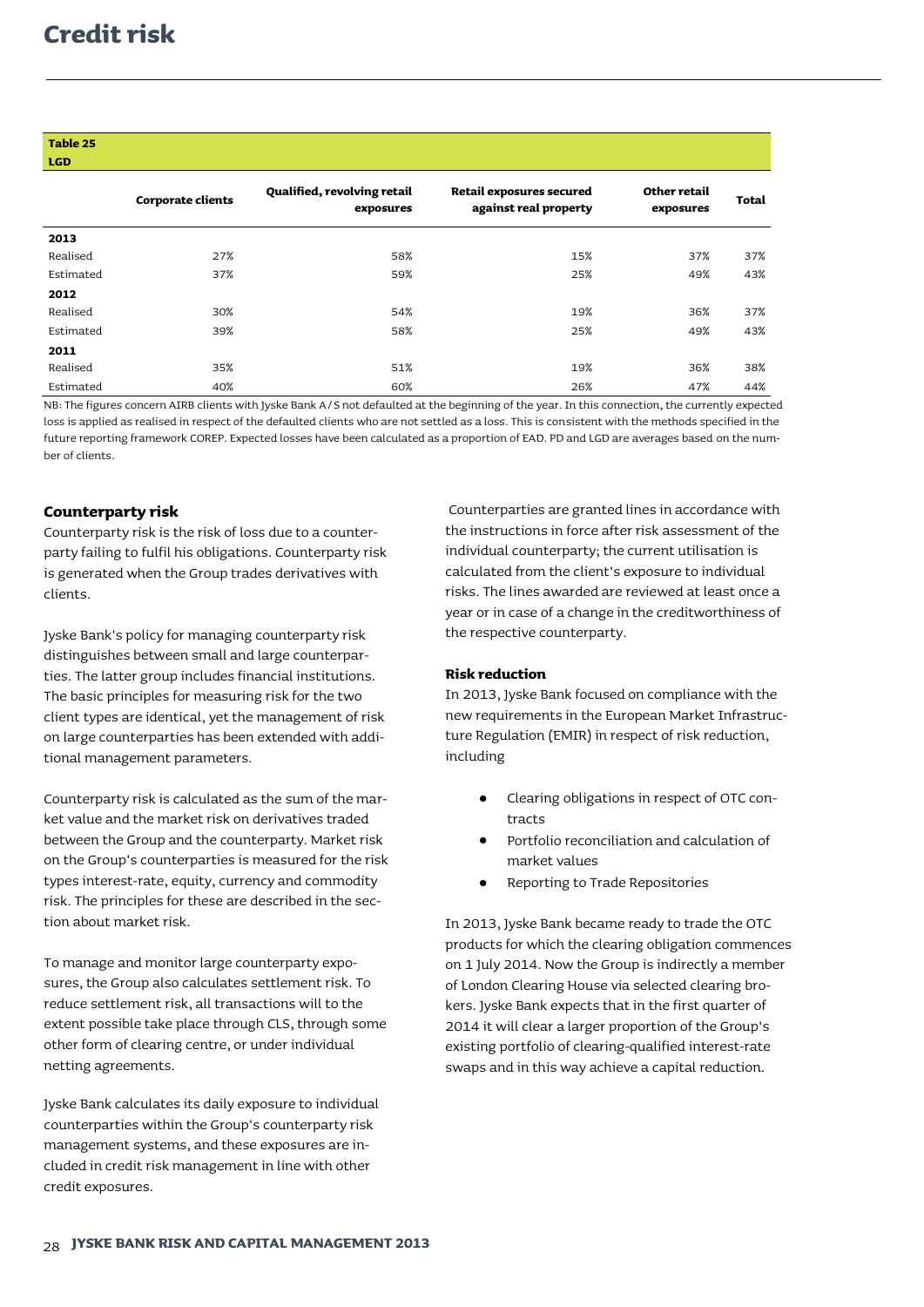Jyske Bank has acceded to the ISDA protocol "Portfolio Reconciliation and Dispute Resolution", as a "Sending Entity". This means that Jyske Bank is under the obligation to send portfolio statements to the Group's counterparties. Jyske Bank calculates daily new market values for all trades, and for small clients these statements are available electronically. Hence Jyske Bank is ready to comply with the new EMIR requirements.

For its lines for transactions involving derivatives, the Group endeavours to reduce risk by means of:

- ISDA, GMRA or other agreement which gives the Group the right of netting market values of derivatives trades
- GMRA, CSA or other agreement which entitles Jyske Bank to additional collateral, should the counterparty's debt to Jyske Bank exceed an agreed maximum
- CLS, in which case settlement risk is eliminated, as clearing is effected through a third party who guarantees settlement.

Agreements with financial counterparties and large corporate clients are mutual agreements, which means that Jyske Bank must put up margin for the counterparty if the market value in favour of the counterparty exceeds an agreed limit.

Where only short-term derivatives are traded (term up to six months), agreement about additional margin may be waived after individual assessment.

| Table 26                               |        |        |
|----------------------------------------|--------|--------|
| <b>Counterparty risk</b>               |        |        |
| <b>DKKm</b>                            | 2013   | 2012   |
| Derivatives with positive market value | 25,813 | 32,669 |
| Netting                                | 20,236 | 25,863 |
| Exposure after netting                 | 5,577  | 6,806  |
| Collateral received                    | 1,686  | 1,843  |
| Exposure after netting and collateral  | 3,891  | 4,963  |

# **Counterparty risk and calculation of capital**

Capital must be set aside for counterparty risk on derivatives in accordance with regulatory requirements (the Danish Executive Order on capital adequacy) and in connection with internal risk management (Jyske Bank's economic capital model).

The regulatory minimum capital is calculated according to the mark-to-market approach with attached netting method. The method involves the calculation of a credit equivalent corresponding to the positive market values after netting plus a weighting for the underlying instrument or commodity.

Group counterparty exposure according to the markto-market method is shown in table 27.

| Table 27                           |        |        |
|------------------------------------|--------|--------|
| <b>Counterparty risk by sector</b> |        |        |
| <b>DKKm</b>                        | 2013   | 2012   |
| Exposure to governments            | 699    | 783    |
| Exposure to institutions           | 6,123  | 5,921  |
| Exposure to corporate clients      | 4.581  | 5,461  |
| Exposure to retail clients         | 575    | 899    |
| Total                              | 11,978 | 13.065 |

Within the Group's internal risk management, another and more nuanced setup is used. Derivatives are complex because their future cash flow profile is unknown. The model used has the basic objective of estimating future cash flow and exposure profiles, given market values and the volatility of counterparty products. The method is called the EPE (Expected Positive Exposure) method. Netting is taken into account in those measurements.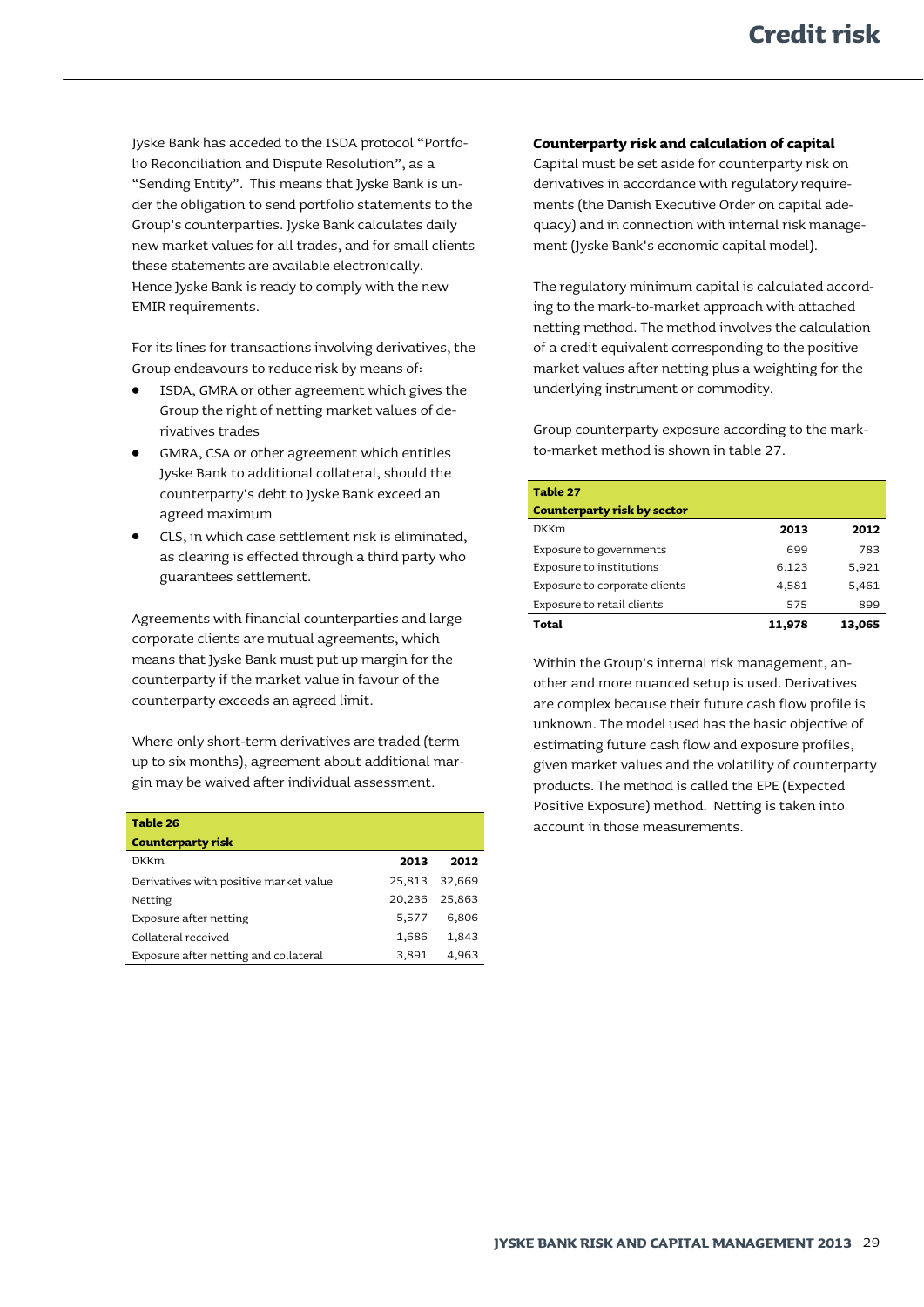# <span id="page-31-0"></span>**Market risk**

- Jyske Bank's market risk expressed as Value at Risk (VaR) rose relative to 2012, which in a historic perspective was characterised by a low level.
- Of Jyske Bank's underlying market risks, particularly the interest-rate risk contributed to the increase due to the increased exposure through Danish and foreign mortgage bonds of a particularly high credit quality.

Jyske Bank assumes market risk as a result of position-taking in the financial markets and general banking operations such as deposit-taking and lending. Market risk is the risk that Jyske Bank will incur losses due to one or more of the risks stated below.

| Interest-rate | the risk of loss caused by changing |
|---------------|-------------------------------------|
| exposure:     | interest rates                      |
| Exchange-rate | the risk of loss caused by changing |
| risk:         | exchange rates                      |
| Equity price  | the risk of loss caused by changing |
| risk:         | equity prices                       |
| Commodity     | the risk of loss caused by changing |
| risk:         | commodity prices                    |
| Volatility    | the risk of loss caused by changing |
| risk:         | volatilities.                       |

Certain financial instruments include elements of credit risk. This type of credit risk is managed and monitored in parallel with market risk.

Jyske Bank's exposure to market risk is supported by a broad organisational base covering the entire value chain.

# **Policy and responsibility**

The Supervisory Board of Jyske Bank lays down the market risk policy and relevant guidelines stating its risk profile for the area of market risk. The policy is specified in a number of limits delegated to the Executive Board.

The limits are further limited before being delegated to the heads of Treasury and Markets. Those two units are the sole units of Jyske Bank that may assume significant market risk.

The limits delegated to Markets are such that they mainly support the daily trading volume. Strategic positions are mainly taken by Treasury as reflected by the limit delegated to the unit.

Operations in accordance with the respective limits are supported by detailed procedures for Jyske Markets.

The Group Treasury Committee follows market developments closely and is therefore able to adjust for any discrepancies between the Group's actual risk profile and its desired risk profile.

# **Monitoring and reporting**

All risk positions are monitored daily. The Executive Board is notified immediately of any positions which exceed the pre-determined limits or are in conflict with the risk management policy. The Supervisory Board and Internal Audit are notified immediately if positions exceed the overall authority of the Executive Board.

The utilisation ratios of the units' limits are reported monthly to the Executive Board and the Supervisory Board.

Monitoring and reporting of market risk take place through a risk-management system which is developed by Jyske Bank and integrated with Jyske Bank's trading systems as well as other systems for the handling of Jyske Bank's regular banking operations.

#### **Developments in market risk**

In terms of Value-at-Risk (VaR), Jyske Bank's market risk came to DKK 21m at end-2013, and therefore, on the whole, the exposure increased in 2013. In a historical perspective, the increase is rather an indication that the exposure is back at an average level, as the exposure in 2012 was particularly low.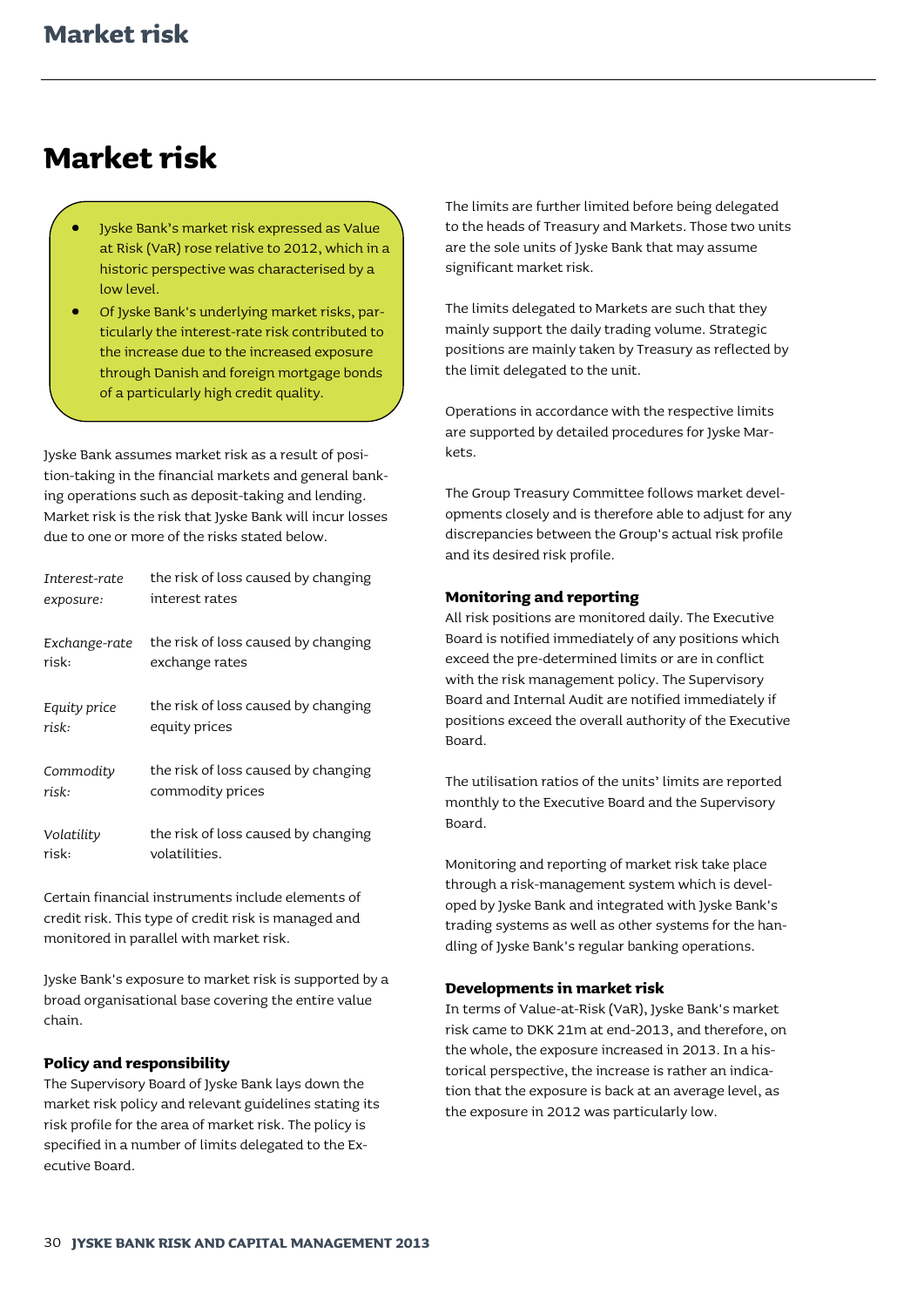

**Value-at-Risk as a percentage of equity**

In the course of 2013, there was a shift in the dominant risk factors. While in the first quarter of 2013, volatilities in particular the Danish equity market dominated the development, Jyske Bank's market risk profile was characterised by active positioning in the interest-rate markets over the rest of 2013. To some extent, the increase in the second quarter of 2013 can be attributed to a change in Jyske Bank's mortgage credit model where the impact of the mortgage credit institutions' administration margins was adjusted.

In 2013, Jyske Bank took advantage of the interestrate development actively to adjust portfolios to the interest-rate risk, which resulted in an increased net interest-rate risk. The change is not fully reflected in VaR as the interest-rate risk in the short end of the interest-rate segment was increased, primarily due to the increased exposure to Danish mortgage bonds. Even though the interest-rate exposure increased, Jyske Bank's risk profile in the interest-rate markets is still within the desired risk profile.

In addition to the core business in the form of deposits and loans, the interest-rate risk was dominated by exposures to Danish and international mortgage bonds as well as covered bonds with short and medium maturities.

Throughout 2013, Jyske Bank's exposure to other market risks was stable. Changes were made in the underlying equity and currency portfolios, resulting in minor fluctuations in the risk exposure.

The underlying equity portfolio as well as the currency portfolio were characterised by being well-diversified, and at end-2013 both market risks were at moderate levels relative to Jyske Bank's desired risk profile.

In 2012, a small strategic commodity portfolio was established and this was maintained unchanged throughout 2013.

The stabilisation of the economic situation in Southern Europe was reflected in Jyske Bank's bond portfolio inasmuch as credit quality improved. In 2013, focus was on bonds with home loans as the underlying assets in the form of mortgage bonds and residential mortgage backed securities (RMBS). Jyske Bank primarily increased exposure in European issues of a high credit quality.

The portfolio of Credit Default Swaps (CDSs) was reduced in 2013, and now it consists of 6 CDSs, of which the 5 are sold CDS's and one is a bought CDS. The total nominal exposure was similarly reduced and amounted to DKK 600m. Underlying exposures are individual credits and consist primarily of exposures to governments.

#### **Minimum capital for market risk**

For the calculation of the minimum capital for market risk, the standard approach is applied.

The minimum capital for market risk increased in 2013. The reason for this was Jyske Bank's increased exposure to Danish mortgage bonds, which affected the risk-weighted assets for debt instruments. This was supplemented by a minor increase in the equity price risk, which could be attributed to minor shifts in the equity portfolio.

| Table 28                                 |                      |              |                      |              |  |  |
|------------------------------------------|----------------------|--------------|----------------------|--------------|--|--|
| Minimum capital requirement, market risk |                      |              |                      |              |  |  |
| <b>DKKm</b>                              | 2013                 |              | 2012                 |              |  |  |
| Risk type                                | Risk-weighted assets | Min. capital | Risk-weighted assets | Min. capital |  |  |
| Debt instruments                         | 14,955               | 1,196        | 11,141               | 892          |  |  |
| Equities, etc.                           | 1,590                | 127          | 1,249                | 100          |  |  |
| Commodities                              | 33                   | 3            | 39                   | 3            |  |  |
| Currency position                        | 1,109                | 89           | 1,054                | 84           |  |  |
| <b>Total</b>                             | 17,687               | 1,415        | 13,483               | 1,079        |  |  |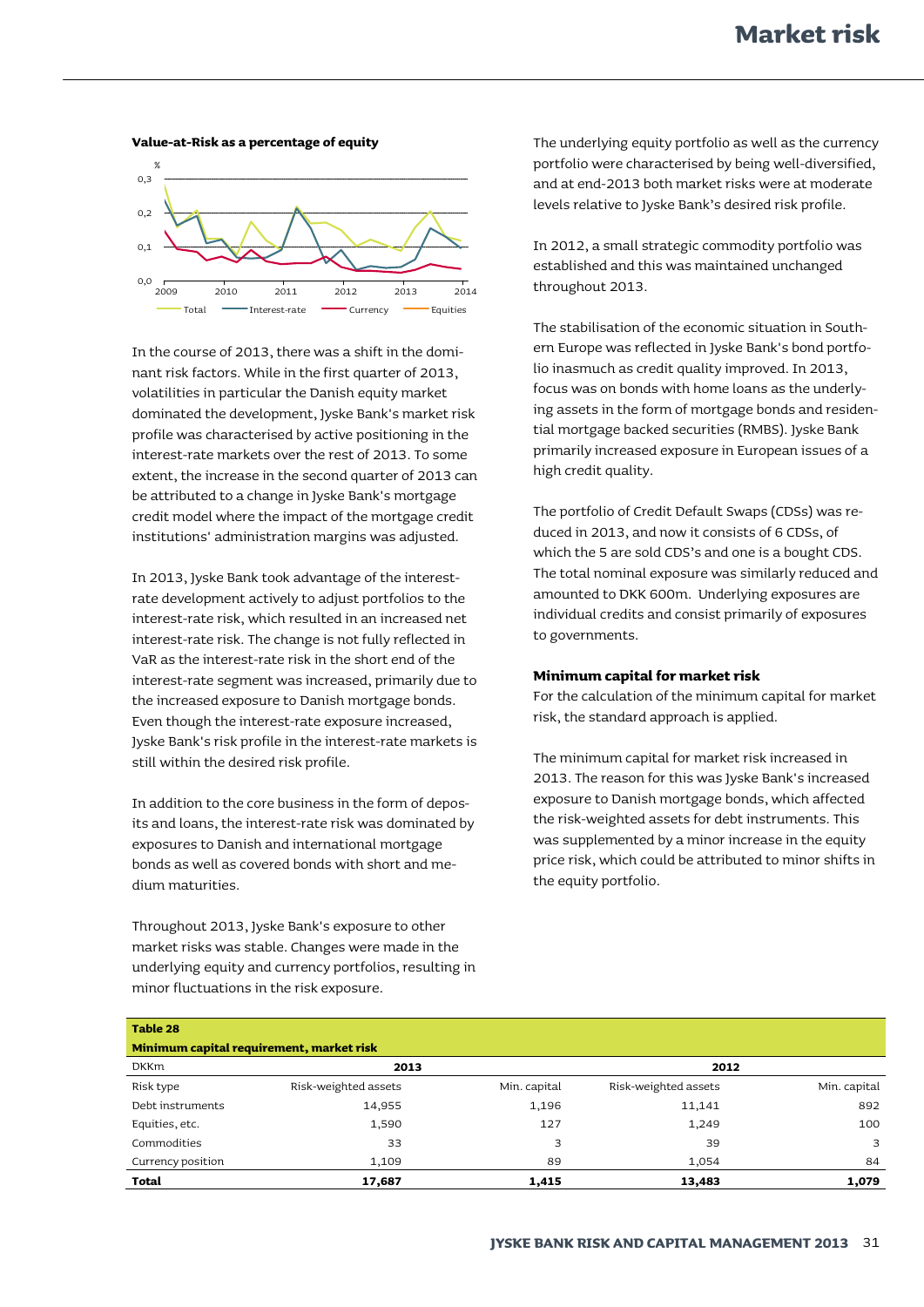### **Market risk types**

Jyske Bank handles several types of market risk every day. Every risk type has its own characteristics and is managed by means of individual risk measurements as well as through the Group's VaR model. To hedge market risk, derivatives are used. The management of those is supplemented by risk measurements developed in accordance with conventional option theory, i.e. by calculating the delta, gamma and vega risks of the positions.

The measurement of Jyske Bank's market risk takes into account all products; products in as well as outside the trading portfolio.

### **Interest-rate risk**

Interest-rate risk is measured on the basis of duration measurements. This measurement is defined as the interest-rate risk resulting from a general rise in interest rates of 1 percentage point (Interest-rate risk 1). Duration expresses the percentage gain or loss generated by a simultaneous 1-percentage point shift in all yield curves.

Interest-rate risk is calculated on the basis of agreed payments. Jyske Bank has no fixed-rate balances without an agreed due date. Certain loans are fixedrate loans and can be prepaid. Interest-rate risk 1 is adjusted for this option element.

Jyske Bank has developed an advanced riskmanagement model that adjusts the risk key figures for mortgage bonds for the built-in option element of the bonds. Therefore callable mortgage bonds are included in the interest-rate risk with the optionadjusted duration. Risk management of the Group's portfolio of mortgage bonds is supplemented with limits for and measurement of OAS (option-adjusted spread) positions.

Interest-rate risk 1 is supplemented with a further risk measurement, which takes into account risks attached to spread transactions between interestrate positions in various instruments and currencies. This risk measurement is calculated as Interest-rate risk 1 plus an addition for yield curve risks, volatility risks, country risks, and basis risks.

### **Currency risk**

Jyske Bank's currency risk indicators are calculated on the basis of Currency indicator 1 in accordance with the Danish Executive Order on the Presentation of Financial Statements laid down by the FSA. Currency indicator 1 is calculated as the sum of the numerically higher of long or short positions in each currency, measured in DKK.

Currency indicator 1 does not take into account the fact that some currencies are more volatile and perhaps less liquid than others. For management purposes Jyske Bank therefore uses a weighted currency indicator 1 (Jyske Currency Indicator). VaR is furthermore used as a management instrument in respect of currency exposure.

### **Equity price risk**

The daily measuring of equity price risk distinguishes between equities in and outside the trading portfolio.

The exposure of the trading portfolio is measured on the basis of the physical equity holdings as well as equity-based instruments. The equity price risk is determined though risk measurements that indicate the maximum loss that Jyske Bank may incur in the event of simultaneous changes in the underlying equity prices of +/-10%.

Moreover, Jyske Bank limits individual exposures to equities in order to limit the concentration risk.

The portfolio of Jyske Bank's own shares as well as sector shares, etc. is not managed according to the principles applying to the trading portfolio but individual approval is granted.

#### **Shares not held for trading**

The shares not included in the trading portfolio are primarily financial-sector shares relating to the ordinary operating activity of the Group.

| Table 29<br><b>Shares not held for trading</b> |       |       |                 |                      |
|------------------------------------------------|-------|-------|-----------------|----------------------|
| <b>DKKm</b>                                    | 2013  | 2012  | Unrealised gain | <b>Realised gain</b> |
| Total                                          | 1.254 | 1.063 | 34              | -9                   |

The portfolio rose in 2013, which can be attributed to positive value adjustments as well as a few new positions.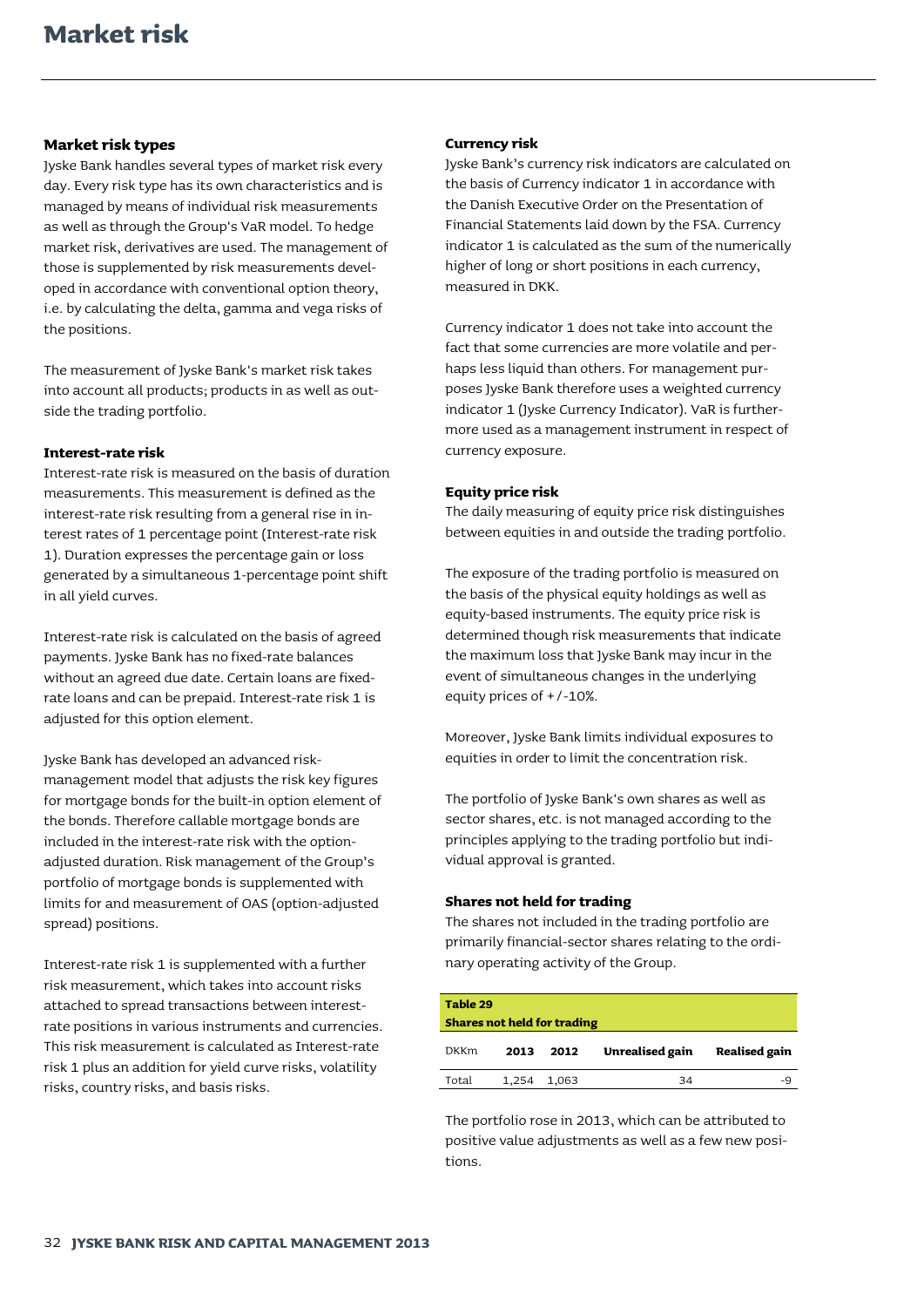Shares not held for trading form part of the basis for Jyske Bank's ordinary business activities. The shares are stated at fair value as described in the accounting policies set out in the Group's annual report. Unrealised capital gains/losses have influenced the operating income.

### **Commodity risk**

Jyske Bank's exposure to commodities is modest, and the commodity risk is determined and limited according to two simple risk measurements.

The one risk measurement determines Jyske Bank's net exposure to commodities and the other risk measurement determines Jyske Bank's gross exposure.

#### **Exposure to credit risk on financial instruments**

Exposure to credit risk on financial instruments relates to Jyske Bank's bond holdings. The credit element is not reflected in the interest risk measurements and must therefore be managed separately.

Jyske Bank manages its exposure to credit risk on financial instruments by limiting concentration risk expressed as the credit quality of the instruments as defined by ratings awarded by recognised international rating agencies. On the basis of the credit quality of the instruments, concentration risk is calculated for rating classes and bond types. This means that there are different limits depending on whether the instrument is a government, a corporate bond or a securitisation.

Finally, a concentration risk limit has been defined geographically and for individual exposures.

#### **Securitisations**

Jyske Bank's activities within securitisation are linked to investment in tranches issued by other institutions and legal entities. Thus the Group acts neither as an issuer nor as an exposure provider. Investment is mainly made in traditional securitisations and distributed on the following securitisation types:

- RMBS (Residential Mortgage Backed Securities): consist primarily of AAA-rated senior tranches
- CLOs/CDOs:
	- o senior tranches rated AAA or AA
	- o mezzanine tranches with a wide rating spread. The portfolio has gradually been redeemed.

The securitisation types and the geographical exposure of the underlying assets of the portfolio are shown in table 30, from which it appears that the exposure is concentrated in Europe.

| Table 30                                 |        |     |       |       |  |  |  |
|------------------------------------------|--------|-----|-------|-------|--|--|--|
| <b>Exposure type for securitisations</b> |        |     |       |       |  |  |  |
| <b>DKKm</b>                              | Europe | บร  | Other | Total |  |  |  |
| <b>RMBSs</b>                             | 3,931  | 4   | 5     | 3,941 |  |  |  |
| CLO                                      | 1,073  | 421 | 96    | 1,589 |  |  |  |
| ABS and CDO                              | 162    | 11  | 12    | 186   |  |  |  |
| <b>Total 2013</b>                        | 5,166  | 436 | 113   | 5,716 |  |  |  |
| <b>Total 2012</b>                        | 4,710  | 430 | 42    | 5,182 |  |  |  |

In 2013, Jyske Bank pursued an active investment strategy in respect of RMBS's, resulting in increased exposure to these. Moreover, other minor investments were made as parts of the portfolio of securitisations were redeemed.

The risk policy for securitisations still makes unchanged demands of high credit quality in new investments. This is reflected in table 31 showing a considerable change in securitisations with top ratings.

The main underlying investments of the tranches are US and European bank and housing loans.

| Table 31                                           |          |       |  |  |  |
|----------------------------------------------------|----------|-------|--|--|--|
| Breakdown of ratings (Standard & Poor's / Moody's) |          |       |  |  |  |
| <b>DKKm</b>                                        | 2013     | 2012  |  |  |  |
| AAA / Aaa                                          | 4,105    | 3,677 |  |  |  |
| AA / Aa                                            | 830      | 843   |  |  |  |
| A/A                                                | 593      | 361   |  |  |  |
| BBB / Baa                                          | 104      | 134   |  |  |  |
| BB/Ba                                              | $\Omega$ | 25    |  |  |  |
| Lower or no rating                                 | 84       | 142   |  |  |  |
| Total                                              | 5,716    | 5,182 |  |  |  |

#### **Minimum capital for securitisations**

Both the AIRB approach for credit risk and the standard approach for market risk are used for determining the minimum capital requirement for the portfolio of securitisations, because the portfolio breaks down into two sub-portfolios, one that is placed in and one outside the trading portfolio.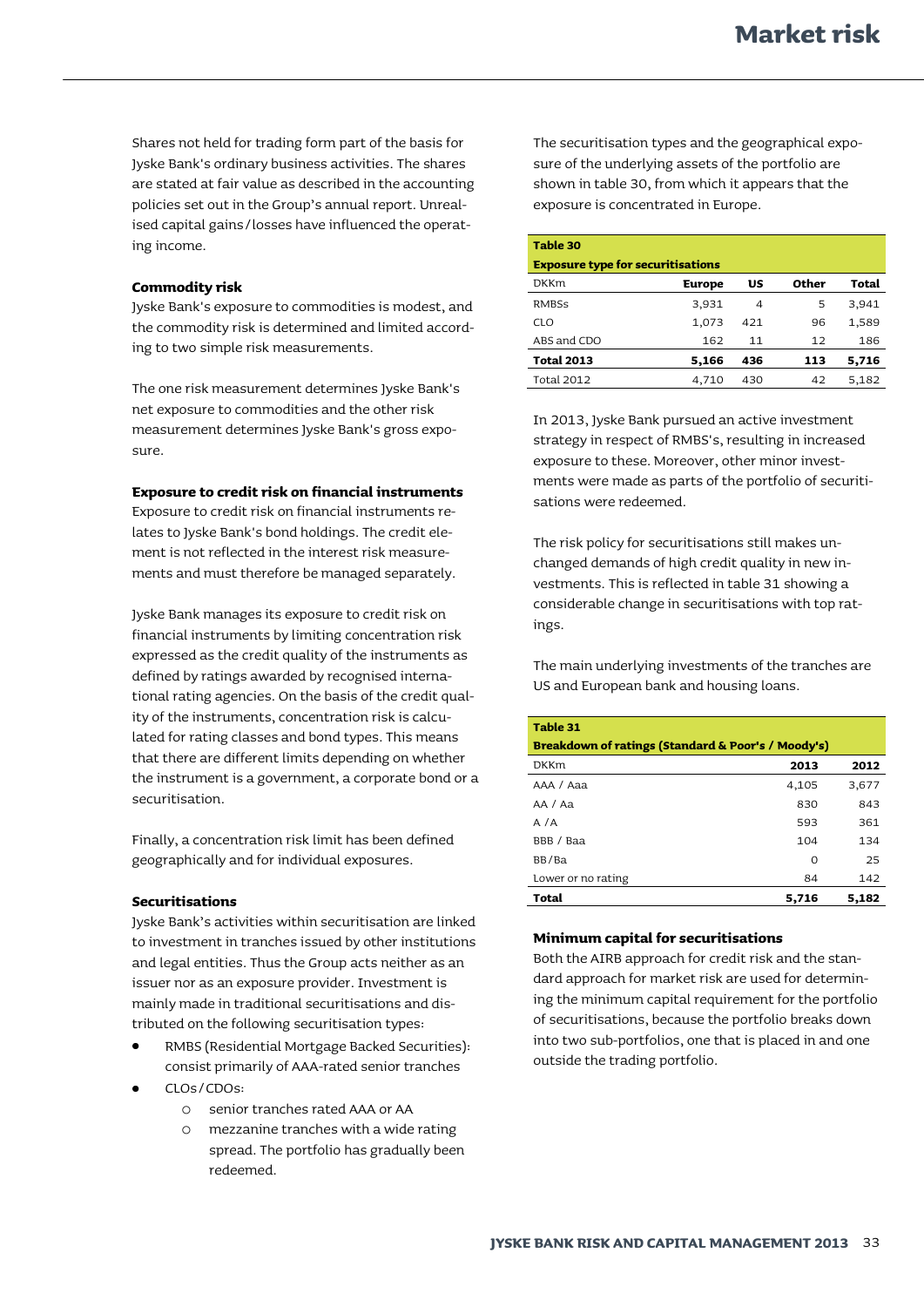Despite the increased exposure, the minimum capital for securitisations fell in 2013, and the reason for this is that the above-mentioned increase of the exposure primarily took place within high-grade senior issues.

The minimum capital according to risk weights appear from table 32.

Both sub-portfolios were characterised by high concentration in the low risk weights.

| Table 32                                     |                    |              |                    |                |  |  |  |  |
|----------------------------------------------|--------------------|--------------|--------------------|----------------|--|--|--|--|
| Minimum capital requirement, securitisations |                    |              |                    |                |  |  |  |  |
| <b>DKKm</b>                                  | 2012               |              |                    |                |  |  |  |  |
| Risk weight - ranges                         | Non-weighted items | Min. capital | Non-weighted items | Min. capital   |  |  |  |  |
| $< 20\%$                                     | 5,331              | 39           | 4,784              | 34             |  |  |  |  |
| $\leq$ 20% < 50%                             | 221                | 4            | 121                | $\overline{2}$ |  |  |  |  |
| $\leq$ 50 % < 100 %                          | 11                 | 1            | 34                 | 2              |  |  |  |  |
| $\leq$ 100 % < 1,250 %                       | 93                 | 22           | 124                | 14             |  |  |  |  |
| 1,250%                                       | 60                 | 60           | 119                | 119            |  |  |  |  |
| <b>Total</b>                                 | 5,716              | 126          | 5,182              | 171            |  |  |  |  |
| Of which in the trading                      |                    |              |                    |                |  |  |  |  |
| portfolio                                    | 4,456              | 80           | 3,059              | 106            |  |  |  |  |

# **Value at Risk**

Jyske Bank has developed a Value-At-Risk model for the measurement and monitoring of market risk. VaR expresses the maximum risk of loss over a period based on historical price and correlation developments of individual business types. Risk limits for VaR have been defined and delegated.

The model is a parametric VaR based on an enhanced Risk Metrics model. Volatilities and covariances in the model are estimated on the basis of data going back six months. The data are weighted so that the latest observations carry the highest weight. The VaR model has been modified to reflect the embedded prepayment risk involved in Danish mortgage bonds.

The model is used as input for the calculation of Jyske Bank's economic capital as well as adequate capital base, including Jyske Bank's individual solvency requirement. Moreover, the model is used in the day-today risk management of market risk that is limited by risk limits.

VaR is calculated with a time frame of one day and with 99% probability and is defined as Daily Earnings at Risk (DEaR). A DEaR of 99% indicates a 1% probability of a day's actual value adjustments exceeding the DEaR value. There is a statistical chance of 2-3 days in the course of the year when Jyske Bank's market adjustments exceed the DEaR estimated by the VaR model. Such an occurrence is termed an outlier.

#### **Back-testing**

To assess the accuracy of the VaR model, daily backtesting is conducted at which VaR is compared with the actual daily market value adjustment of market risk-related positions.

Jyske Bank has applied VaR in its risk calculations since 2001. Historically the back test has on average shown 2 outliers annually within a band of 1-3 outliers. In 2013, the model was challenged in connection with the modelling of the interest-rate risk, which resulted in a larger number of outliers than what the model has shown historically. In 2014, Jyske Bank will analyse possible initiatives to improve modelling of interest-rate risk.

In 2013, the VaR model was improved in respect of modelling of equity price risk so the systematic risk is measured more accurately.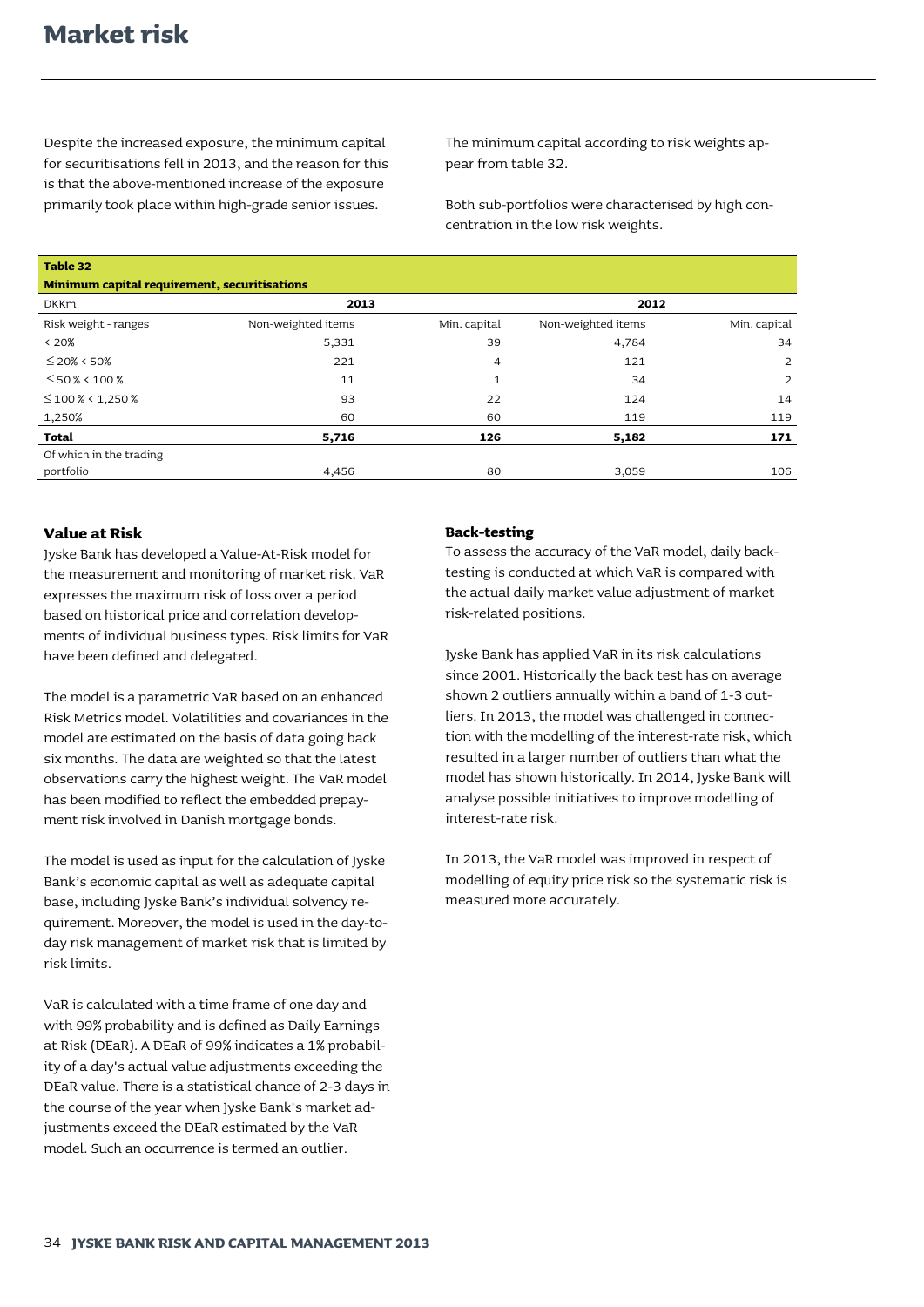# <span id="page-36-0"></span>**Liquidity risk**

- The takeover of Spar Lolland practically eliminated the deposit deficit and increased the solid surplus in the stress-based internal limits and guidelines.
- The injection of liquidity from the ECB together with a limited offer of new senior debt resulted in a significant narrowing of the credit spreads in the course of 2013. At end-2013, the credit spreads were at the lowest level since the financial crisis really took off in the autumn of 2008.
- In 2013, through private placements under the EMTN programme, Jyske Bank issued bonds amounting to EUR 440m with a weighted average maturity of almost 4 years.

Liquidity risk is caused by funding mismatches in the balance sheet, as the average maturity of Jyske Bank's loan portfolio is generally longer than the average duration of its funding. Jyske Bank's Supervisory Board determines the liquidity profile expressed as the balance between the risk level and Jyske Bank's costs of managing liquidity risk.

# **Objective and overall setup**

The objective of Jyske Bank's liquidity management is to ensure adequate short- and long-term liquidity for the fulfilment of Jyske Bank's payment obligations. This is ensured through the following sub-objectives and policies:

- 1. a strong and stable deposit basis which ensures stable long-term funding of the Group's lending activities;
- 2. high credit ratings by international rating agencies;
- 3. active participation in the international money markets and access to international capital markets through capital market programmes which give access to a diversified and professional funding base;

4. maintenance of a considerable buffer of highly liquid securities reflecting the run-off risk of more volatile price and credit sensitive funding sources. The liquidity buffer ensures that Jyske Bank can eliminate the effect of an adverse liquidity situation.

In line with the guidelines of the Basel Committee, the Group's liquidity management is built on

- gap analysis of future cash flows;
- stress tests integrated in the limit structure;
- a liquidity contingency plan.

# **Management and monitoring**

The Supervisory Board has adopted a liquidity policy which, among other things, defines a specific critical survival horizon for the Group during an adverse stress scenario. On the basis of these general limits, the Executive Board has defined specific operational limits for Markets as well as Treasury, which monitor and manage liquidity on a daily basis in accordance with the limits and liquidity policies adopted.

Liquidity positions are monitored daily by the department Market Risk for observance of the delegated limits. Liquidity positions that exceed the authorised limits are reported immediately according to the business procedure relating to market risks.

#### **Short-term liquidity management**

Short-term operational liquidity is managed by Markets, which is active in the international money markets as a trader in all major currencies and related derivatives and as a market-maker in the Scandinavian inter-bank money markets. Markets has been granted specific limits for the maximum placement of longer-term deposits in the same markets. Shortterm funding in these markets form part of the overall Group limits for short-term funding within strategic liquidity management.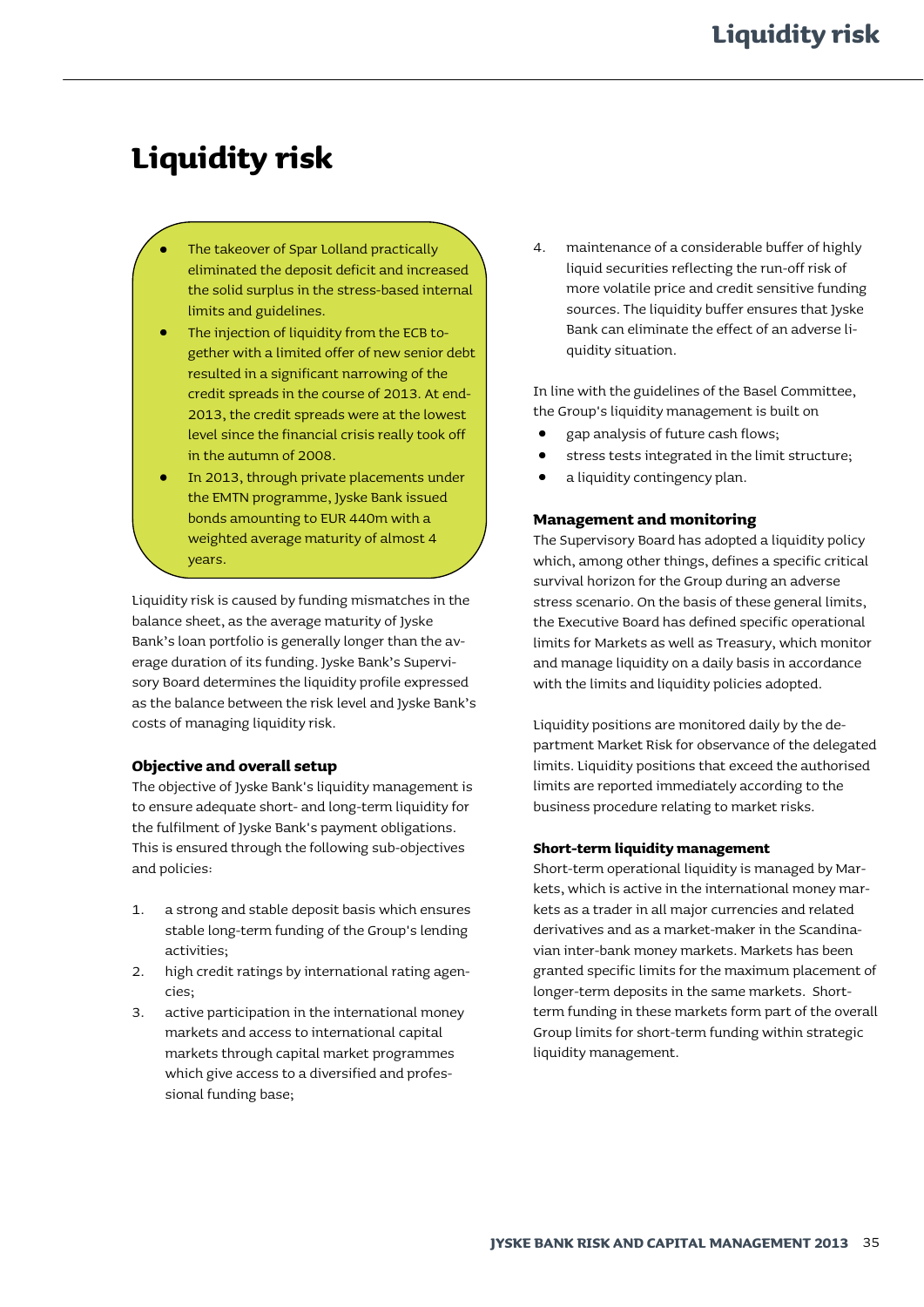### **Strategic liquidity management**

Strategic liquidity management at Treasury is based on measurement of the Group's liquidity position in various stress scenarios. The asset side of the liquidity balance is broken down and grouped in order of liquidity, whereas the financial liabilities side is grouped according to expected run-off risk in various scenarios.

The analyses are based on the contractual maturity of each individual payment, but they make allowance for the fact that the actual maturities of part of the balance sheet deviate from the contractual maturities. The analyses therefore apply scenario-specific expectations of client behaviour in those cases where contractual maturities are not considered to give a true and fair view of the actual maturities of deposits or loans. In relevant stress scenarios, the liquidity buffer is used to cover negative payment gaps.

Treasury is responsible for ensuring that the Group can at all times meet the critical survival horizon in the three scenarios used in strategic management:

**Scenario 1 –** is a severe Jyske Bank-specific stress scenario which is monitored daily and is included as the key ratio in the limit structure. The scenario is a severe stress scenario with a short critical survival horizon of 35 days: the Group must hold a sufficient liquidity buffer to be able to withstand non-market access to a broad part of its price- and credit-sensitive funding sources. In addition to failure to obtain refinancing in the capital markets through inter-bank loans, CP and EMTN issues, run-off of all large demand and term deposits from the corporate and retail client segments is assumed.

**Scenario 2 –** is a broad sector stress scenario which is monitored on a regular basis as part of the internal liquidity management. The scenario presupposes a broad general capital and money-market crisis which to a certain extent affects retail and corporate clients and results in drawdown by large corporate clients of unutilised lines and commitments. At the same time, growth in deposits is assumed to stagnate and the possibilities of obtaining refinancing in the international capital markets to dry out. The target is a horizon of six months, during which time basic banking activities must be maintained.

**Scenario 3** – is a capital market stress scenario which is monitored on a regular basis as part of the internal liquidity management. The scenario presupposes a non-Jyske Bank-specific capital market crisis with a survival horizon of at least one year. The Group must be able to withstand run-off of money-market and capital-market funding in the form of funding in the interbank market as well as EMTN and CP. Based on the scenario of low economic growth in Denmark resulting in higher savings in the private sector, an unchanged volume of deposits as well as loans and advances is presumed.

The purpose of integrating stress scenario 1 into the limit structure of delegated authority is to ensure that the Group can at all times meet its obligations and pursue its operations for a specific time horizon, in case a crisis occurs during which the Group is unable to use a substantial part of its normal funding sources.

### **Liquidity contingency plan**

The liquidity contingency plan comes into force if the Group can only meet the internally delegated limits at very high costs or is ultimately unable to do so within the critical horizons. The contingency plan stipulates a detailed set of management reports, and it determines a broad range of initiatives that can be used to strengthen the Group's liquidity position.

In 2013, Jyske Bank had a very high degree of excess coverage in respect of the stress-based internally delegated limits and guidelines.

### **The Group's liquidity buffer**

Jyske Bank's liquidity buffer consists solely of assets which are not pledged as collateral or used in the dayto-day operations of the Group. Such assets may be sold immediately or pledged as collateral for loans and are therefore a swift and efficient source of liquidity. The procurement of secured funding does not depend on Jyske Bank's creditworthiness, but solely on the quality of the assets that can be offered as collateral. The measurement of the Group's liquidity buffer takes into account haircuts of the relevant assets.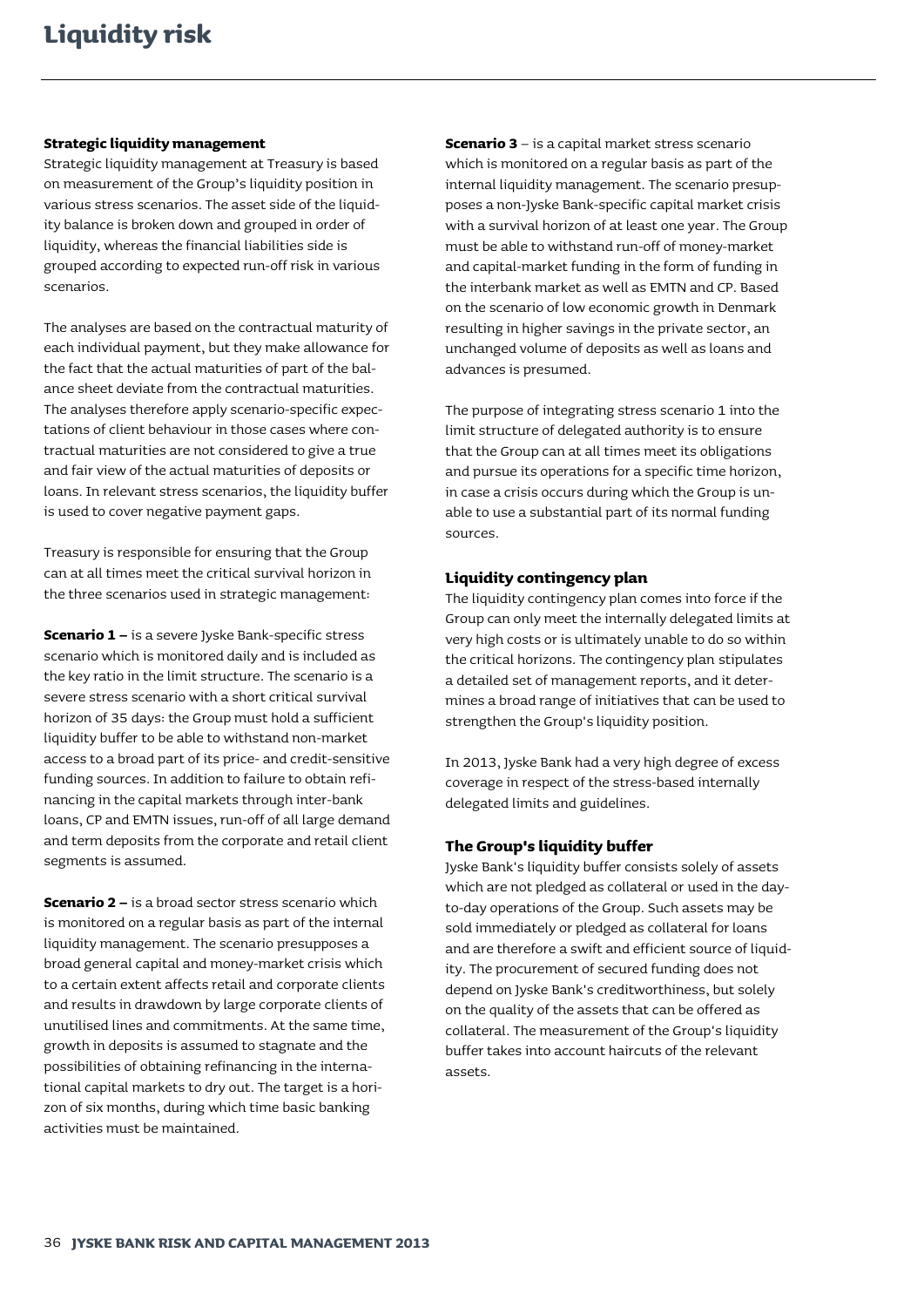Jyske Bank's holding of securities is divided into three groups in order of liquidity:

- 1. **ultra-liquid assets denominated in DKK**, which can be used in repo transactions with the Danish central bank: certificates of deposit with the Danish central bank, Danish government and mortgage bonds and covered bonds;
- 2. **very liquid assets denominated in EUR**, which can be used in repo transactions with the European Central Bank: European mortgage bonds, government bonds, and senior financial instruments;
- 3. **Assets on which loans cannot be raised with central banks.** Other negotiable securities with a realisation time frame longer than groups 1 and 2. Securities in this group consist primarily of assets denominated in currencies other than DKK and EUR as well as Emerging Market bonds, corporate and structured bonds and shares.

Jyske Bank has adopted a general policy for the size and quality of its liquidity buffer, which is adjusted to suit the Group's balance sheet composition and risk profile. In practice, the liquidity buffer policy implies that the liquidity buffer consists predominantly of assets from liquidity groups 1 and 2. It is thus Jyske Bank's policy that it must be able to meet the limit of the survival horizon of stress scenario 1 merely by freeing assets from liquidity groups 1 and 2.

At end-2013, Jyske Bank had a definite overweight of ultra-liquid assets as illustrated by the chart.



**Securities holding in order of liquidity**

Table 33 shows the development of Jyske Bank's liquidity buffer over a 12-month period under stress scenario 3. At end-2013, the Group's liquidity buffer amounted to DKK 50bn against DKK 43bn at end-2012. The reserve consisted mainly of Danish mortgage bonds and covered bonds. DKK 45bn of the buffer is eligible at either the Danish central bank or the ECB.

| Table 33                            |      |      |
|-------------------------------------|------|------|
| <b>Liquidity buffer and run-off</b> |      |      |
| (DKKbn)                             | 2013 | 2012 |
| Beginning of period                 | 49.9 | 43.0 |
| 3 months                            | 30.1 | 24.6 |
| 6 months                            | 29.5 | 18.3 |
| 9 months                            | 28.2 | 16.9 |
| 12 months                           | 26.9 | 12.2 |
|                                     |      |      |

At end-2013, the liquidity ratio according to S.152(1)(2) of the Danish Financial Business Act was 25.1%, corresponding to a liquidity surplus of 151%; at end-2012 the surplus was 127%.

### **Funding**

The Group's primary source of funding is deposits from clients, and it has a sound and well-diversified client deposit base. At end-2013, bank deposits funded 104% of bank loans and advances against 92% at end-2012. The funding through bank deposits rose, partially due to the takeover of Spar Lolland, partially due to the considerable growth in deposits throughout 2013.

Funding via the inter-bank and wholesale fixed-term markets is obtained through Markets as part of the short-term operational liquidity management. In addition, Markets funds its own wholesale-related activities by taking up unsecured loans in the wholesale fixed-term and inter-bank markets. Continuous activity in the above-mentioned markets enhances the possibility of refinancing short-term positions and is a natural part of the business of Markets.

### **Capital market funding**

To manage the long-term strategic liquidity risk profile, two different capital market programmes are utilised to ensure maximum flexibility with regard to maturity, currency, interest rate (fixed/floating) and investor base.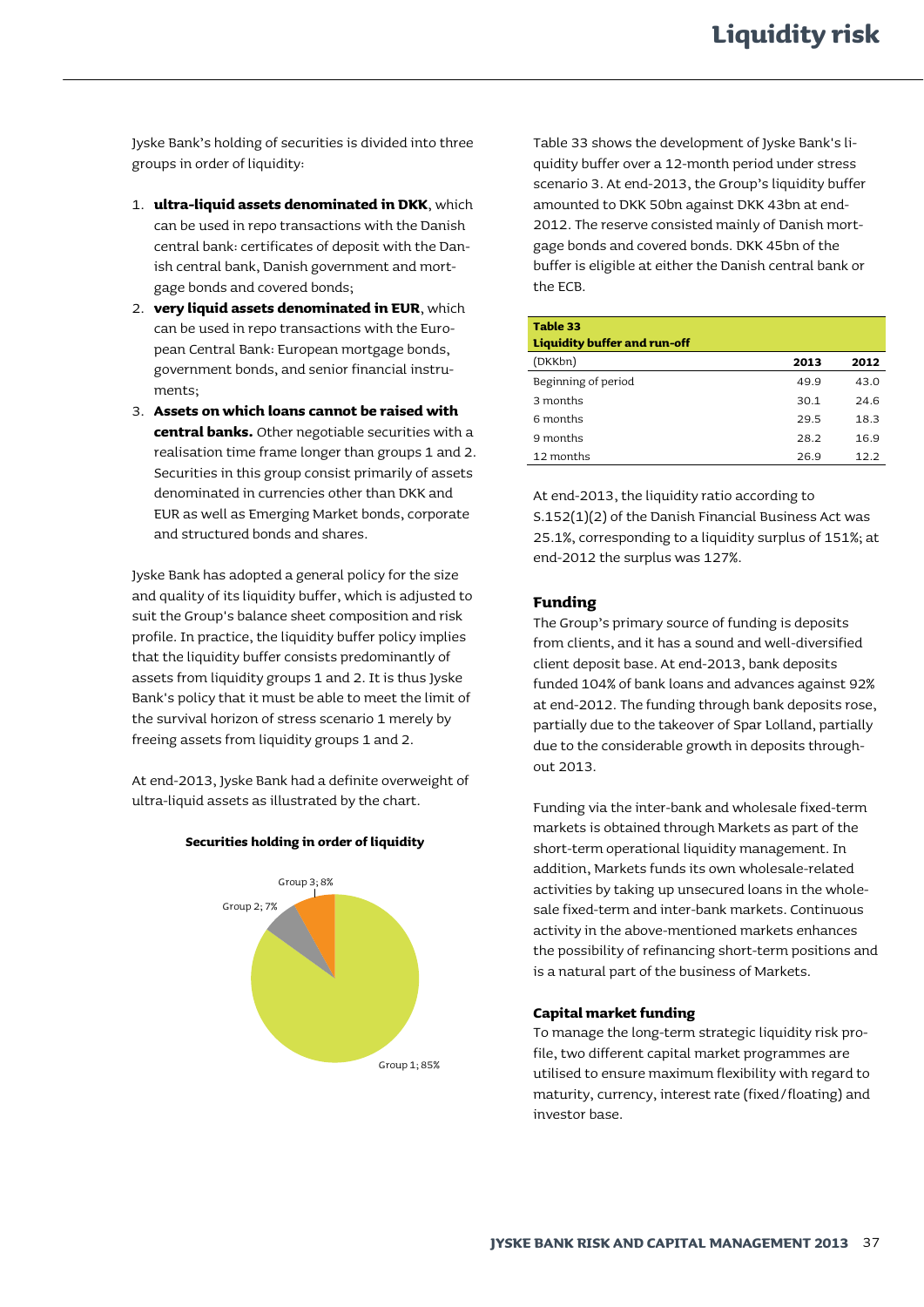# **Liquidity risk**

| Table 34                         |                |
|----------------------------------|----------------|
| Capital markets programmes       |                |
|                                  | Limit          |
| French commercial Paper (CP)     | <b>EUR 5bn</b> |
| European Medium Term Note (EMTN) | USD 8bn        |

The French-regulated CP programme ensures diversification and depth in the Group's short- and mediumterm liquidity management so as to comply with the limit structure of the Group. Funding under the programme may have a term of up to one year, but will typically have a term of 3 months.

Since the programme was launched in 2006, Jyske Bank has managed to build strong investor recognition of the Group's CP programme both in and outside France. At end-2013, liquidity procured under the CP programme amounted to DKK 10.7bn (EUR 1.4bn).

For long-term funding in the international capital markets, the Group has utilised a Euro Medium Term Note Programme (EMTN) since 1999. The typical maturity of senior debt is between two and ten years. At end-2013, senior issues under the programme amounted to DKK 18.5bn (USD 3.4bn).

The primary investor segment for EMTN bonds is well diversified throughout Europe. Efforts are continuously being made to maintain the investor base and to increase capital-market investors' awareness of Jyske Bank with a view to supporting the Group's access to long-term funding in the international capital markets. Jyske Bank is regularly active in the market for private placement, and on an as-needed basis also large public issues of so-called benchmark bonds are made.

In 2013, the capital markets were characterised by increasing stability and a generally positive sentiment. The injection of liquidity by the ECB at end-2012 and early 2013 did - in combination with the banks' reduced balance sheets and the slowing demand for credit in Europe - result in a limited offer of new senior bonds. The dynamics of supply and demand benefited issuers of senior debt and, particularly in the first half of the year, it led to a significant narrowing of credit spreads. The ECB's rhetoric in respect of sustained low interest rate levels also caused investors to leave the less attractive cash positions and supported investments in senior issues with longer maturities and issues from more peripheral EU countries.

In 2013, Jyske Bank took advantage of the improved market conditions to issue bonds amounting to EUR 440m through private placements under the EMTN programme at attractive prices. The average weighted time to maturity for the year's issues is just above 4 years, individual times to maturity varying from  $2\frac{1}{4}$  to  $8\frac{1}{2}$  years.

In 2012, Jyske Bank entered into an agreement with BRFkredit on joint funding of new mortgage loans as well as the part of Jyske Bank's existing mortgage loans that meet the requirements of covered bond funding. Funding takes place via covered bond issues through BRFkredit's capital centre. At end-2013, funding amounted to DKK 4.7bn, against DKK 3bn at end-2012.

The run-off profile of Jyske Bank's own senior debt and Jyske Bank's funding via issues of covered bonds through BRKkredit's capital centre is illustrated by the chart below.



At end-2013, in the course of the ordinary management of the run-off profile, Jyske Bank bought back EMTN issues with a shorter time to maturity in the amount of almost DKK 1.5bn.

# **New liquidity risk legislation**

Since 2007, Jyske Bank's internal liquidity risk management has been based on stress scenarios that were considerably stricter than the statutory liquidity requirements.

Over the past year, the Basel Committee has worked further to determine the new liquidity ratios.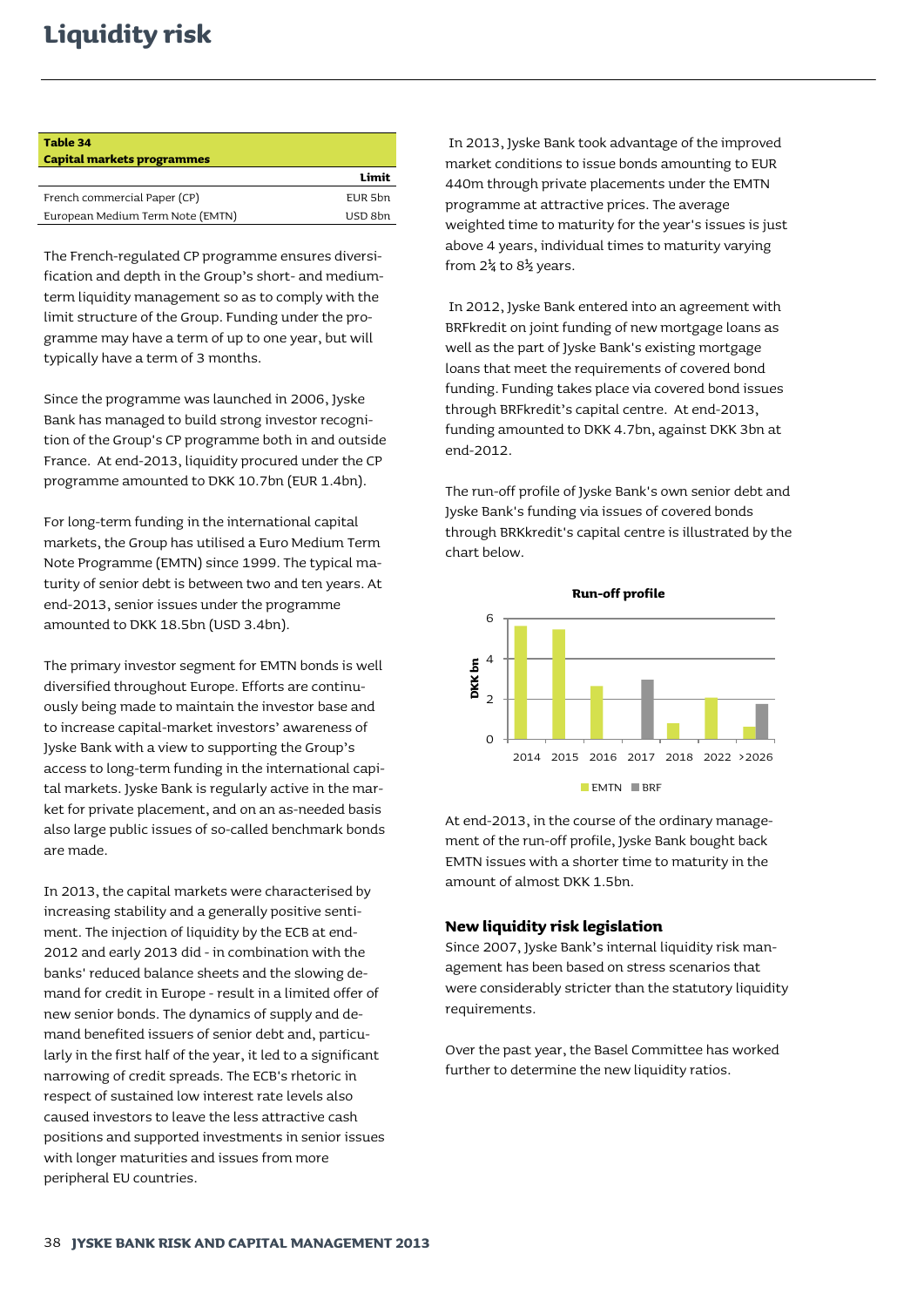The stress-based Liquidity Coverage Ratio (LCR) will be phased in gradually from 60% implementation in 2015 to 100% implementations in 2019. Moreover, the guidelines give a broader definition of which assets that can be included in the so-called Level 2 buffer as well as a reduction of the risk runoff for some sources of funding.

The calibration of the Net Stable Funding Ratio (NSFR) was submitted for consultation in early 2014. It is expected that in the course of 2014 it will be clarified whether the NSFR will be a legal requirement as of 2018 as originally planned.

The final clarification in respect of the categorisation of covered bonds including Danish mortgage bonds in the two new ratios must be finalised in 2014. A quantitative analysis conducted by the EBA in November 2013 concluded that covered bonds including Danish mortgage bonds are as liquid as government bonds. Even though - in purely quantitative terms - the bonds meet the requirements for inclusion in the so-called highly liquid Level 1 buffer, the EBA decided nevertheless in December 2013 to maintain the original Basel III guidelines. Therefore, in its recommendation to the European Commission, the EBA did not recommend inclusion of covered bonds in the Level 1 buffer.

It is expected that the European Commission will make its final decision on the categorisation of covered bonds by the end of June 2014.

The broad political agreement on the regulation of Danish systemically important financial institutions as of the autumn of 2013 covered the implementation of CRD IV in Danish legislation, including a requirement that Danish systemically important financial institutions should meet the LCR ratio 100% in January 2015. This requirement presupposes, however, that the European Commission decides to include covered bonds in the Level 1 buffer.

Provided that Danish mortgage bonds can be included in the Level 1 Buffer, internal calculations indicate that Jyske Bank has a slight excess coverage in respect of the LCR ratio, whereas the NSFR is currently below the future statutory level. Most likely the current level will improve over the coming years due to the ongoing strengthening of earnings and equity. Thanks to the cooperation with BRFkredit on the financing of mortgage lending, the maturity mismatch will be reduced considerably in the balance sheets over the next years, and therefore, all other things being equal, the Group's NSFR will improve.

### **Credit ratings**

The Group's credit ratings are material to the price of funding and capital as well as to the funding flexibility in the form of access to a broad investor base.

In the course of S&P's rating review of Nordic banks with focus on funding structure and liquidity risk, Jyske Bank's rating by Standard & Poor's was in July 2013 confirmed at an unchanged level with stable outlook. Jyske Bank's funding structure and liquidity profile was pointed out as 'better than those of comparable institutions', which can primarily be ascribed to Jyske Bank's high degree of funding through deposits, the limited maturity mismatch in its balance sheet and the limited dependence on short-term sources of funding.

To be of value, a rating should be forward-looking and have a low degree of cyclicality. To a high degree, Moody's rating methodology is based on quantitative analyses based on retrospective information. Moreover, for a number of years, Moody's has had a negative view of Denmark, and the agency's most recent sector report from July 2013 did not give rise to hopes of any changes in this respect. Due to Jyske Bank's strong capital position and because Jyske Bank was named a Danish systemically important financial institution, it was in August 2013 decided that for the time being one rating is sufficient for the Group. Notice was given to terminate the rating agreement with Moody's as of end-November 2013.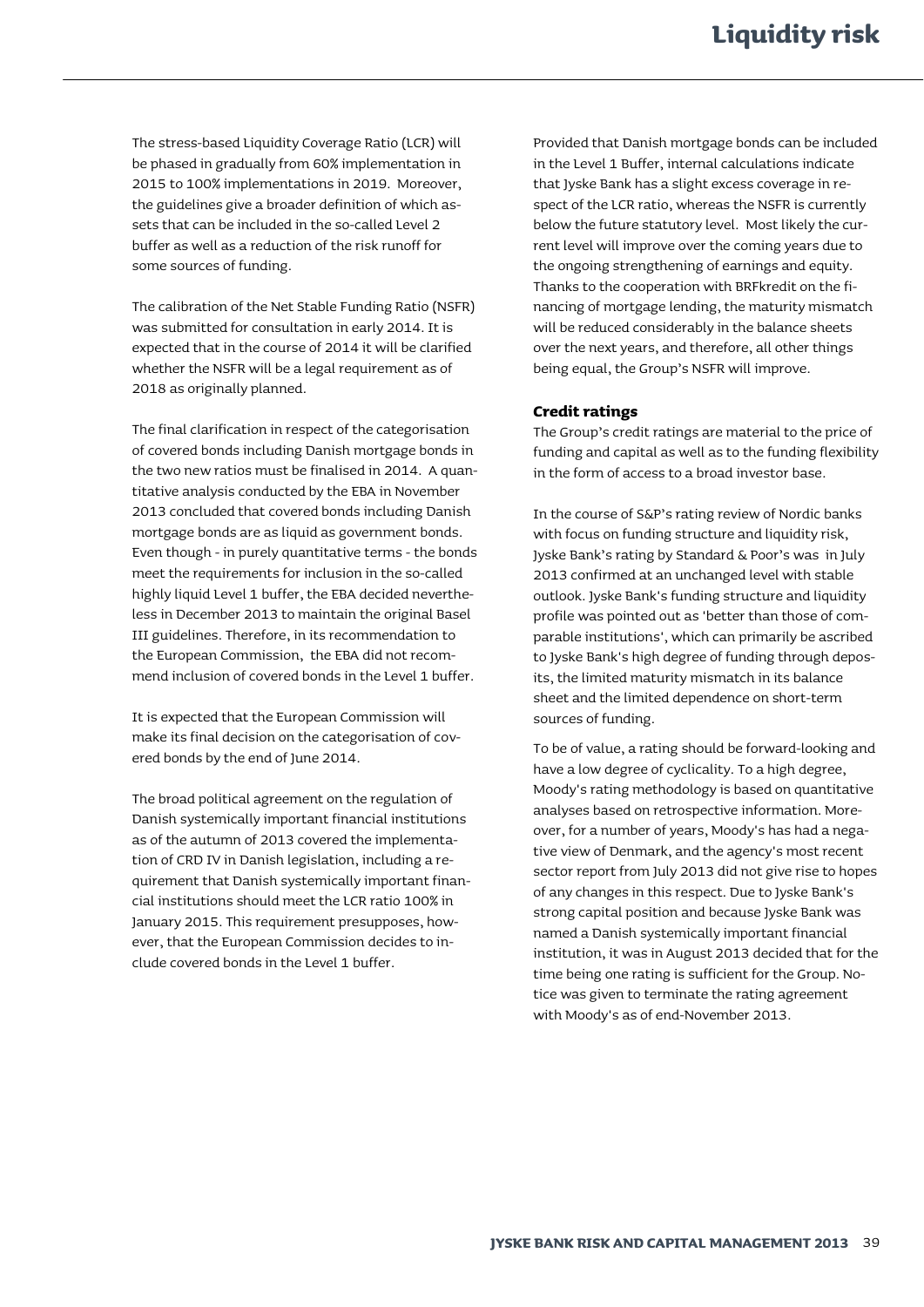# **Liquidity risk**

| Table 35                                     |                                      |                    |            |                   |                    |  |
|----------------------------------------------|--------------------------------------|--------------------|------------|-------------------|--------------------|--|
| Moody's and Standard & Poor's credit ratings |                                      |                    |            |                   |                    |  |
|                                              | Long term                            |                    | Short term | <b>Individual</b> |                    |  |
| Moody's                                      |                                      |                    |            |                   |                    |  |
| 2001                                         | A1                                   | (stable outlook)   | $P-1$      | $B-$              |                    |  |
| 2007                                         | Aa2                                  | (stable outlook)   | $P-1$      | $B -$             |                    |  |
| 2008                                         | Aa2                                  | (stable outlook)   | $P-1$      | $B-$              |                    |  |
| 2009                                         | A1                                   | (stable outlook)   | $P-1$      | $C+$              | (negative outlook) |  |
| 2010                                         | A1                                   | (stable outlook)   | $P-1$      | $C+$              | (negative outlook) |  |
| 2011                                         | A2                                   | (stable outlook)   | $P-1$      | $C-$              | (stable outlook)   |  |
| 2012                                         | Baa1                                 | (stable outlook)   | $P-2$      | $C-$              | (stable outlook)   |  |
| 2013                                         | Rating agreement has been terminated |                    |            |                   |                    |  |
| <b>Standard &amp; Poor's</b>                 |                                      |                    |            |                   |                    |  |
| 2006                                         | A                                    | (positive outlook) | $A-1$      |                   |                    |  |
| 2007                                         | $A+$                                 | (stable outlook)   | $A-1$      |                   |                    |  |
| 2008                                         | $A+$                                 | (stable outlook)   | $A-1$      |                   |                    |  |
| 2009                                         | A                                    | (negative outlook) | $A-1$      |                   |                    |  |
| 2010                                         | A                                    | (negative outlook) | $A-1$      |                   |                    |  |
| 2011                                         | $A-$                                 | (stable outlook)   | $A-2$      | bbb+              | (stable outlook)   |  |
| 2012                                         | A-                                   | (stable outlook)   | $A-2$      | bbb+              | (stable outlook)   |  |
| 2013                                         | А-                                   | (stable outlook)   | $A-2$      | bbb+              | (stable outlook)   |  |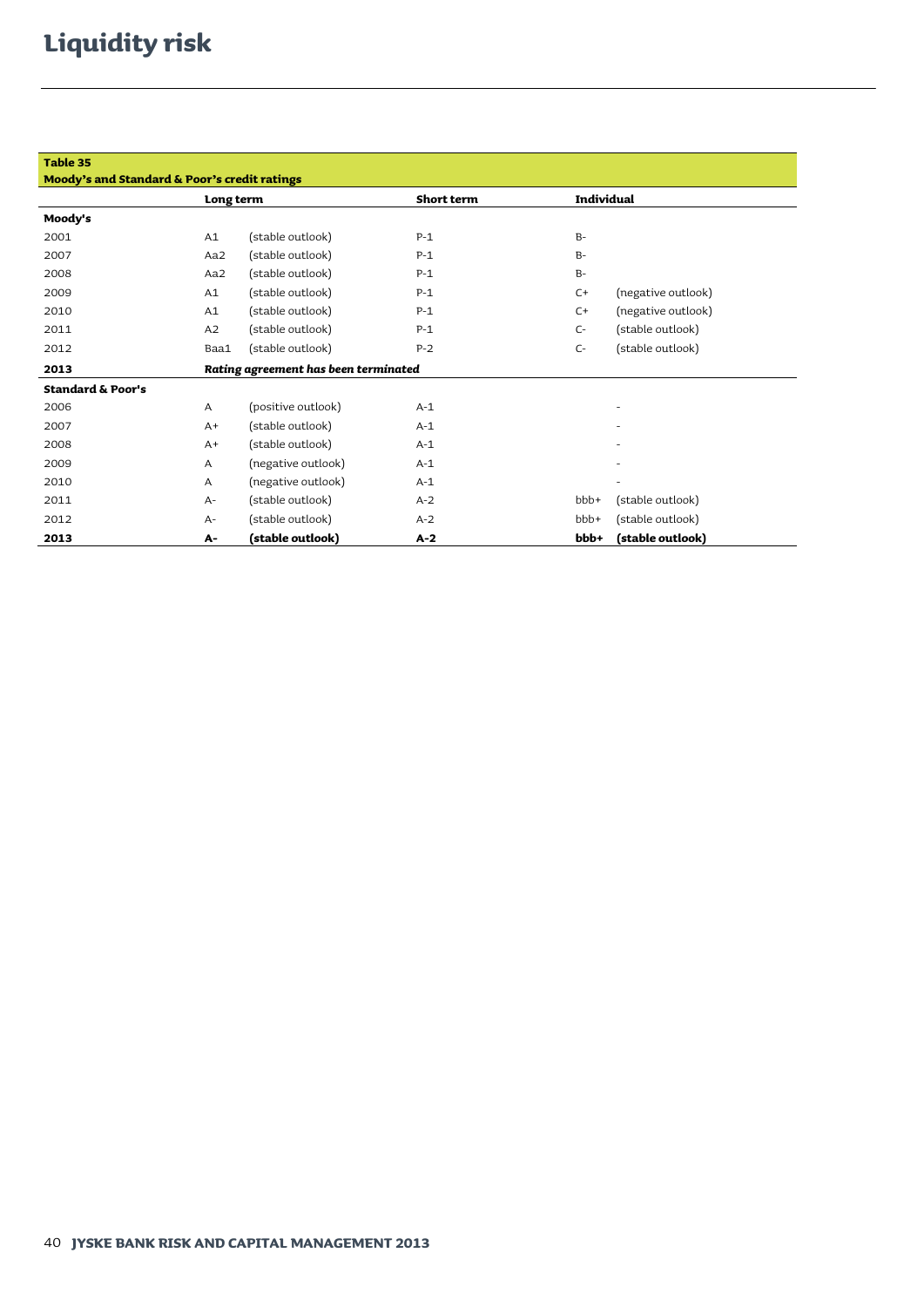# <span id="page-42-0"></span>**Operational risk**

The Group's operational risk is practically at an unchanged level in the current situation after a year during which the employees have become accustomed to new IT systems and new work processes but are now in the midst of a major organisational restructuring.

Jyske Bank is exposed to potential losses as a result of operational risks, including inexpedient processes, human errors, IT errors as well as fraud. Operational risk relates to all internal processes and can therefore not be eliminated. To reduce the risk of operational events resulting in considerable losses and harmful effects to its image, Jyske Bank actively monitors and manages operational risks. Focus is mainly on the Group's largest exposures involving high potential losses.

# **Policy**

Jyske Bank's Supervisory Board sets out a policy for operational risk, which states the framework for identification, assessment, monitoring and management of the operational risk as well as the Supervisory Board's risk targets for the area.

Jyske Bank applies the standard indicator approach to calculate the regulatory minimum capital, but in its internal risk management Jyske Bank has incorporated the scenario analysis from the advanced approach, which to a marked degree promotes risk reduction and an enhanced consciousness about operational risks in the organisation.

# **Risk identification and assessment**

Scenario analyses chart the Group's largest operational risks by analysing central processes and events that could cause loss. An assessment of the effectiveness of the control environment will reveal risks that are insufficiently covered by existing controls. The scenario analyses propose ways in which operational risks can be reduced.

Jyske Bank analyses all risk scenarios that may cause direct or indirect loss of more than DKK 5m or which could materially damage the Group's reputation. The scenarios are identified in cooperation with management, with reference to internal and external events.

The risk scenarios cover all business areas in the Group and a broad range of risks such as the provision of incorrect advice, trading errors, errors in models as well as errors in internal and external reporting. Also the risk of fraud is analysed. Operational risks at important business partners are included in the scenario analysis, including errors in IT development or IT failure. The scenario analyses are prepared in cooperation with the external parties.

# **Management and monitoring**

Developments in operational risk are monitored to ensure the best possible basis for risk management. Monitoring rests on the following elements:

- on-going dialogue with management to ensure that all the material operational risks of the Group are reflected in the risk scenarios;
- evaluation of existing risk scenarios, risk exposure and control environments in co-operation with the business units;
- losses exceeding DKK 5,000 caused by operational errors or events are registered, monitored, analysed and reported regularly for the purpose of optimising processes and reducing future losses.

The Executive Board and the relevant business unit directors are in charge of operational risk management. This management is an integral part of daily operations through policies and controls established with the object of securing the best possible processing environment. On the basis of scenario analyses and regular reporting of the Group's operational risks, management considers the Group's risk exposure on an ongoing basis and decides whether to introduce initiatives to reduce operational risks.

Every year the Executive Board and the Supervisory Board receive a comprehensive report that describes the development of the Group's operational risks accompanied by error statistics from the error registry.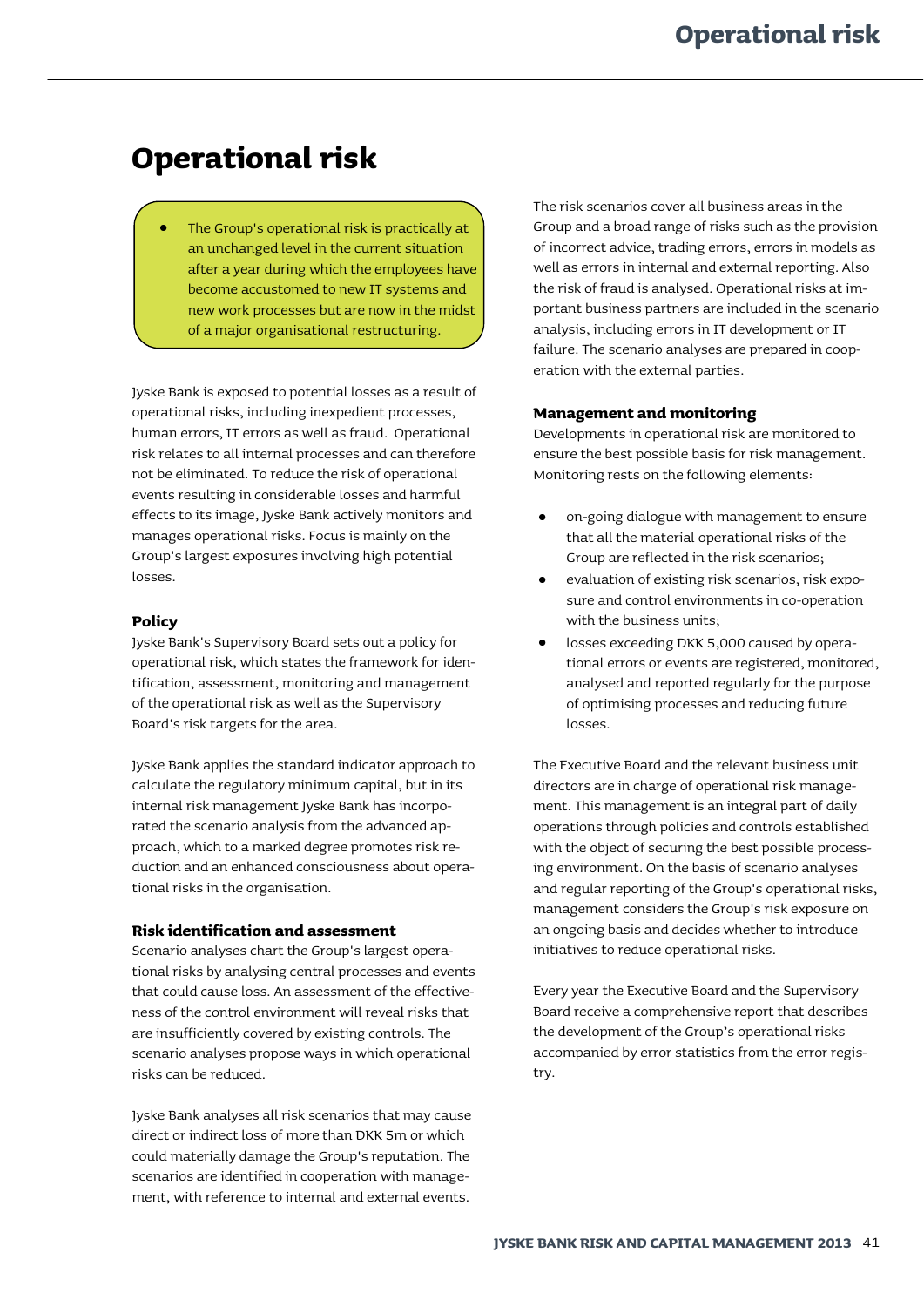### **Development in economic capital**

Based on the scenario analyses, the economic capital for operational risk is calculated.

At end-2013, the economic capital for operational risk was at practically the same level as at end-2012. After a little more than a year after the conversion, Jyske Bank's employees are well experienced in the new IT systems and work processes. The conversion of the former Fjordbank Mors to Bankdata's platform has been completed, and the conversion in relation to Spar Lolland is proceeding according to plan.

The branch network is right now undergoing an organisational restructuring through which branches are specialised as corporate client or private client branches. This situation maintains the operational risk at a higher level in the branch network and in the support organisation where the new distribution of responsibilities is to be incorporated, but it is expected that in the long term this will reduce the risk of advisory errors as professionalism is being strengthened.

Large parts of Jyske Bank's IT development and operations are outsourced to Bankdata and JN Data, but the ensuing operational risks rest with Jyske Bank. It is assessed that Bankdata's setup for IT development will support stable operations. The close cooperation between Bankdata and Jyske Bank promotes the wish for an efficient product and IT development, but at end-2013 the project risk is still at a relatively high level and will be so until the modes of cooperation have been fully incorporated.

Jyske Bank still experiences many attempts of external fraud, of which the greater part is prevented through an extensive control environment and vigilance on the part of the employees. Despite the focused efforts, it is difficult to eliminate the risk, particularly because communication between clients and account managers to an increasing degree takes place electronically.

Below the breakdown of Jyske Bank's economic capital for operational risk according to the Basel categories is shown. The majority of the capital is held for the risk in the category of "Execution, delivery and process management". This category includes risk scenarios such as project risk, model errors and manual errors.

The second largest category for Jyske Bank is "clients, product and business practices", which includes risk of errors in product development and erroneous advice to clients.



#### **Breakdown of losses**

The breakdown of operational losses registered in 2013 by Basel categories shows that most errors take place due to manual errors when executing orders and agreements. Continuous follow-up takes place to determine whether particularly inexpedient work processes cause many errors. In 2013 after the conversion to new IT systems, there was a period with a higher number of errors that could partially be ascribed to the employees being under time pressure, but now the level has been reduced again.

#### **Breakdown of losses**

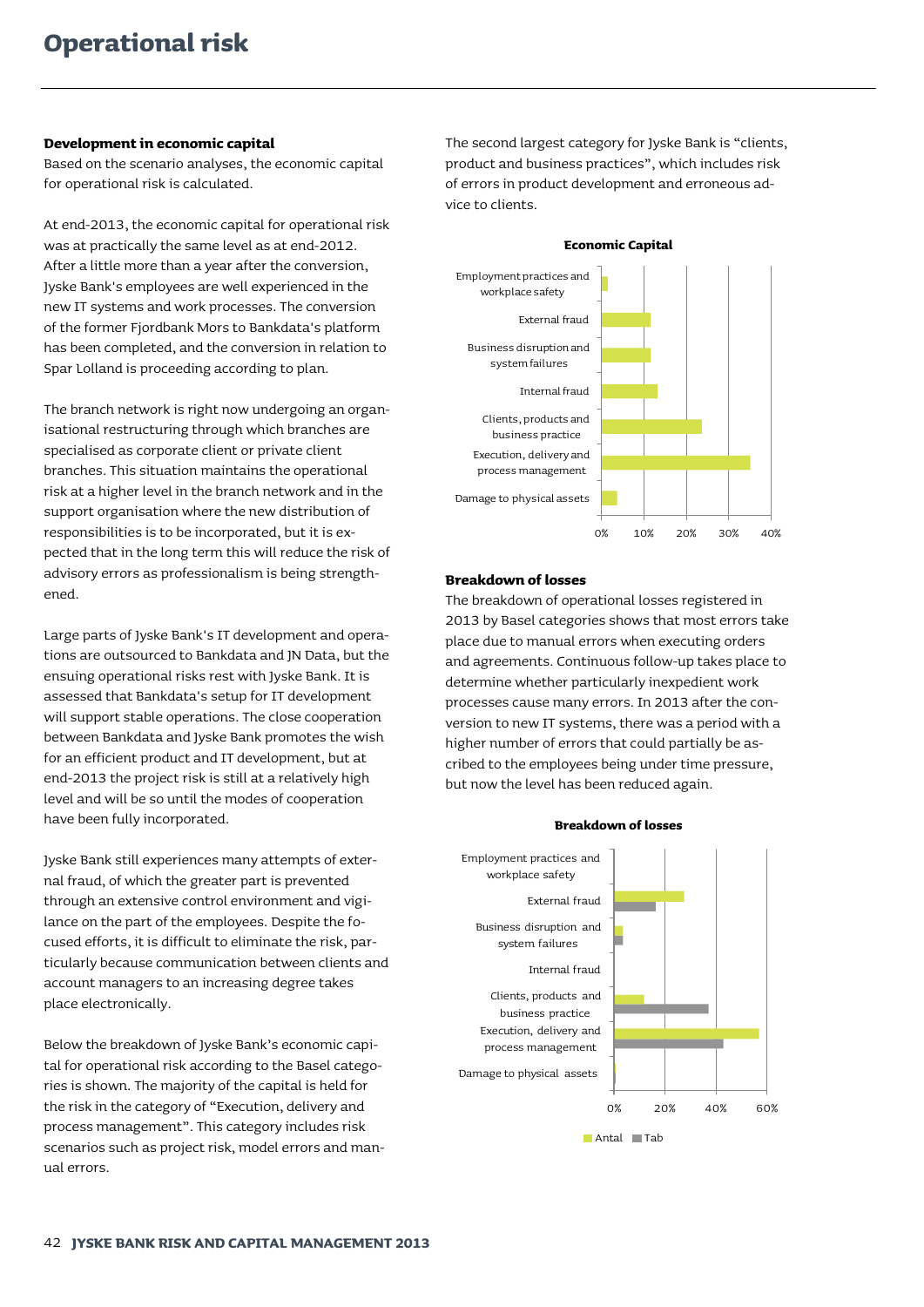The errors that on average were most expensive related to advisory services rendered to clients as well as the development and administration of Jyske Bank's products.

External fraud accounts for about a quarter of the incidents in 2013 and can to a great extent be ascribed to payment card fraud. The majority of the losses are, however, of a limited size.

The specification of errors only includes direct losses that are recognised separately, for instance, compensation to clients, loss of means and extra expenses. Therefore a category such as 'Business breakdowns and system errors' ranks low on the list as such incidents will primarily result in loss of working hours.

# **Minimum capital for operational risk**

The minimum capital determined through the standard indicator approach rose to DKK 999m at end-2013 from DKK 974m at end-2012; this increase reflects the rising net income over the three years covered by the calculation.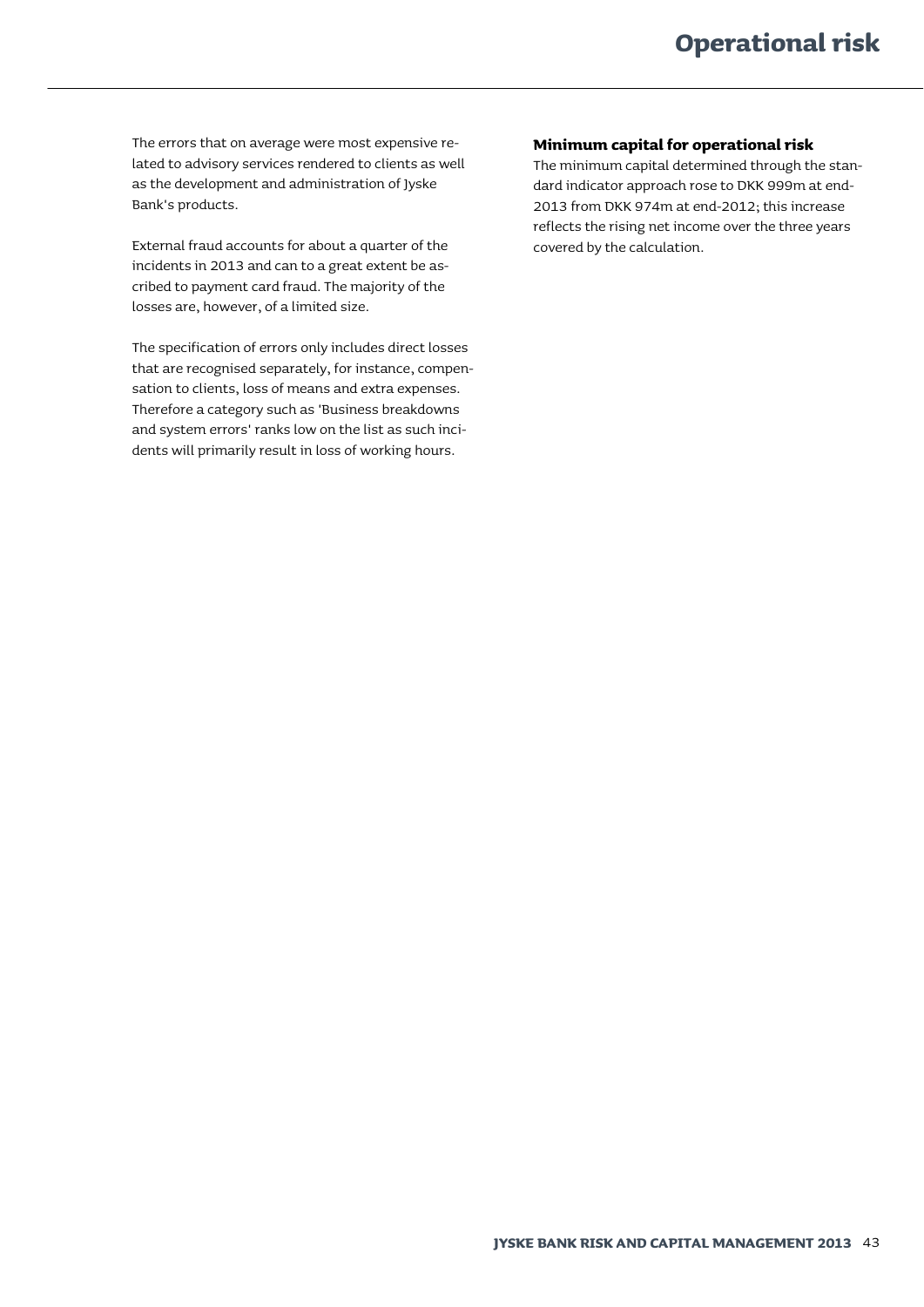# <span id="page-45-0"></span>**Appendix 1: Glossary**

| ABS                   | Asset Backed Security. A general term for claims whose value is determined by a pool of<br>specified underlying assets such as a certain type of loan                                                                         |
|-----------------------|-------------------------------------------------------------------------------------------------------------------------------------------------------------------------------------------------------------------------------|
| Adequate capital base | The Group's own assessment of its capital requirements due to the risks assumed by the<br>Group.                                                                                                                              |
| AIRB                  | The Advanced Internal Rating Based approach. A method under the capital requirement<br>directive for determining the minimum capital requirement to cover credit risk.                                                        |
| Back-testing          | An ex-post comparison of forecast and realised values with the object of assessing the<br>absolute precision of the relevant models.                                                                                          |
| Benchmarking          | A management tool used for comparing the accuracy of the model under review with the<br>accuracy of alternative models.                                                                                                       |
| <b>Business risk</b>  | The risk of unexpected fluctuations in earnings capacity or level of expenses, for instance<br>due to falling trading activity, falling deposits or loans and advances or reductions in<br>prices.                            |
| Calibration           | Adjustment of a given model to bring it to an intended level.                                                                                                                                                                 |
| Capital base          | The capital base consists of core capital and subordinated debt; it must at all times be<br>higher than the adequate capital base and the minimum capital requirement.                                                        |
| CDO                   | Collateralised Debt Obligations. Bonds whose value is determined by the value of pools of<br>underlying claims which are typically not commercial loans or real property.                                                     |
| <b>CLS</b>            | Continuous Linked Settlement. A settlement system linking "payment to payment", which<br>reduces the settlement risk of FX transactions made between participants of the CLS sys-<br>tem. Jyske Bank is a third-party member. |
| Commodity risk        | The risk of loss caused by changing commodity prices.                                                                                                                                                                         |
| Counterparty risk     | The risk of loss due to a counterparty failing to fulfil his obligations.                                                                                                                                                     |
| Country risk          | The risk of loss caused by the economic and political conditions in a given country.                                                                                                                                          |
| СP                    | Commercial Paper. Short-term debt instruments which may be, but are not necessarily,<br>zero-coupon instruments with maturities up to a year.                                                                                 |
| CRD                   | The Capital Requirement Directive.                                                                                                                                                                                            |
| CRD IV                | It is expected that the Capital Requirements Directive will be implemented in Danish legis-<br>lation as of 31 March 2014. CRD IV and CRR are to implement the Basel III agreement in<br>the EU.                              |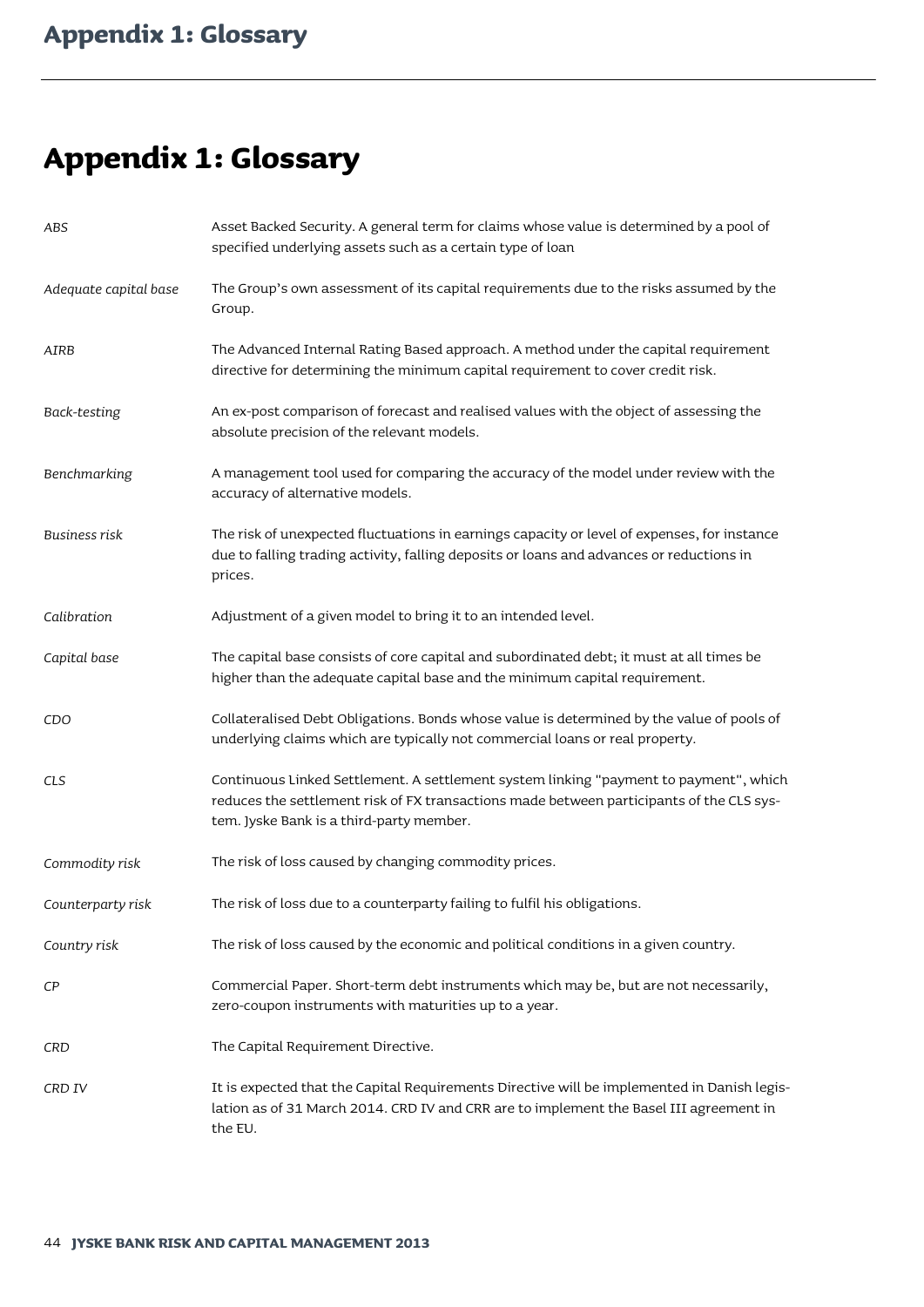# **Appendix 1: Glossary**

| Credit risk         | The risk of loss caused by clients' or counter-parties' failure to meet their payment obliga-<br>tions. Credit risk extends to loans and advances, committed credit facilities and guaran-<br>tees, market values of derivatives and equity investments.                                     |
|---------------------|----------------------------------------------------------------------------------------------------------------------------------------------------------------------------------------------------------------------------------------------------------------------------------------------|
| CRR                 | Capital Requirement Regulation - a regulation that is implemented directly and takes ef-<br>fect as of 1 January 2014.                                                                                                                                                                       |
| <b>CSA</b>          | Credit support Annex. An annex to an ISDA contract, under which Jyske Bank is entitled to<br>collateral if a counterparty's negative market values exceed an agreed maximum.                                                                                                                 |
| Currency risk       | The risk of loss caused by changing exchange rates.                                                                                                                                                                                                                                          |
| DEaR                | Daily Earnings at Risk.                                                                                                                                                                                                                                                                      |
| Default             | An exposure is termed 'defaulted' if the borrower is expected not to meet all his obliga-<br>tions towards the Group (risk categories 2 and 3 - high and full risk).                                                                                                                         |
| Defaulted exposures | Defaulted clients and past due exposures.                                                                                                                                                                                                                                                    |
| EAD                 | Exposure At Default. The estimated exposure, should the client default in the course of the<br>next twelve months.                                                                                                                                                                           |
| EBA                 | European Banking Authority. European Banking Authority.                                                                                                                                                                                                                                      |
| ECB                 | European Central Bank                                                                                                                                                                                                                                                                        |
| <b>EMTN</b>         | European Medium Term Notes. Typically with maturities of between two and ten years.                                                                                                                                                                                                          |
| EPE                 | Expected Positive Exposure. A method for estimating EAD for derivatives.                                                                                                                                                                                                                     |
| Equity price risk   | The risk of loss caused by changing equity prices.                                                                                                                                                                                                                                           |
| Fil                 | Lov om Finansiel Virksomhed (the Danish Financial Business Act).                                                                                                                                                                                                                             |
| <b>GMRA</b>         | Global Master Repo Agreement. A standardised agreement entered with a counterparty to<br>a repo agreement. The agreement stipulates the trading conditions between the parties,<br>including the right to demand additional margin if the value of the bond put up as collat-<br>eral falls. |
| <b>ICAAP</b>        | Internal Capital Adequacy Assessment Process.                                                                                                                                                                                                                                                |
| IFRS                | International Financial Reporting Standards. International Financial Reporting Standards.                                                                                                                                                                                                    |
| Interest-rate risk  | The risk of loss caused by changing market rates.                                                                                                                                                                                                                                            |
| <b>ISDA</b>         | International Swap and Derivative Association. The Association has formulated standard-<br>ised agreements to be entered with counterparty. Under such agreements Jyske Bank has<br>the right to apply netting to derivatives transactions.                                                  |
| JB credit rating    | A rating on a scale from 1 to 14, where 1 is the highest credit quality (the lowest PD) and<br>14 the lowest credit quality (the highest PD).                                                                                                                                                |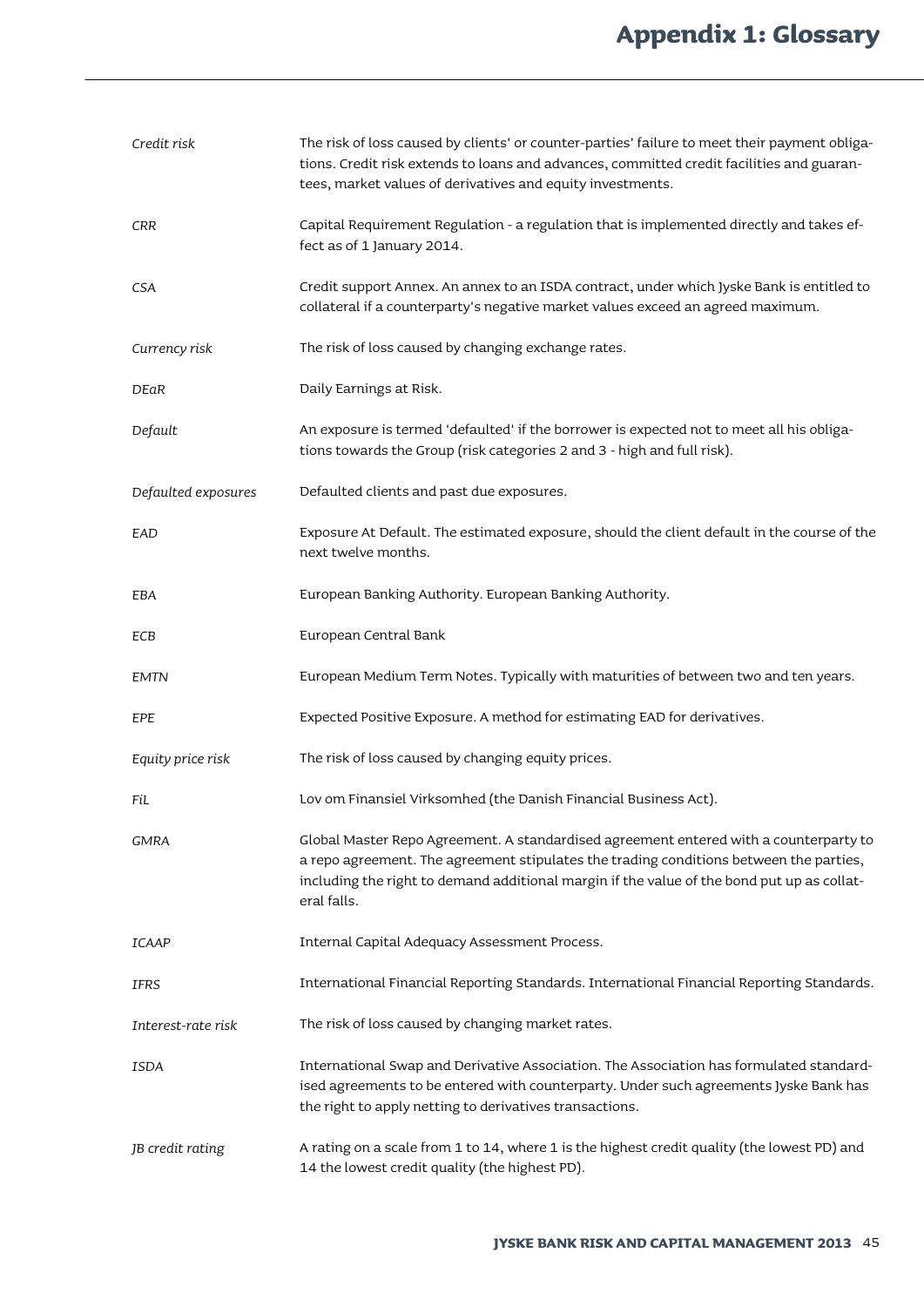# **Appendix 1: Glossary**

| LGD                            | Loss Given Default. The proportion of a given exposure which is expected to be lost if the<br>client defaults in the course of the next twelve months.                                                                                                                                                                                   |
|--------------------------------|------------------------------------------------------------------------------------------------------------------------------------------------------------------------------------------------------------------------------------------------------------------------------------------------------------------------------------------|
| Liquidity risk                 | The risk of Jyske Bank not being able to generate or obtain sufficient liquidity at a reason-<br>able price to meet its payment obligations or ultimately being unable to meet its obliga-<br>tions as they fall due.                                                                                                                    |
| Market risk                    | The risk of loss caused by a change in the market value of the Group's assets and liabilities<br>caused by price changes in the financial markets.                                                                                                                                                                                       |
| Minimum capital<br>requirement | The minimum capital requirement is the amount of capital that the Group must hold to<br>maintain its banking licence. Determination of the minimum capital requirement is based<br>on regulatory formulas which prescribe how risk-adjusted items must be measured. The<br>minimum capital requirement is 8% of the risk-adjusted items. |
| Monte Carlo simulation         | A method for analysing models which are too complex for analytical solution. A large num-<br>ber of potential scenarios are simulated, resulting in a precise and detailed description of<br>a range of outcomes.                                                                                                                        |
| OAS                            | Options-Adjusted Spread. A measure of the yield premium of a mortgage bond over a given<br>benchmark such as, e.g., the swap yield curve.                                                                                                                                                                                                |
| OEI                            | Objective Evidence of Impairment. A concept applied in the measurement of impairment<br>charges under IFRS.                                                                                                                                                                                                                              |
| Operational risk               | The risk of loss resulting from inadequate or failed internal processes, people and systems<br>or from external events.                                                                                                                                                                                                                  |
| Past Due                       | Exposures which have been in default for 90 days or longer.                                                                                                                                                                                                                                                                              |
| PD                             | Probability of Default. The probability of a given client defaulting within the next twelve<br>months.                                                                                                                                                                                                                                   |
| PD volatility                  | The volatility of the PDs, which reflects the uncertainty associated with the level of the<br>PDs.                                                                                                                                                                                                                                       |
| RAROC                          | Risk Adjusted Return on Capital. Risk Adjusted Return on Capital.                                                                                                                                                                                                                                                                        |
| Retail                         | In relation to the CRD, the 'Retail' category covers private clients and small and medium-<br>sized enterprises. The latter must meet certain criteria to rank as retail clients.                                                                                                                                                        |
| Risk category                  | Jyske Bank's exposures at risk are broken down into three categories: low (1), high (2) and<br>full (3) risk. Risk categories 2 and 3 are termed defaulted. The risk categories are also ap-<br>plied in the Group's set-up for impairment recognition.                                                                                  |
| <b>RMBS</b>                    | Residential Mortgage Backed Securities.                                                                                                                                                                                                                                                                                                  |
| RW                             | Risk weighting according to the capital requirement regulations in force. Risk weightings<br>are applied to the assets to reach the risk-weighted assets (RWA).                                                                                                                                                                          |
| <b>RWA</b>                     | Risk-weighted assets according to the capital requirement regulations in force. Jyske<br>Bank's capital base must correspond to at least 8% of this amount.                                                                                                                                                                              |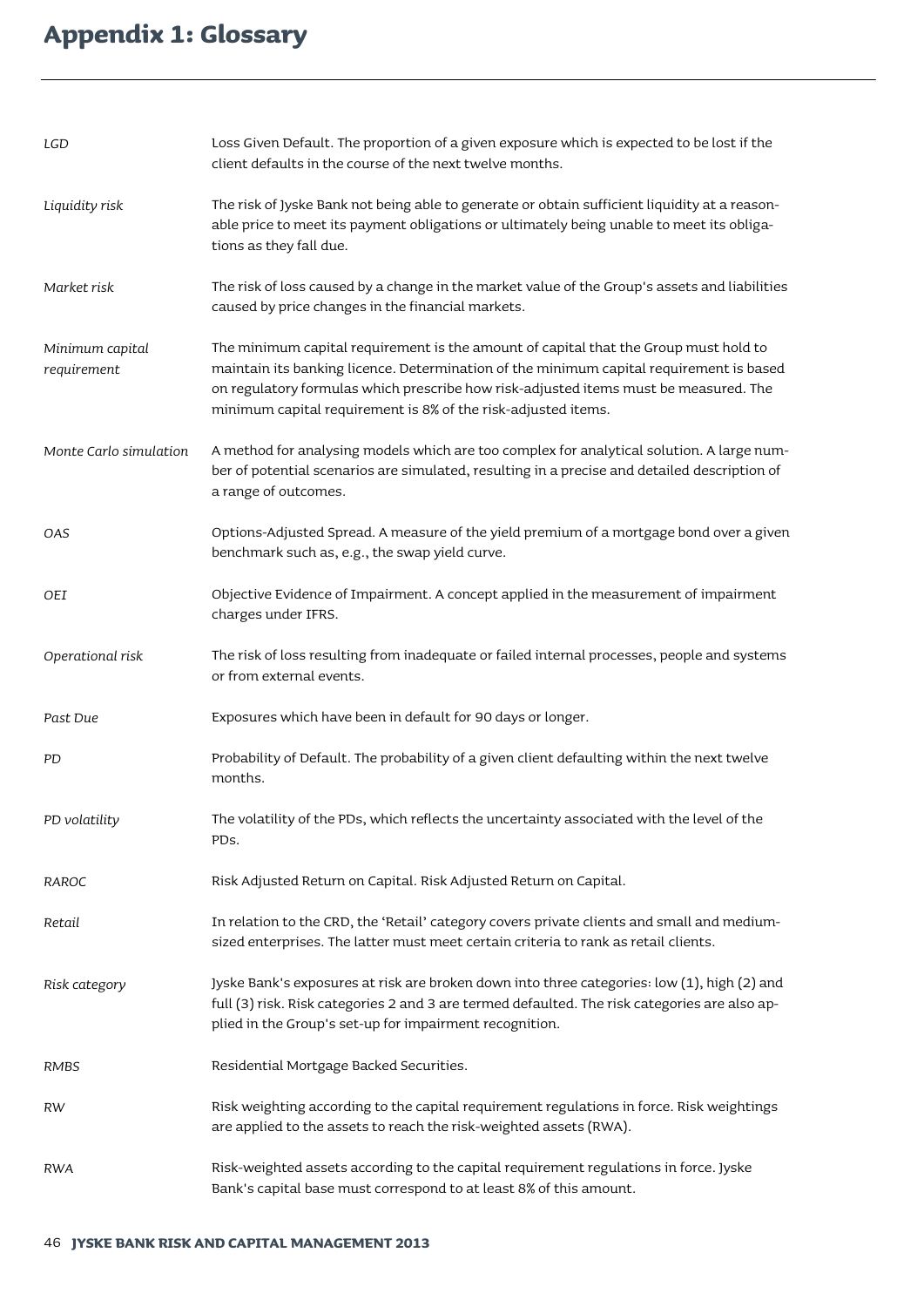| Settlement risk    | The risk of loss caused by the non-fulfilment of payment obligations agreed between Jyske<br>Bank and its counterparties.               |
|--------------------|-----------------------------------------------------------------------------------------------------------------------------------------|
| SIFI               | Systemically important financial institutions                                                                                           |
| Solvency ratio (%) | Capital base divided by risk-weighted assets.                                                                                           |
| VaR                | Value at Risk expresses the anticipated maximum risk of loss over a period based on his-<br>torical price and correlation developments. |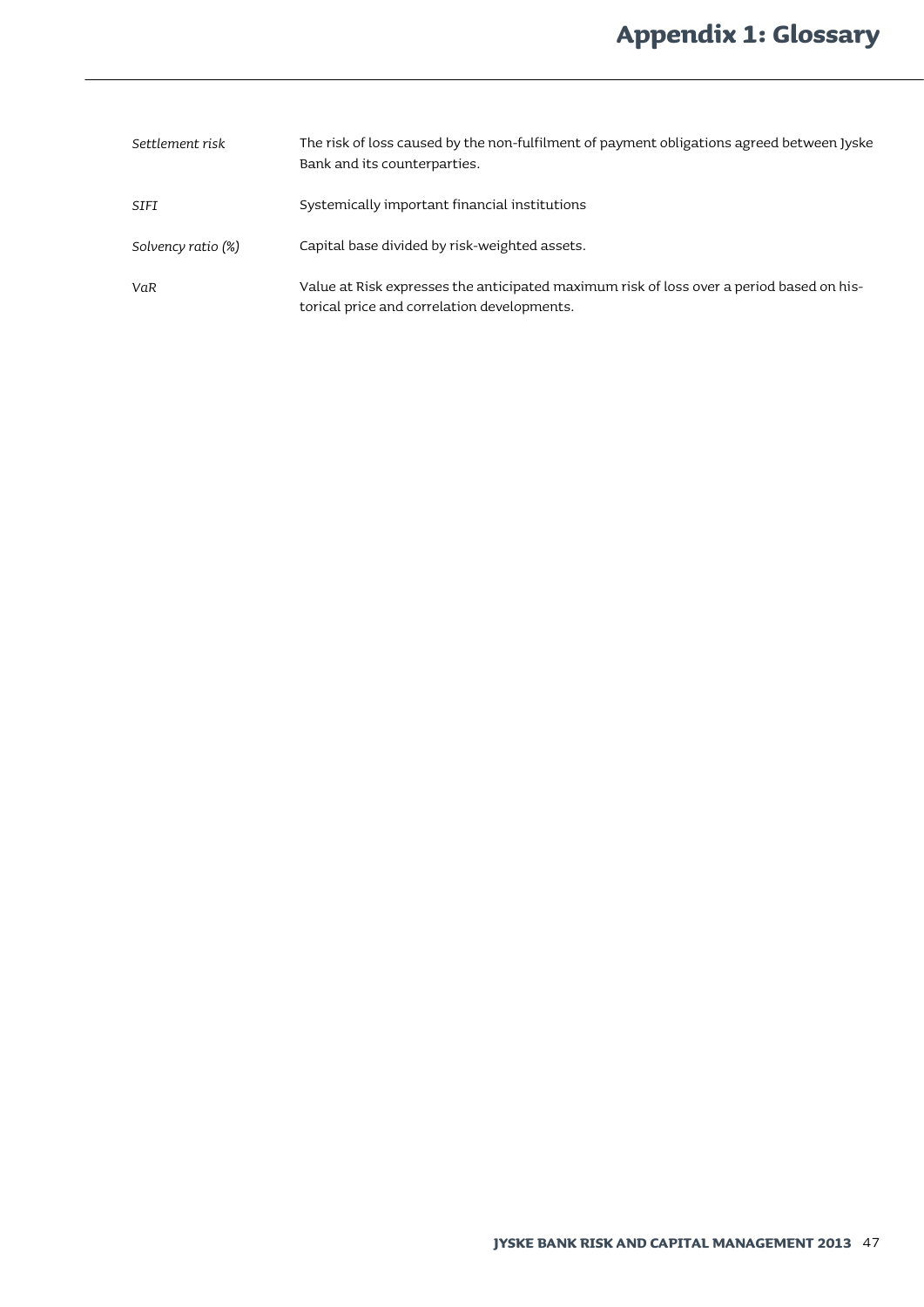# <span id="page-49-0"></span>**Appendix 2: Supplementary tables**

| Specification of exposure by credit rating (2013) |            |                |               |                   |  |  |
|---------------------------------------------------|------------|----------------|---------------|-------------------|--|--|
| <b>DKKm</b>                                       | <b>EAD</b> | <b>Undrawn</b> | Average LGD % | <b>Average RW</b> |  |  |
| Credit rating                                     |            |                |               |                   |  |  |
| Corporate clients                                 |            |                |               |                   |  |  |
| a) Ratings 1-5                                    | 51,105     | 26,357         | 27            | 0.19              |  |  |
| b) Ratings 6-10                                   | 36,580     | 9,411          | 30            | 0.50              |  |  |
| c) Ratings $11-14$                                | 12,212     | 1,862          | 35            | 1.33              |  |  |
| Corporate clients, total                          | 99,897     | 37,630         |               |                   |  |  |
| Retail                                            |            |                |               |                   |  |  |
| a) Ratings 1-5                                    | 29,747     | 2,757          | 28            | 0.09              |  |  |
| b) Ratings 6-10                                   | 18,761     | 1,530          | 34            | 0.39              |  |  |
| c) Ratings $11-14$                                | 5,509      | 269            | 34            | 0.80              |  |  |
| Retail, total                                     | 54,017     | 4,556          |               |                   |  |  |
| Total                                             | 153,914    | 42,186         |               |                   |  |  |

| Specification of exposure by credit rating (2012) |            |                |                      |                   |  |  |  |
|---------------------------------------------------|------------|----------------|----------------------|-------------------|--|--|--|
| <b>DKKm</b>                                       | <b>EAD</b> | <b>Undrawn</b> | <b>Average LGD %</b> | <b>Average RW</b> |  |  |  |
| Credit rating                                     |            |                |                      |                   |  |  |  |
| Corporate clients                                 |            |                |                      |                   |  |  |  |
| a) Ratings 1-5                                    | 54,625     | 32,868         | 21                   | 0.17              |  |  |  |
| b) Ratings 6-10                                   | 37,325     | 10,157         | 35                   | 0.63              |  |  |  |
| c) Ratings $11-14$                                | 12,326     | 1,709          | 35                   | 1.13              |  |  |  |
| Corporate clients, total                          | 104,276    | 44,734         |                      |                   |  |  |  |
| Retail                                            |            |                |                      |                   |  |  |  |
| a) Ratings 1-5                                    | 27,340     | 2,266          | 29                   | 0.09              |  |  |  |
| b) Ratings 6-10                                   | 19,587     | 1,580          | 35                   | 0.42              |  |  |  |
| c) Ratings $11-14$                                | 5,889      | 374            | 35                   | 0.84              |  |  |  |
| Retail, total                                     | 52,816     | 4,220          |                      |                   |  |  |  |
| Total                                             | 157,092    | 48,954         |                      |                   |  |  |  |

| Specification of exposure (defaulted and past due) to counterparties (2013) |            |                |               |                   |  |  |
|-----------------------------------------------------------------------------|------------|----------------|---------------|-------------------|--|--|
| <b>DKKm</b>                                                                 | <b>EAD</b> | <b>Undrawn</b> | Average LGD % | <b>Average RW</b> |  |  |
| Exposure category                                                           |            |                |               |                   |  |  |
| Central governments                                                         | O          | 0              | 0             | 0.00              |  |  |
| Corporate clients                                                           | 7,121      | 801            | 44            | 0.46              |  |  |
| Retail                                                                      | 2,736      | 130            | 25            | 0.78              |  |  |
| <b>Total</b>                                                                | 9,857      | 931            |               |                   |  |  |

| Specification of exposure (defaulted and past due) to counterparties (2012) |            |                |               |                   |  |  |
|-----------------------------------------------------------------------------|------------|----------------|---------------|-------------------|--|--|
| <b>DKKm</b>                                                                 | <b>EAD</b> | <b>Undrawn</b> | Average LGD % | <b>Average RW</b> |  |  |
| Exposure category                                                           |            |                |               |                   |  |  |
| Central governments                                                         |            | O              |               | 1.32              |  |  |
| Corporate clients                                                           | 6,785      | 602            | 42            | 0.43              |  |  |
| Retail                                                                      | 2,571      | 135            | 26            | 0.68              |  |  |
| <b>Total</b>                                                                | 9,357      | 737            |               |                   |  |  |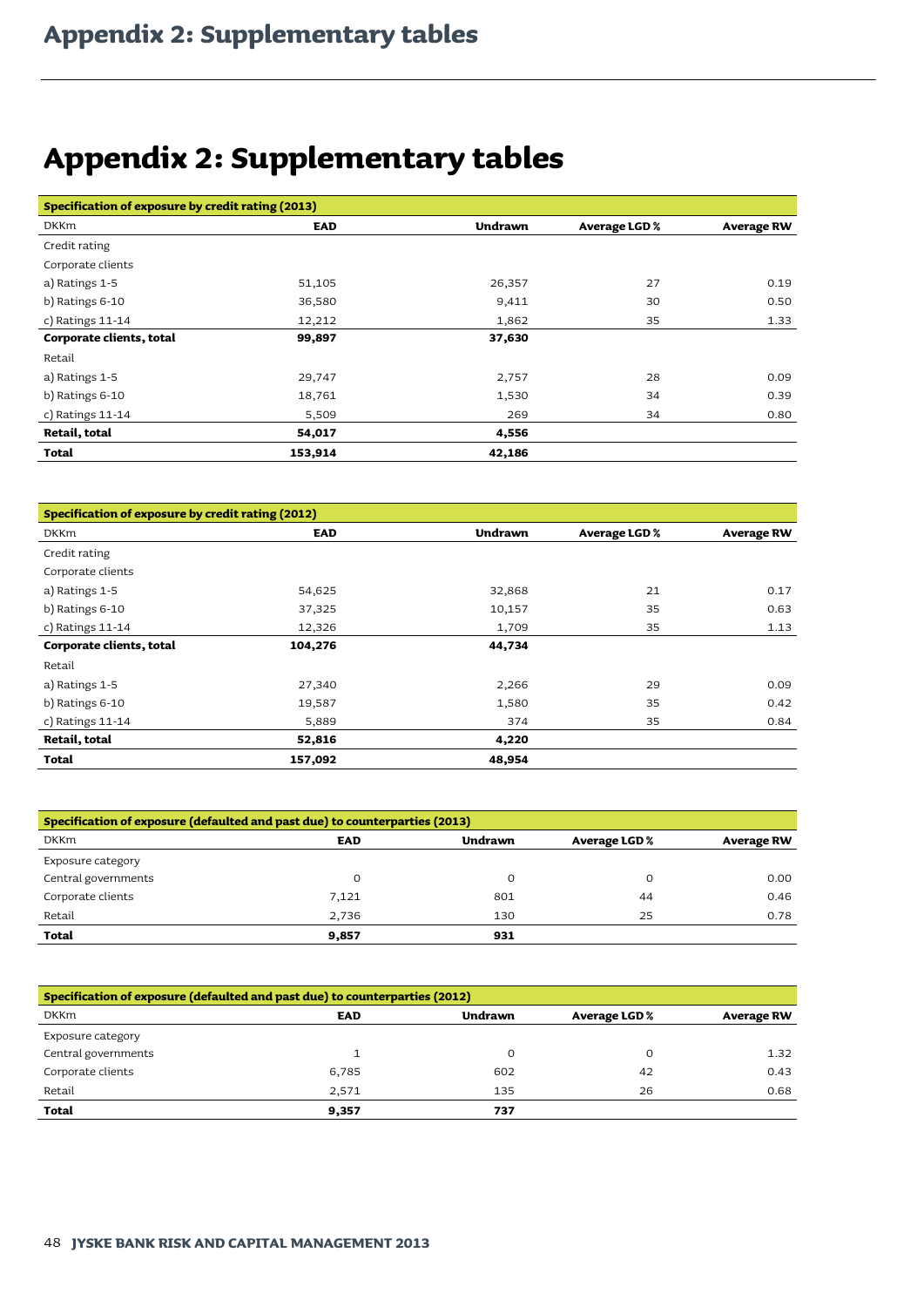# **Appendix 2: Supplementary tables**

| Specification of exposure to unrated counterparties and counterparties under the standard approach (2013) |            |                |                      |                   |  |  |
|-----------------------------------------------------------------------------------------------------------|------------|----------------|----------------------|-------------------|--|--|
| <b>DKKm</b>                                                                                               | <b>EAD</b> | <b>Undrawn</b> | <b>Average LGD %</b> | <b>Average RW</b> |  |  |
| Exposure category                                                                                         |            |                |                      |                   |  |  |
| Central governments                                                                                       | 17,869     | 3,442          | $\circ$              | 0.00              |  |  |
| <b>Institutions</b>                                                                                       | 39,180     | 19,663         | $\circ$              | 0.10              |  |  |
| Corporate clients                                                                                         | 5,474      | 407            | $\circ$              | 0.47              |  |  |
| Retail                                                                                                    | 8,429      | 269            | $\circ$              | 0.28              |  |  |
| Equities                                                                                                  | 1,212      | $\mathbf 0$    | $\circ$              | 1.00              |  |  |
| Securitisations                                                                                           | 1,259      | $\Omega$       | $\circ$              | 0.00              |  |  |
| Assets without counterparties                                                                             | 3,898      |                | 0                    | 1.00              |  |  |
| <b>Total</b>                                                                                              | 77,321     | 23,781         |                      |                   |  |  |

| Specification of exposure to unrated counterparties and counterparties under the standard approach (2012) |            |                |               |                   |  |  |
|-----------------------------------------------------------------------------------------------------------|------------|----------------|---------------|-------------------|--|--|
| <b>DKKm</b>                                                                                               | <b>EAD</b> | <b>Undrawn</b> | Average LGD % | <b>Average RW</b> |  |  |
| Exposure category                                                                                         |            |                |               |                   |  |  |
| Central governments                                                                                       | 13,038     | 1,844          | $\circ$       | 0.00              |  |  |
| Institutions                                                                                              | 31,773     | 13,212         | $\circ$       | 0.11              |  |  |
| Corporate clients                                                                                         | 5,085      | 798            | $\circ$       | 0.46              |  |  |
| Retail                                                                                                    | 6,151      | 533            | $\circ$       | 0.29              |  |  |
| Equities                                                                                                  | 1,624      | $\circ$        | $\circ$       | 1.00              |  |  |
| Securitisations                                                                                           | 2,122      | $\Omega$       | $\circ$       | 0.00              |  |  |
| Assets without counterparties                                                                             | 4,140      | $\Omega$       | $\Omega$      | 1.00              |  |  |
| Total                                                                                                     | 63,933     | 16,387         |               |                   |  |  |

| <b>Geographical break-down of exposure</b> |                            |                    |                                                 |                                  |                                   |                  |                         |              |
|--------------------------------------------|----------------------------|--------------------|-------------------------------------------------|----------------------------------|-----------------------------------|------------------|-------------------------|--------------|
| <b>DKKm</b>                                | <b>Denmark</b><br>(zone A) | The EU<br>(zone A) | Other<br><b>European</b><br>zone-A<br>countries | $USA +$<br>Canada<br>(zone<br>A) | Other<br>zone-A<br>coun-<br>tries | South<br>America | Rest<br>of the<br>world | <b>Total</b> |
| Exposure category                          |                            |                    |                                                 |                                  |                                   |                  |                         |              |
| Central governments                        | 17,493                     | $\overline{4}$     | 371                                             | $\circ$                          | $\circ$                           | $\mathbf 0$      | $\mathbf{1}$            | 17,869       |
| Institutions                               | 18,624                     | 14,201             | 5,406                                           | 831                              | 43                                | $\mathbf{1}$     | 74                      | 39,180       |
| Corporate clients                          | 102,374                    | 8,005              | 1,560                                           | 69                               | 23                                | 5                | 456                     | 112,492      |
| Retail, total                              | 58,960                     | 4,078              | 854                                             | 166                              | 37                                | 678              | 409                     | 65,182       |
| 1) Real property, personal                 | 16,073                     | 212                | 46                                              | 28                               | 5                                 | 10               | 33                      | 16,407       |
| 2) Real property, SMEs                     | 6,819                      | 34                 | 3                                               | $\overline{2}$                   | $\circ$                           | $\mathbf{1}$     | 2                       | 6,861        |
| 3) Revolving credits                       | 8,732                      | 41                 | 15                                              | 8                                | $\overline{2}$                    | $\overline{2}$   | 15                      | 8,815        |
| 4) Other retail exposure, personal         | 17,270                     | 3,549              | 789                                             | 117                              | 30                                | 665              | 358                     | 22,778       |
| 5) Other retail exposure, SMEs             | 10,066                     | 242                | $\mathbf{1}$                                    | 11                               | $\mathsf{O}$                      | $\mathbf 0$      | $\mathbf{1}$            | 10,321       |
| Equities                                   | 1,212                      | $\circ$            | 0                                               | $\circ$                          | 0                                 | 0                | 0                       | 1,212        |
| Securitisations                            | O                          | 1,165              | $\circ$                                         | 89                               | 5                                 | O                | $\circ$                 | 1,259        |
| Assets without counterparties              | 3,771                      | 120                | $\overline{7}$                                  | $\circ$                          | $\circ$                           | O                | $\circ$                 | 3,898        |
| <b>Total 2013</b>                          | 202,434                    | 27,573             | 8,198                                           | 1,155                            | 108                               | 684              | 940                     | 241,09<br>2  |
| <b>Total 2012</b>                          | 203,788                    | 19,615             | 3,348                                           | 1,803                            | 128                               | 722              | 979                     | 230,383      |

The above geographical breakdown of exposure also applies generally to the geographical breakdown of exposures in default and past due. However, the value adjustment for exposure abroad is proportionately smaller, since exposure abroad is widely covered by collateral.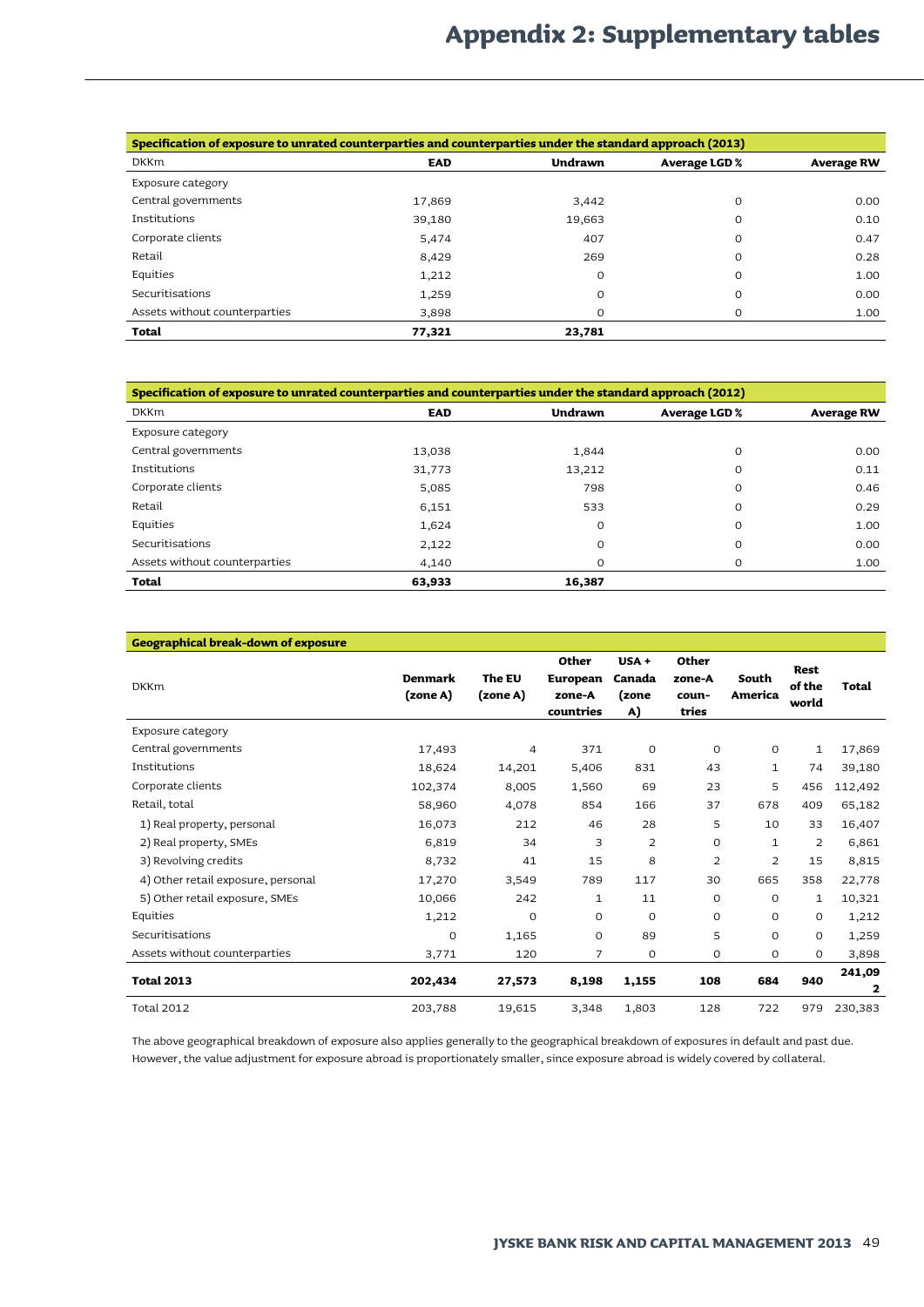# **Appendix 2: Supplementary tables**

| Geographical breakdown of defaulted and past due exposure |                              |                                      |
|-----------------------------------------------------------|------------------------------|--------------------------------------|
| <b>DKKm</b>                                               | <b>EAD for defaulted and</b> | Value adjustment /impairment charges |
|                                                           | past due exposures           |                                      |
| Denmark (zone A)                                          | 8,361                        | 3,491                                |
| The EU (zone A)                                           | 1,359                        | 121                                  |
| Other European zone-A countries                           | 101                          | 5                                    |
| USA + Canada (zone A)                                     | 22                           | 3                                    |
| Rest of the world                                         | 14                           |                                      |
| <b>Total 2013</b>                                         | 9,857                        | 3,620                                |
| <b>Total 2012</b>                                         | 9,357                        | 3,348                                |

| <b>Exposure to specialised lending distributed on risk weightings</b> |                                         |                                         |
|-----------------------------------------------------------------------|-----------------------------------------|-----------------------------------------|
| <b>DKKm</b>                                                           | 2013                                    | 2012                                    |
|                                                                       | Term to maturity > $2\frac{1}{2}$ years | Term to maturity $> 2\frac{1}{2}$ years |
| Risk weighting 70%                                                    | 10                                      | 15                                      |
| Risk weighting 115%                                                   | 68                                      | 68                                      |
| Risk weighting 250%                                                   | 12                                      | 46                                      |
| Defaulted exposures (risk weighting 0%)                               | 60                                      | 85                                      |
| <b>Total</b>                                                          | 150                                     | 214                                     |

| <b>Exposure secured by guarantees</b> |                   |                |                   |                       |
|---------------------------------------|-------------------|----------------|-------------------|-----------------------|
| <b>DKKm</b>                           | 2013              |                | 2012              |                       |
| Exposure category                     | EAD partial cover | EAD full cover | EAD partial cover | <b>EAD full cover</b> |
| Central governments                   | 3,669             |                | 49                | 10                    |
| Institutions                          | 16                | 0              | 24                | $\circ$               |
| Corporate clients                     | 3,612             | 40,118         | 7,641             | 39,591                |
| Retail                                | 1,931             | 745            | 1,651             | 838                   |
| Total                                 | 9,228             | 40,870         | 9,365             | 40,439                |

| Average exposure by credit rating         |         |         |
|-------------------------------------------|---------|---------|
| <b>DKKm</b>                               | 2013    | 2012    |
| Exposure category                         |         |         |
| Central governments                       | 12,587  | 7,800   |
| Institutions                              | 34,888  | 43,431  |
| Corporate clients                         | 113,856 | 118,735 |
| Retail, total                             | 64,079  | 61,212  |
| 1) Real property, personal                | 15,888  | 16,153  |
| 2) Real property, SMEs                    | 6,512   | 6,828   |
| 3) Revolving credits                      | 8,676   | 8,583   |
| 4) Other retail exposure, private clients | 22,599  | 19,670  |
| 5) Other retail exposure, SMEs            | 10,404  | 9,978   |
| Equities                                  | 1,199   | 1,086   |
| Securitisations                           | 1,582   | 2,165   |
| Assets without counterparties             | 4,102   | 4,290   |
| Total                                     | 232,293 | 238,719 |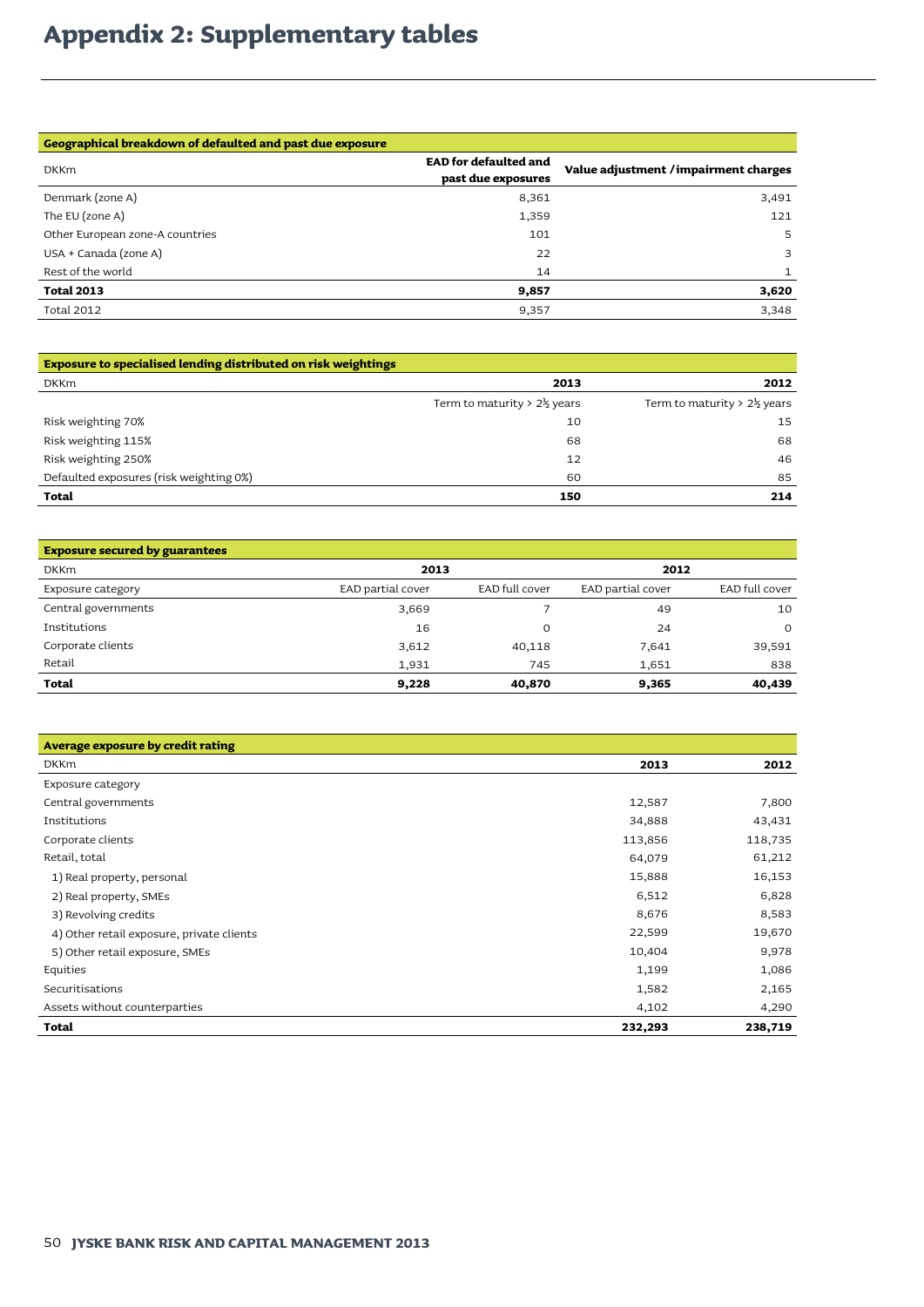| Mapping of risk elements assessed in ICAAP        |             |             |                  |                |                      |  |  |
|---------------------------------------------------|-------------|-------------|------------------|----------------|----------------------|--|--|
| Circumstances                                     | Credit risk | Market risk | Operational risk | Liquidity risk | <b>Business risk</b> |  |  |
| General                                           | ٠           |             |                  |                |                      |  |  |
| Earnings                                          |             |             |                  |                |                      |  |  |
| Growth                                            | ٠           |             |                  |                |                      |  |  |
| Credit risks                                      |             |             |                  |                |                      |  |  |
| Market risks                                      |             |             |                  |                |                      |  |  |
| Concentration risks                               | ٠           |             |                  |                |                      |  |  |
| Group risks                                       |             |             |                  |                | ٠                    |  |  |
| Liquidity risks                                   |             |             |                  |                |                      |  |  |
| Operational risks                                 |             |             |                  |                |                      |  |  |
| Control risks                                     |             |             |                  |                |                      |  |  |
| <b>Business size</b>                              |             |             |                  |                | ٠                    |  |  |
| Settlement risks                                  | ٠           |             |                  |                |                      |  |  |
| Strategic risks                                   |             |             |                  |                | ٠                    |  |  |
| Reputational risks                                |             |             |                  |                |                      |  |  |
| Interest rate risks outside the trading portfolio |             |             |                  |                |                      |  |  |
| External risks                                    |             |             |                  |                | ٠                    |  |  |
| Other circumstances                               |             |             |                  |                |                      |  |  |